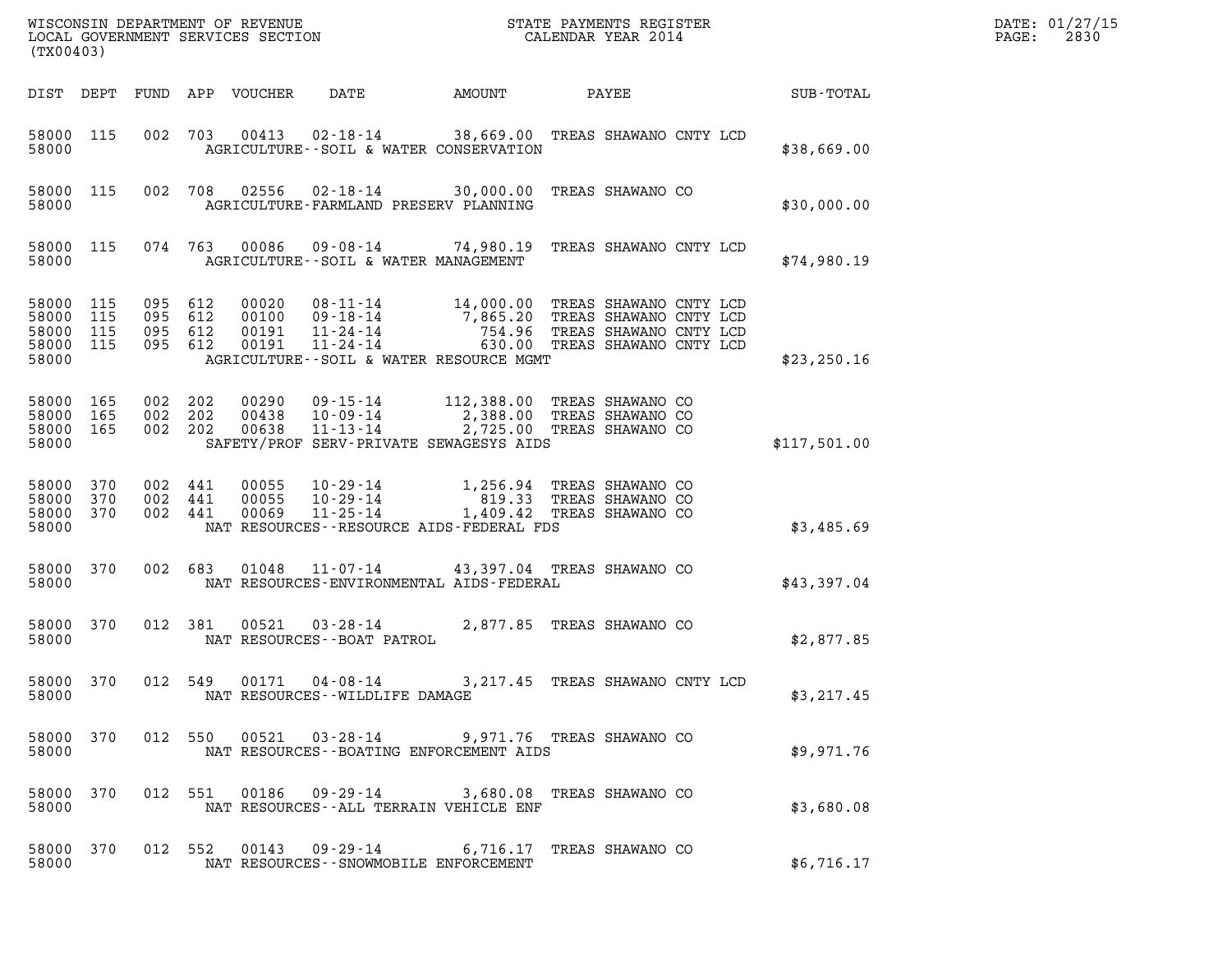| WISCONSIN DEPARTMENT OF REVENUE<br>LOCAL GOVERNMENT SERVICES SECTION<br>(TX00403) | STATE PAYMENTS REGISTER<br>CALENDAR YEAR 2014 | DATE: 01/27/15<br>2831<br>PAGE: |
|-----------------------------------------------------------------------------------|-----------------------------------------------|---------------------------------|

| (TX00403)                                                                                                         |                                                                                  |                                                                           |                                                                                      |                                                                                                          |                                                                                                                                                                                                    |                                                                                                                                                                                     |                                                                                                                                                                                                                                  |              |
|-------------------------------------------------------------------------------------------------------------------|----------------------------------------------------------------------------------|---------------------------------------------------------------------------|--------------------------------------------------------------------------------------|----------------------------------------------------------------------------------------------------------|----------------------------------------------------------------------------------------------------------------------------------------------------------------------------------------------------|-------------------------------------------------------------------------------------------------------------------------------------------------------------------------------------|----------------------------------------------------------------------------------------------------------------------------------------------------------------------------------------------------------------------------------|--------------|
| DIST                                                                                                              | DEPT                                                                             | FUND APP                                                                  |                                                                                      | VOUCHER                                                                                                  | DATE                                                                                                                                                                                               | AMOUNT                                                                                                                                                                              | PAYEE                                                                                                                                                                                                                            | SUB-TOTAL    |
| 58000<br>58000<br>58000<br>58000                                                                                  | 370<br>370<br>370                                                                | 012<br>012<br>012                                                         | 553<br>553<br>553                                                                    | 00171<br>00171<br>00171                                                                                  | 04-08-14<br>04-08-14<br>$04 - 08 - 14$                                                                                                                                                             | 5,232.28<br>5,435.00<br>606.89<br>NAT RESOURCES - WILDLIFE DAMAGE CLAIMS                                                                                                            | TREAS SHAWANO CNTY LCD<br>TREAS SHAWANO CNTY LCD<br>TREAS SHAWANO CNTY LCD                                                                                                                                                       | \$11, 274.17 |
| 58000<br>58000<br>58000                                                                                           | 370<br>370                                                                       | 012<br>012                                                                | 563<br>563                                                                           | 00071<br>00072                                                                                           |                                                                                                                                                                                                    | 517.49<br>NAT RESOURCES--COUNTY CONSERVATION AIDS                                                                                                                                   | 1,898.25 TREAS SHAWANO CO<br>TREAS SHAWANO CO                                                                                                                                                                                    | \$2,415.74   |
| 58000<br>58000                                                                                                    | 370                                                                              | 012                                                                       | 566                                                                                  | 00001                                                                                                    |                                                                                                                                                                                                    | NAT RESOURCES-FOREST CROP/MANAGED FOREST                                                                                                                                            | 09-16-14 39,281.44 TREAS SHAWANO CO                                                                                                                                                                                              | \$39,281.44  |
| 58000<br>58000                                                                                                    | 370                                                                              | 012                                                                       | 569                                                                                  |                                                                                                          |                                                                                                                                                                                                    | 00537 09-18-14 43,553.41<br>NAT RESOURCES - - SNOWMOBILE TRAIL AIDS                                                                                                                 | TREAS SHAWANO CNTY LCD                                                                                                                                                                                                           | \$43,553.41  |
| 58000<br>58000<br>58000                                                                                           | 370<br>370                                                                       | 012<br>012                                                                | 575<br>575                                                                           | 01552<br>03312                                                                                           | 02-11-14<br>07-14-14                                                                                                                                                                               | 14,921.27<br>NAT RESOURCES - - SNOWMOBILE TRAIL AIDS                                                                                                                                | TREAS SHAWANO CO<br>113,925.00 TREAS SHAWANO CO                                                                                                                                                                                  | \$128,846.27 |
| 58000<br>58000                                                                                                    | 370                                                                              | 012                                                                       | 576                                                                                  | 03311                                                                                                    | 07-15-14                                                                                                                                                                                           | NAT RESOURCES - - ALL - TERRAIN VEHICLE TRAIL                                                                                                                                       | 56,070.00 TREAS SHAWANO CO                                                                                                                                                                                                       | \$56,070.00  |
| 58000<br>58000<br>58000                                                                                           | 370<br>370                                                                       | 095<br>095                                                                | 517<br>517                                                                           | 02240<br>02240                                                                                           | NAT RESOURCES - - POLLUTION CONTROL                                                                                                                                                                | $04 - 07 - 14$ 39,921<br>$04 - 07 - 14$<br>$.00\,$                                                                                                                                  | 39,921.70 TREAS SHAWANO CNTY LCD<br>TREAS SHAWANO CNTY LCD                                                                                                                                                                       | \$39,921.70  |
| 58000<br>58000                                                                                                    | 395                                                                              | 011                                                                       | 168                                                                                  | 14058                                                                                                    | 05-05-14                                                                                                                                                                                           | TRANSPORTATION -- ELDERLY & DISABLED                                                                                                                                                | 116,378.00 COUNTY OF SHAWANO                                                                                                                                                                                                     | \$116,378.00 |
| 58000<br>58000<br>58000<br>58000<br>58000<br>58000<br>58000<br>58000<br>58000<br>58000<br>58000<br>58000<br>58000 | 395<br>395<br>395<br>395<br>395<br>395<br>395<br>395<br>395<br>395<br>395<br>395 | 011<br>011<br>011<br>011<br>011<br>011<br>011<br>011<br>011<br>011<br>011 | 185<br>185<br>185<br>185<br>185<br>185<br>011 185<br>185<br>185<br>185<br>185<br>185 | 09346<br>13196<br>14217<br>18077<br>18077<br>19964<br>22934<br>27567<br>27567<br>31214<br>35006<br>35006 | 04-14-14<br>$05 - 27 - 14$<br>06-09-14<br>$07 - 16 - 14$<br>$07 - 16 - 14$<br>$08 - 04 - 14$<br>$09 - 02 - 14$<br>$10 - 15 - 14$<br>$10 - 15 - 14$<br>$11 - 17 - 14$<br>12-26-14<br>$12 - 26 - 14$ | 1,672.00<br>704.40<br>3,125.02<br>1,763.18<br>1,354.63<br>2,344.13<br>1,925.26<br>2,143.81<br>634.90<br>3,162.19<br>724.59<br>294.65<br>TRANSPORTATION - - HIGHWAY SAFETY - FEDERAL | TREAS SHAWANO CO<br>TREAS SHAWANO CO<br>TREAS SHAWANO CO<br>TREAS SHAWANO CO<br>TREAS SHAWANO CO<br>TREAS SHAWANO CO<br>TREAS SHAWANO CO<br>TREAS SHAWANO CO<br>TREAS SHAWANO CO<br>TREAS SHAWANO CO<br>SHAWANO CO<br>SHAWANO CO | \$19,848.76  |
| 58000                                                                                                             | 395                                                                              |                                                                           | 011 190                                                                              | 02058                                                                                                    | $01 - 06 - 14$                                                                                                                                                                                     |                                                                                                                                                                                     | 301,751.02 COUNTY OF SHAWANO                                                                                                                                                                                                     |              |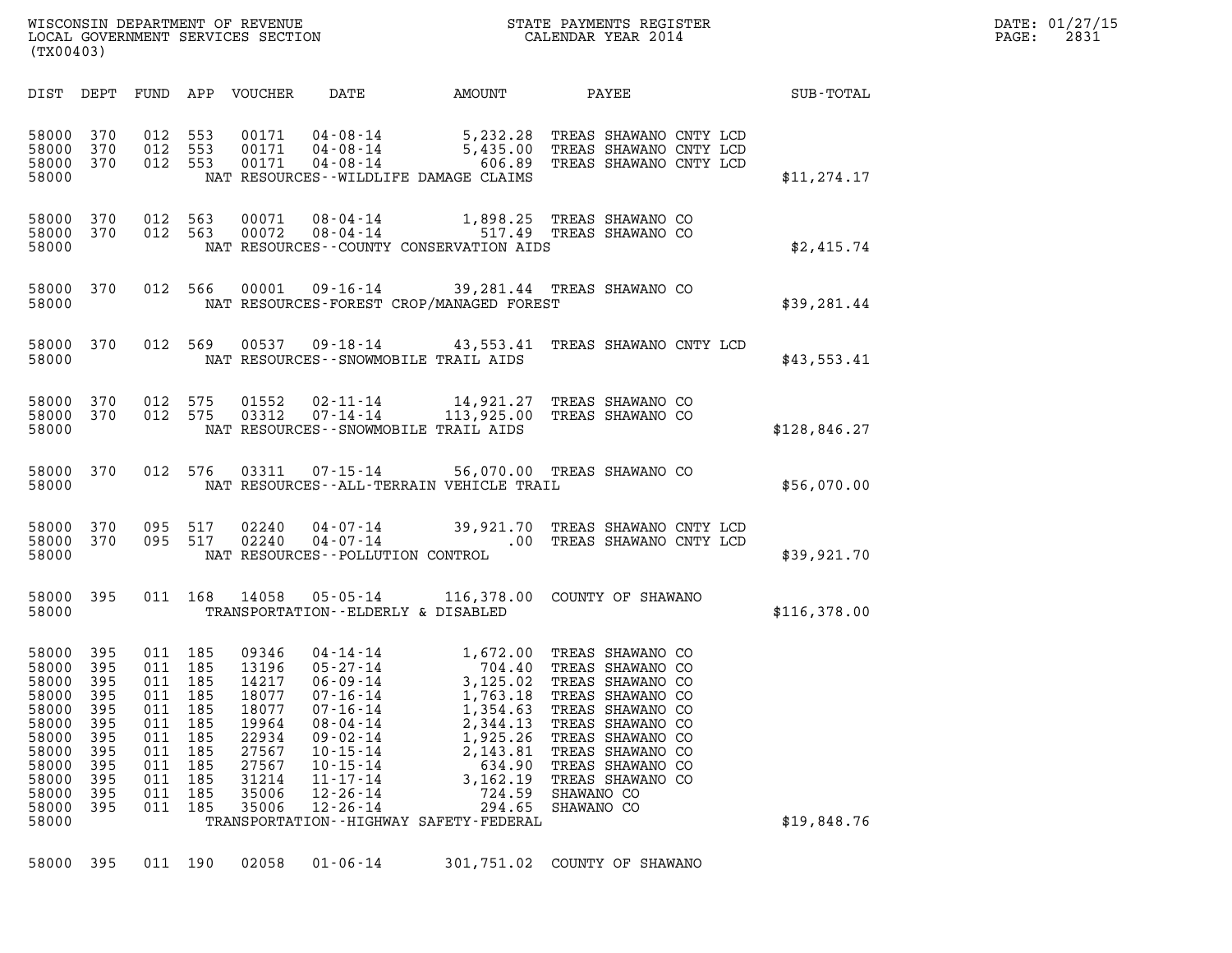| DATE: | 01/27/15 |
|-------|----------|
| PAGE: | 2832     |

| (TX00403)                                                                                                                                                                                          |                                                                                                                                                 |                                                                                                                                                 |                                                                                                                                                 | WISCONSIN DEPARTMENT OF REVENUE<br>LOCAL GOVERNMENT SERVICES SECTION                                                                                                                      |                                                                                                                                                                                                                                                                                                                                                                                        |                                                                                                                                                                                                                                                                                                                             | STATE PAYMENTS REGISTER<br>CALENDAR YEAR 2014<br>CALENDAR YEAR 2014                                                                                                                                                                                                                                                                                 |                 | DATE: 01/27/15<br>2832<br>PAGE: |
|----------------------------------------------------------------------------------------------------------------------------------------------------------------------------------------------------|-------------------------------------------------------------------------------------------------------------------------------------------------|-------------------------------------------------------------------------------------------------------------------------------------------------|-------------------------------------------------------------------------------------------------------------------------------------------------|-------------------------------------------------------------------------------------------------------------------------------------------------------------------------------------------|----------------------------------------------------------------------------------------------------------------------------------------------------------------------------------------------------------------------------------------------------------------------------------------------------------------------------------------------------------------------------------------|-----------------------------------------------------------------------------------------------------------------------------------------------------------------------------------------------------------------------------------------------------------------------------------------------------------------------------|-----------------------------------------------------------------------------------------------------------------------------------------------------------------------------------------------------------------------------------------------------------------------------------------------------------------------------------------------------|-----------------|---------------------------------|
| DIST DEPT                                                                                                                                                                                          |                                                                                                                                                 | FUND                                                                                                                                            |                                                                                                                                                 | APP VOUCHER                                                                                                                                                                               | DATE                                                                                                                                                                                                                                                                                                                                                                                   | AMOUNT                                                                                                                                                                                                                                                                                                                      | PAYEE                                                                                                                                                                                                                                                                                                                                               | SUB-TOTAL       |                                 |
| 58000<br>58000<br>58000                                                                                                                                                                            | 395<br>395                                                                                                                                      | 011 190<br>011 190                                                                                                                              |                                                                                                                                                 | 18058<br>28058                                                                                                                                                                            | $07 - 07 - 14$<br>$10 - 06 - 14$                                                                                                                                                                                                                                                                                                                                                       | TRANSPORTATION--GENERAL TRANSP AIDS-GTA                                                                                                                                                                                                                                                                                     | 603,502.04 COUNTY OF SHAWANO<br>301,751.02 COUNTY OF SHAWANO                                                                                                                                                                                                                                                                                        | \$1,207,004.08  |                                 |
| 58000<br>58000<br>58000<br>58000 395<br>58000                                                                                                                                                      | 395<br>395<br>395                                                                                                                               | 011 278<br>011 278<br>011<br>011 278                                                                                                            | 278                                                                                                                                             | 00009<br>17838<br>19288<br>29006                                                                                                                                                          | $01 - 07 - 14$<br>07-10-14<br>$07 - 23 - 14$<br>$10 - 24 - 14$                                                                                                                                                                                                                                                                                                                         | 5,366.89<br>6,653.66<br>5,526.66<br>144,432.39<br>TRANSPORTATION - - LRIP/TRIP/MSIP GRANTS                                                                                                                                                                                                                                  | TREAS SHAWANO CO<br>TREAS SHAWANO CO<br>TREAS SHAWANO CO<br>TREAS SHAWANO CO                                                                                                                                                                                                                                                                        | \$161,979.60    |                                 |
| 58000 410<br>58000                                                                                                                                                                                 |                                                                                                                                                 |                                                                                                                                                 | 002 116                                                                                                                                         | 11261                                                                                                                                                                                     | $11 - 05 - 14$<br>CORRECTIONS - - LOCAL AID                                                                                                                                                                                                                                                                                                                                            |                                                                                                                                                                                                                                                                                                                             | 34,613.36 TREAS SHAWANO CO                                                                                                                                                                                                                                                                                                                          | \$34,613.36     |                                 |
| 58000<br>58000<br>58000<br>58000<br>58000<br>58000<br>58000<br>58000<br>58000<br>58000<br>58000<br>58000 435<br>58000                                                                              | 435<br>435<br>435<br>435<br>435<br>435<br>435<br>435<br>435<br>435<br>435                                                                       | 005<br>005<br>005<br>005<br>005<br>005<br>005<br>005<br>005<br>005<br>005<br>005                                                                | 000<br>000<br>000<br>000<br>000<br>000<br>000<br>000<br>000<br>000<br>000<br>000                                                                | 90412<br>90415<br>90416<br>90417<br>90419<br>90420<br>90500<br>90502<br>90506<br>90508<br>90509<br>90510                                                                                  | $01 - 01 - 14$<br>$02 - 01 - 14$<br>$03 - 01 - 14$<br>$04 - 01 - 14$<br>$05 - 01 - 14$<br>$06 - 01 - 14$<br>$07 - 01 - 14$<br>$08 - 01 - 14$<br>09-01-14<br>$10 - 01 - 14$<br>$11 - 01 - 14$<br>$12 - 01 - 14$<br>HEALTH SERVICES - - STATE/FED AIDS                                                                                                                                   | 872,004.00<br>978,323.00<br>993,010.00<br>762,428.00<br>977,320.00<br>596,756.00<br>924,892.00<br>867,096.00<br>909,029.00<br>909,029.00<br>1,156,659.00<br>726,953.00<br>729,607.00                                                                                                                                        | SHAWANO CO<br>SHAWANO CO<br>SHAWANO CO<br>SHAWANO CO<br>SHAWANO CO<br>SHAWANO CO<br>SHAWANO CO<br>SHAWANO CO<br>SHAWANO CO<br>SHAWANO CO<br>SHAWANO CO<br>SHAWANO CO                                                                                                                                                                                | \$10,494,077.00 |                                 |
| 58000<br>58000<br>58000<br>58000<br>58000<br>58000<br>58000<br>58000<br>58000<br>58000<br>58000<br>58000<br>58000<br>58000<br>58000<br>58000<br>58000<br>58000<br>58000<br>58000<br>58000<br>58000 | 437<br>437<br>437<br>437<br>437<br>437<br>437<br>437<br>437<br>437<br>437<br>437<br>437<br>437<br>437<br>437<br>437<br>437<br>437<br>437<br>437 | 005<br>005<br>005<br>005<br>005<br>005<br>005<br>005<br>005<br>005<br>005<br>005<br>005<br>005<br>005<br>005<br>005<br>005<br>005<br>005<br>005 | 000<br>000<br>000<br>000<br>000<br>000<br>000<br>000<br>000<br>000<br>000<br>000<br>000<br>000<br>000<br>000<br>000<br>000<br>000<br>000<br>000 | 00000<br>00000<br>00000<br>00000<br>00000<br>00000<br>00000<br>00000<br>00000<br>00000<br>00000<br>00000<br>00000<br>00000<br>00000<br>00000<br>00000<br>00000<br>00000<br>00000<br>00000 | $01 - 06 - 14$<br>$01 - 30 - 14$<br>$02 - 05 - 14$<br>$03 - 05 - 14$<br>$04 - 07 - 14$<br>$04 - 10 - 14$<br>$04 - 30 - 14$<br>$05 - 05 - 14$<br>$06 - 05 - 14$<br>$07 - 07 - 14$<br>$07 - 30 - 14$<br>$08 - 05 - 14$<br>$08 - 29 - 14$<br>$09 - 05 - 14$<br>$10 - 06 - 14$<br>$10 - 30 - 14$<br>$11 - 03 - 14$<br>$11 - 04 - 14$<br>$11 - 05 - 14$<br>$12 - 05 - 14$<br>$12 - 12 - 14$ | 24,695.80<br>74,743.97<br>35,777.84<br>86,644.83<br>79,857.56<br>1,397.84<br>87,383.25<br>51,346.03<br>17,252.44<br>16,769.78<br>83,461.92<br>28,006.75<br>195, 553.52<br>115,439.18<br>68,368.70<br>76,741.46<br>1,440.00<br>26,923.24<br>33,746.37<br>34,360.43<br>1,183.11<br>CHILDREN & FAMILIES - - STATE/FEDERAL AIDS | SHAWANO<br>SHAWANO CHILD SUPPORT<br>SHAWANO<br><b>SHAWANO</b><br>SHAWANO<br>SHAWANO CHILD SUPPORT<br>SHAWANO CHILD SUPPORT<br>SHAWANO<br>SHAWANO<br>SHAWANO<br>SHAWANO CHILD SUPPORT<br>SHAWANO<br>SHAWANO<br>SHAWANO<br>SHAWANO<br>SHAWANO CHILD SUPPORT<br>SHAWANO CHILD SUPPORT<br>SHAWANO CHILD SUPPORT<br><b>SHAWANO</b><br>SHAWANO<br>SHAWANO | \$1,141,094.02  |                                 |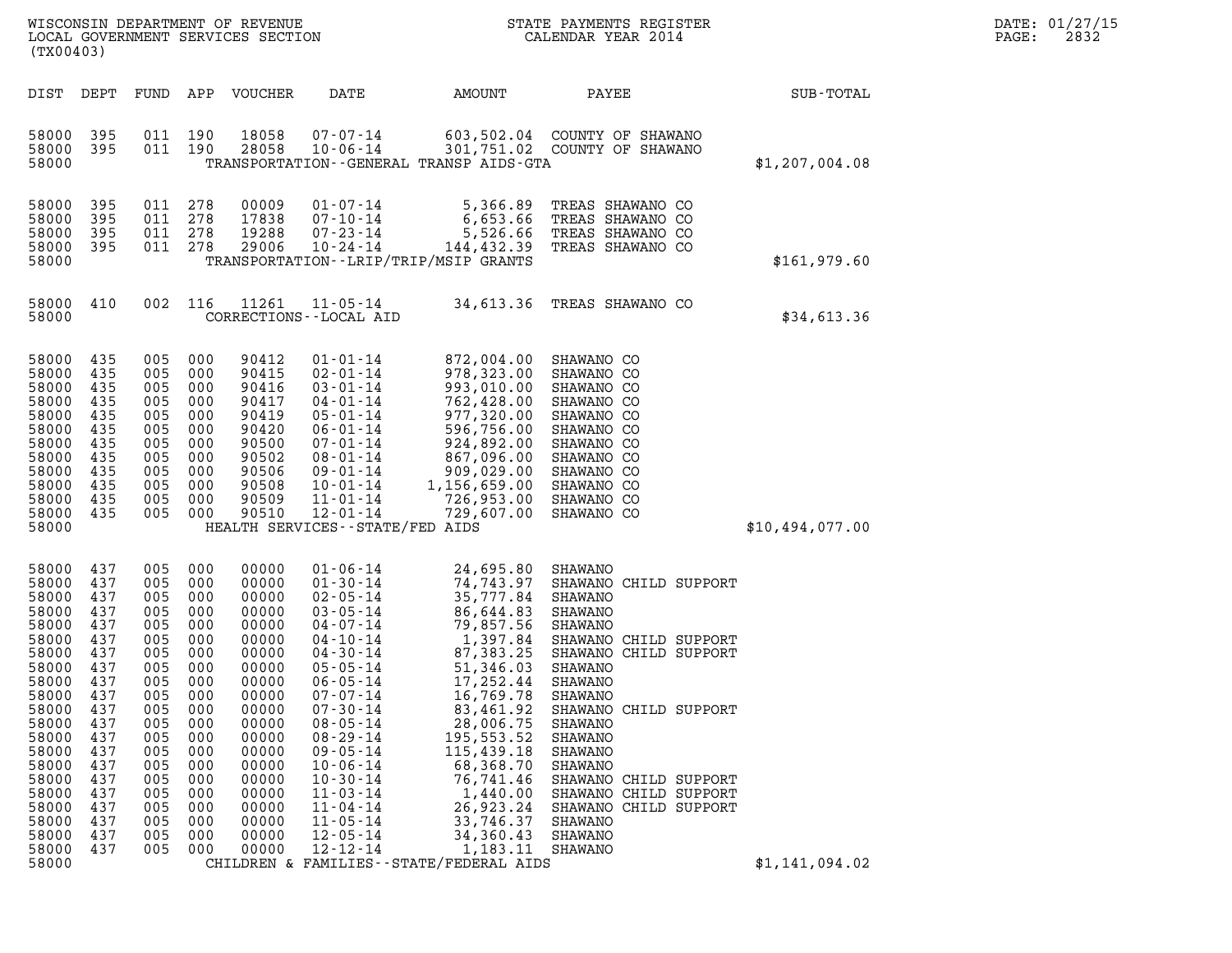| (TX00403)                       |                              |                                      |                                                                                                                                                                |       |                  |             | DATE: 01/27/15<br>2833<br>$\mathtt{PAGE:}$ |
|---------------------------------|------------------------------|--------------------------------------|----------------------------------------------------------------------------------------------------------------------------------------------------------------|-------|------------------|-------------|--------------------------------------------|
|                                 |                              | DIST DEPT FUND APP VOUCHER DATE      | AMOUNT                                                                                                                                                         | PAYEE | <b>SUB-TOTAL</b> |             |                                            |
| 58000 455<br>58000              |                              |                                      | 002 221 13 07-30-14 1,300.00 TREAS SHAWANO CNTY<br>JUSTICE -- LAW ENFORCEMENT SERVICES AID                                                                     |       |                  | \$1,300.00  |                                            |
| 58000 455<br>58000              |                              | JUSTICE -- LAW ENFORCEMENT SERVICES  | 002 226 005 01-10-14 31,676.00 TREAS SHAWANO CO                                                                                                                |       |                  | \$31,676.00 |                                            |
| 58000 455<br>58000              |                              | JUSTICE - - LAW ENFORCEMENT TRAINING | 002 231 01731 02-26-14 13,600.00 TREAS SHAWANO CNTY                                                                                                            |       |                  | \$13,600.00 |                                            |
| 58000                           |                              |                                      | 58000 455 002 241 00967 01-24-14 1,177.12 TREAS SHAWANO CNTY<br>JUSTICE - - CEASE AND OTHER FEDERAL GRANTS                                                     |       |                  | \$1,177.12  |                                            |
| 58000 455<br>58000              | 58000 455 002 263<br>002 263 | JUSTICE - - TRIBAL LAW ENFORCEMENT   | 004   01-10-14   36,602.00 TREAS SHAWANO CO<br>02618   01-10-14   16,432.00 TREAS SHAWANO CO                                                                   |       |                  | \$53,034.00 |                                            |
| 58000                           |                              |                                      | 58000 455 002 532 009 07-22-14 28,532.91 TREAS SHAWANO CO 58000 455 002 532 009 03-10-14 35,693.18 TREAS SHAWANO CO<br>JUSTICE--VICTIM/WITNESS ASSISTANCE SERV |       |                  | \$64,226.09 |                                            |
| 58000 465<br>58000              |                              |                                      | 002 308 00093 11-19-14 8,969.00 TREAS SHAWANO CO<br>MILITARY AFFAIRS-EMER MGMT-RESPONSE EOMT                                                                   |       |                  | \$8,969.00  |                                            |
| 58000 465<br>58000              |                              |                                      | 002 337 00089 08-19-14 5,237.00 TREAS SHAWANO CO<br>MILITARY AFFAIRS-EMERGENCY MGMT PLANNING                                                                   |       |                  | \$5,237.00  |                                            |
| 58000 465<br>58000 465<br>58000 | 002 342<br>002 342           | 01012                                | 00006  07-08-14  21,666.18  TREAS SHAWANO CO<br>01-15-14 23,265.87 TREAS SHAWANO CO<br>MILITARY AFFAIRS-EMERGENCY MGMT-FED FUND                                |       |                  | \$44,932.05 |                                            |
| 58000 465<br>58000              |                              |                                      | 072 364 00955 01-10-14 4,608.00 TREAS SHAWANO CO<br>MILITARY AFFAIRS-EMER MGMT-PLANNING AID                                                                    |       |                  | \$4,608.00  |                                            |
| 58000 485<br>58000              |                              | VETERANS AFFAIRS GRANTS              | 002 127 05701 05-22-14 1,000.00 TREAS SHAWANO CNTY LCD                                                                                                         |       |                  | \$1,000.00  |                                            |
| 58000 485<br>58000              |                              |                                      | 082  267  05701  05-22-14  4,500.00 TREAS SHAWANO CNTY LCD<br>VETERANS AFFAIRS -- GRANTS TO COUNTIES                                                           |       |                  | \$4,500.00  |                                            |
| 58000 485<br>58000              |                              |                                      | 083 370 05701 05-22-14 4,500.00 TREAS SHAWANO CNTY LCD<br>VETERANS AFFAIRS -- GRANTS TO COUNTIES                                                               |       |                  | \$4,500.00  |                                            |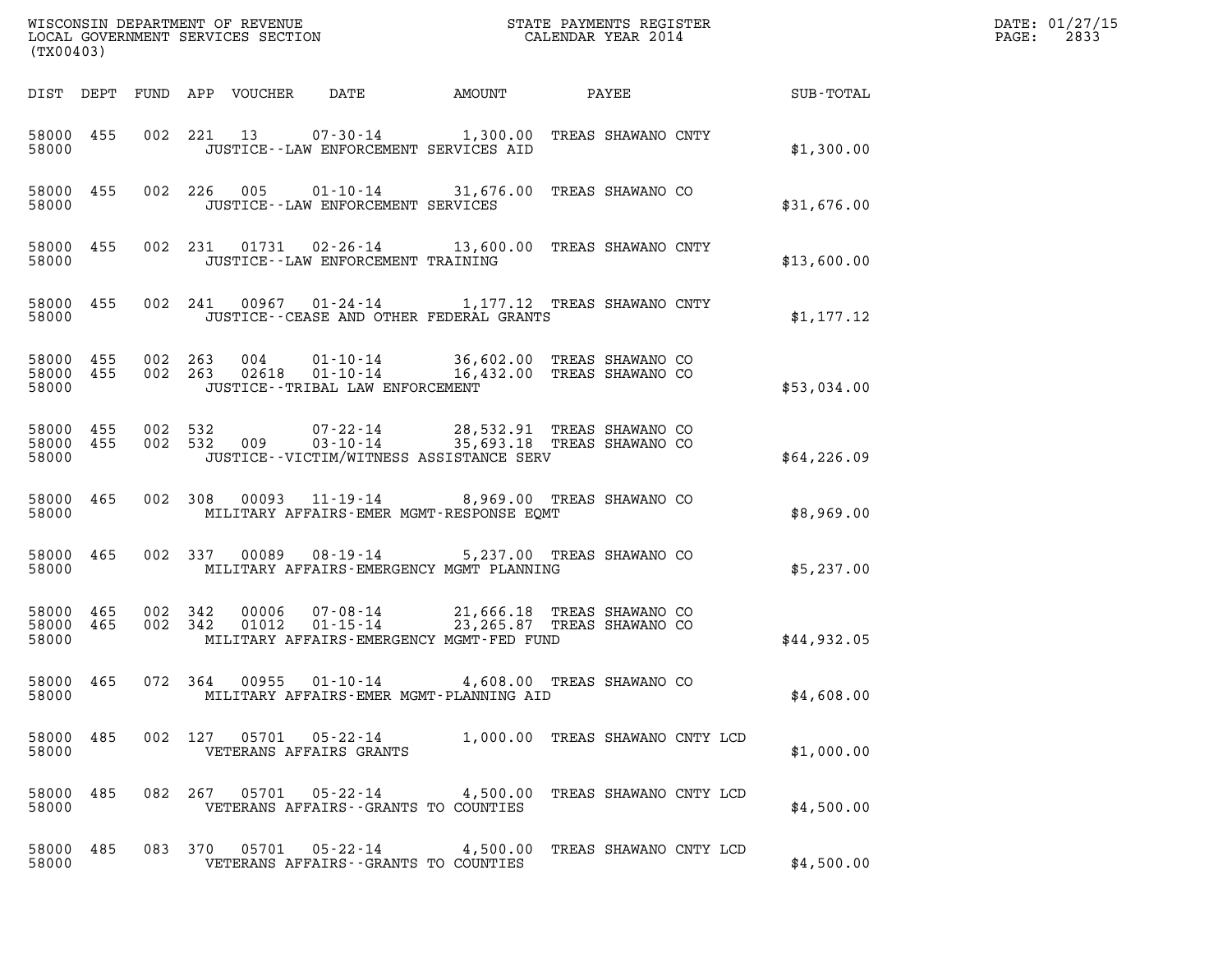| 58000                   | DOA--PUBLIC BENEFITS FUND |            |            |                |                                                              |          |                                                |             |  |  |
|-------------------------|---------------------------|------------|------------|----------------|--------------------------------------------------------------|----------|------------------------------------------------|-------------|--|--|
| 58000<br>58000<br>58000 | 505<br>505                | 089<br>089 | 166<br>166 | 00179<br>05143 | 08 - 11 - 14<br>$01 - 28 - 14$<br>DOA--LAND INFORMATION FUND | 1,000.00 | 11,580.00 TREAS SHAWANO CO<br>TREAS SHAWANO CO | \$12,580.00 |  |  |

| 58000                                                                                                                                                                            |                                                                                                                                   |                                                                                                                                   |                                                                                                                                   |                                                                                                                                                                         | DOA-HOUSING ASSISTANCE-FEDERAL FUNDS                                                                                                                                                                                                                                                                                                                                      |                                                                                                                                                                                                              |       |                                                                                                                                                                                                                                                                                                                                                                           |                   | \$46,311.54 |
|----------------------------------------------------------------------------------------------------------------------------------------------------------------------------------|-----------------------------------------------------------------------------------------------------------------------------------|-----------------------------------------------------------------------------------------------------------------------------------|-----------------------------------------------------------------------------------------------------------------------------------|-------------------------------------------------------------------------------------------------------------------------------------------------------------------------|---------------------------------------------------------------------------------------------------------------------------------------------------------------------------------------------------------------------------------------------------------------------------------------------------------------------------------------------------------------------------|--------------------------------------------------------------------------------------------------------------------------------------------------------------------------------------------------------------|-------|---------------------------------------------------------------------------------------------------------------------------------------------------------------------------------------------------------------------------------------------------------------------------------------------------------------------------------------------------------------------------|-------------------|-------------|
| 58000<br>58000<br>58000<br>58000<br>58000<br>58000<br>58000<br>58000<br>58000<br>58000<br>58000<br>58000<br>58000<br>58000<br>58000<br>58000<br>58000<br>58000<br>58000<br>58000 | 505<br>505<br>505<br>505<br>505<br>505<br>505<br>505<br>505<br>505<br>505<br>505<br>505<br>505<br>505<br>505<br>505<br>505<br>505 | 035<br>035<br>035<br>035<br>035<br>035<br>035<br>035<br>035<br>035<br>035<br>035<br>035<br>035<br>035<br>035<br>035<br>035<br>035 | 371<br>371<br>371<br>371<br>371<br>371<br>371<br>371<br>371<br>371<br>371<br>371<br>371<br>371<br>371<br>371<br>371<br>371<br>371 | 60049<br>60124<br>60124<br>60210<br>60210<br>60353<br>60375<br>60375<br>60438<br>60438<br>60511<br>60511<br>60511<br>60583<br>60657<br>60728<br>60728<br>60801<br>60801 | $08 - 06 - 14$<br>$09 - 08 - 14$<br>$09 - 08 - 14$<br>$11 - 25 - 14$<br>$11 - 25 - 14$<br>$12 - 23 - 14$<br>$01 - 07 - 14$<br>$01 - 07 - 14$<br>$02 - 06 - 14$<br>$02 - 06 - 14$<br>$03 - 11 - 14$<br>$03 - 11 - 14$<br>$03 - 11 - 14$<br>$04 - 08 - 14$<br>$05 - 07 - 14$<br>$06 - 06 - 14$<br>06-06-14<br>$07 - 08 - 14$<br>$07 - 08 - 14$<br>DOA--PUBLIC BENEFITS FUND | 254.54<br>21.97<br>589.12<br>158.88<br>1,859.84<br>2,408.16<br>345.74<br>2,115.83<br>5,994.31<br>2,097.68<br>1,266.38<br>585.18<br>752.81<br>4,246.87<br>3,504.32<br>127.52<br>2,427.66<br>78.78<br>1,321.81 | TREAS | TREAS SHAWANO CO<br>TREAS SHAWANO CO<br>TREAS SHAWANO<br>TREAS SHAWANO CO<br>TREAS SHAWANO CO<br>TREAS SHAWANO CO<br>TREAS SHAWANO CO<br>TREAS SHAWANO CO<br>TREAS SHAWANO CO<br>TREAS SHAWANO CO<br>TREAS SHAWANO CO<br>SHAWANO<br>TREAS SHAWANO CO<br>TREAS SHAWANO<br>TREAS SHAWANO CO<br>TREAS SHAWANO CO<br>TREAS SHAWANO CO<br>TREAS SHAWANO CO<br>TREAS SHAWANO CO | CO.<br>CO.<br>CO. | \$30,157.40 |
|                                                                                                                                                                                  |                                                                                                                                   |                                                                                                                                   |                                                                                                                                   |                                                                                                                                                                         |                                                                                                                                                                                                                                                                                                                                                                           |                                                                                                                                                                                                              |       |                                                                                                                                                                                                                                                                                                                                                                           |                   |             |

| (TX00403)                                                                                                                                                                                                                     |                                                                                                                                                                      |                                                                                                                                                                      |                                                                                                                                                                      |                                                                                                                                                                                                                      |                                                                                                                                                                                                      |                                                                                                                                                                                                                                                                                                                                                                                                                                                                                                         |                                                                                                                                                                                                                                                                                                                                                                                                                                                                                              |             |
|-------------------------------------------------------------------------------------------------------------------------------------------------------------------------------------------------------------------------------|----------------------------------------------------------------------------------------------------------------------------------------------------------------------|----------------------------------------------------------------------------------------------------------------------------------------------------------------------|----------------------------------------------------------------------------------------------------------------------------------------------------------------------|----------------------------------------------------------------------------------------------------------------------------------------------------------------------------------------------------------------------|------------------------------------------------------------------------------------------------------------------------------------------------------------------------------------------------------|---------------------------------------------------------------------------------------------------------------------------------------------------------------------------------------------------------------------------------------------------------------------------------------------------------------------------------------------------------------------------------------------------------------------------------------------------------------------------------------------------------|----------------------------------------------------------------------------------------------------------------------------------------------------------------------------------------------------------------------------------------------------------------------------------------------------------------------------------------------------------------------------------------------------------------------------------------------------------------------------------------------|-------------|
| DIST                                                                                                                                                                                                                          | DEPT                                                                                                                                                                 | FUND                                                                                                                                                                 | APP                                                                                                                                                                  | VOUCHER                                                                                                                                                                                                              | DATE                                                                                                                                                                                                 | AMOUNT                                                                                                                                                                                                                                                                                                                                                                                                                                                                                                  | PAYEE                                                                                                                                                                                                                                                                                                                                                                                                                                                                                        | SUB-TOTAL   |
| 58000<br>58000<br>58000<br>58000<br>58000<br>58000<br>58000<br>58000<br>58000<br>58000<br>58000<br>58000<br>58000<br>58000<br>58000<br>58000<br>58000<br>58000<br>58000<br>58000<br>58000<br>58000<br>58000<br>58000<br>58000 | 505<br>505<br>505<br>505<br>505<br>505<br>505<br>505<br>505<br>505<br>505<br>505<br>505<br>505<br>505<br>505<br>505<br>505<br>505<br>505<br>505<br>505<br>505<br>505 | 002<br>002<br>002<br>002<br>002<br>002<br>002<br>002<br>002<br>002<br>002<br>002<br>002<br>002<br>002<br>002<br>002<br>002<br>002<br>002<br>002<br>002<br>002<br>002 | 155<br>155<br>155<br>155<br>155<br>155<br>155<br>155<br>155<br>155<br>155<br>155<br>155<br>155<br>155<br>155<br>155<br>155<br>155<br>155<br>155<br>155<br>155<br>155 | 60049<br>60049<br>60124<br>60124<br>60210<br>60210<br>60353<br>60353<br>60375<br>60375<br>60438<br>60438<br>60511<br>60511<br>60583<br>60583<br>60583<br>60657<br>60657<br>60657<br>60728<br>60728<br>60801<br>60801 | $08 - 06 - 14$<br>08-06-14<br>11-25-14<br>$11 - 25 - 14$<br>$01 - 07 - 14$<br>02 - 06 - 14<br>02 - 06 - 14<br>04-08-14<br>$04 - 08 - 14$<br>$06 - 06 - 14$<br>$06 - 06 - 14$<br>07-08-14<br>07-08-14 | 3,617.01<br>335.15<br>09 - 08 - 14<br>09 - 08 - 14<br>09 - 08 - 14<br>699 - 12<br>1,456.14<br>1,368.04<br>$12 - 23 - 14$ 1,506.79<br>12 - 23 - 14 9,453 - 52<br>01 - 07 - 14 736 - 17<br>$736.17$<br>1,439.53<br>1,896.97<br>1,497.98<br>03-11-14<br>03-11-14<br>04-08-14<br>04-08-14<br>3,995.06<br>2,775.48<br>607.08<br>$04 - 08 - 14$ 607.08<br>05 - 07 - 14 1,002.73<br>05-07-14 1,651.27<br>05-07-14 2,961.55<br>2,288.73<br>675.15<br>1,603.26<br>671.12<br>DOA-HOUSING ASSISTANCE-FEDERAL FUNDS | TREAS SHAWANO CO<br>TREAS SHAWANO CO<br>TREAS SHAWANO CO<br>TREAS SHAWANO CO<br>TREAS SHAWANO CO<br>TREAS SHAWANO CO<br>TREAS SHAWANO CO<br>TREAS SHAWANO CO<br>TREAS SHAWANO CO<br>TREAS SHAWANO CO<br>TREAS SHAWANO CO<br>TREAS SHAWANO CO<br>TREAS SHAWANO CO<br>TREAS SHAWANO CO<br>TREAS SHAWANO CO<br>TREAS SHAWANO CO<br>TREAS SHAWANO CO<br>TREAS SHAWANO CO<br>TREAS SHAWANO CO<br>TREAS SHAWANO CO<br>TREAS SHAWANO CO<br>TREAS SHAWANO CO<br>TREAS SHAWANO CO<br>TREAS SHAWANO CO | \$46,311.54 |
|                                                                                                                                                                                                                               |                                                                                                                                                                      |                                                                                                                                                                      |                                                                                                                                                                      |                                                                                                                                                                                                                      |                                                                                                                                                                                                      |                                                                                                                                                                                                                                                                                                                                                                                                                                                                                                         |                                                                                                                                                                                                                                                                                                                                                                                                                                                                                              |             |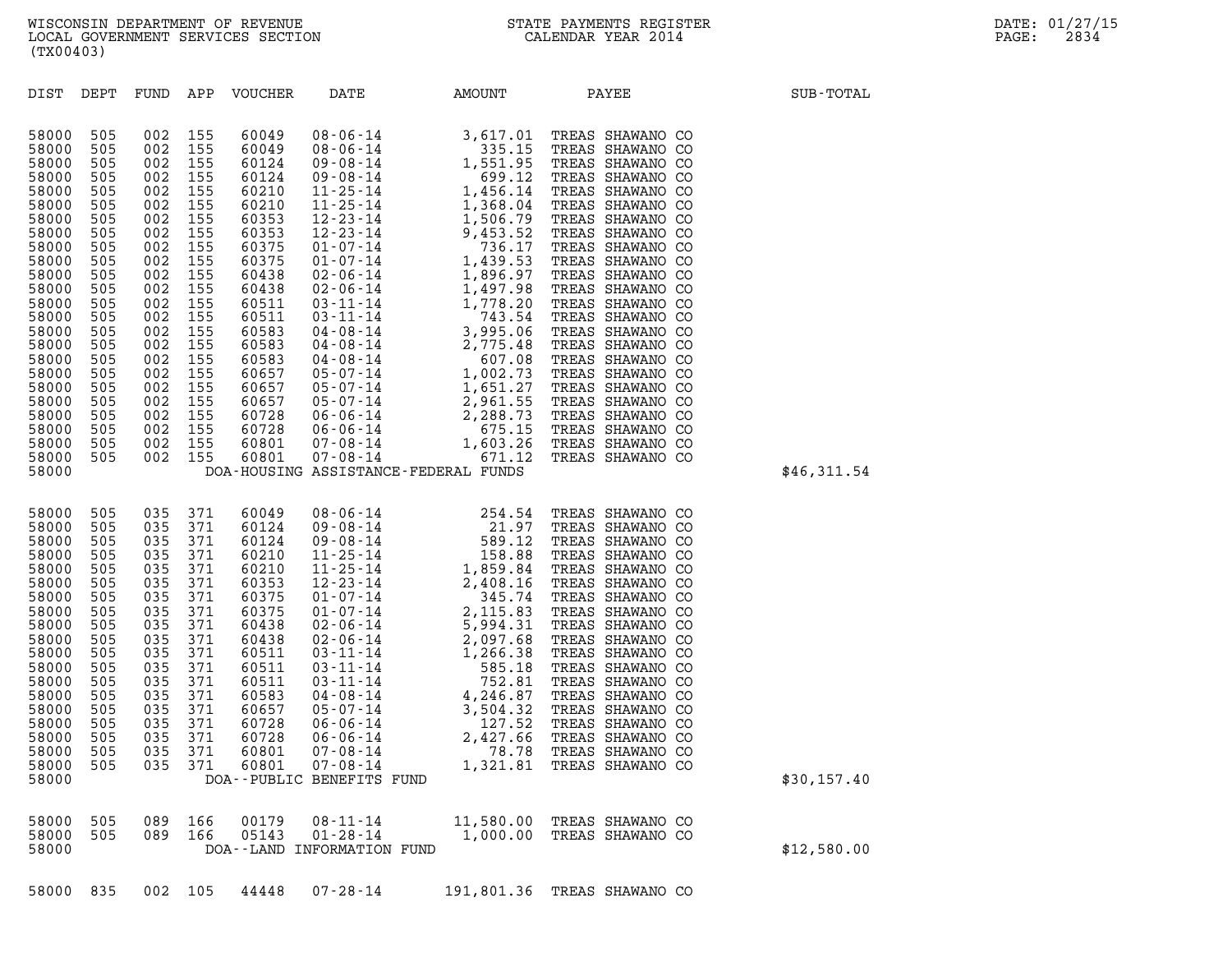| (TX00403)               |            |            |            | WISCONSIN DEPARTMENT OF REVENUE<br>LOCAL GOVERNMENT SERVICES SECTION |                                       | STATE PAYMENTS REGISTER                  | DATE: 01/27/15<br>PAGE:<br>2835                                                  |                 |  |
|-------------------------|------------|------------|------------|----------------------------------------------------------------------|---------------------------------------|------------------------------------------|----------------------------------------------------------------------------------|-----------------|--|
| DIST DEPT               |            | FUND       | APP        | VOUCHER                                                              | DATE                                  | AMOUNT                                   | PAYEE                                                                            | SUB-TOTAL       |  |
| 58000<br>58000          | 835        | 002        | 105        | 81555                                                                | REVENUE--STATE SHARED REVENUES        |                                          | 11-17-14 1,099,236.92 TREAS SHAWANO CO                                           | \$1,291,038.28  |  |
| 58000<br>58000          | 835        | 002        | 109        |                                                                      | REVENUE--EXEMPT COMPUTER AID          |                                          | 22,643.00 TREAS SHAWANO CO                                                       | \$22,643.00     |  |
| 58000<br>58000<br>58000 | 835<br>835 | 002<br>002 | 302<br>302 | 10114<br>11114                                                       |                                       | REVENUE-FIRST DOLLAR/SCHOOL LEVY CREDITS | 07-28-14 3,668,942.95 TREAS SHAWANO CO<br>07-28-14 1,082,830.39 TREAS SHAWANO CO | \$4,751,773.34  |  |
| 58000<br>58000          | 835        | 021        | 363        | 37395                                                                | 03-24-14<br>REVENUE--LOTTERY CREDIT - |                                          | 1,081,255.99 TREAS SHAWANO CO                                                    | \$1,081,255.99  |  |
| 58000                   |            |            |            |                                                                      | DISTRICT TOTAL APPROPRIATIONS         |                                          |                                                                                  | \$21,328,622.75 |  |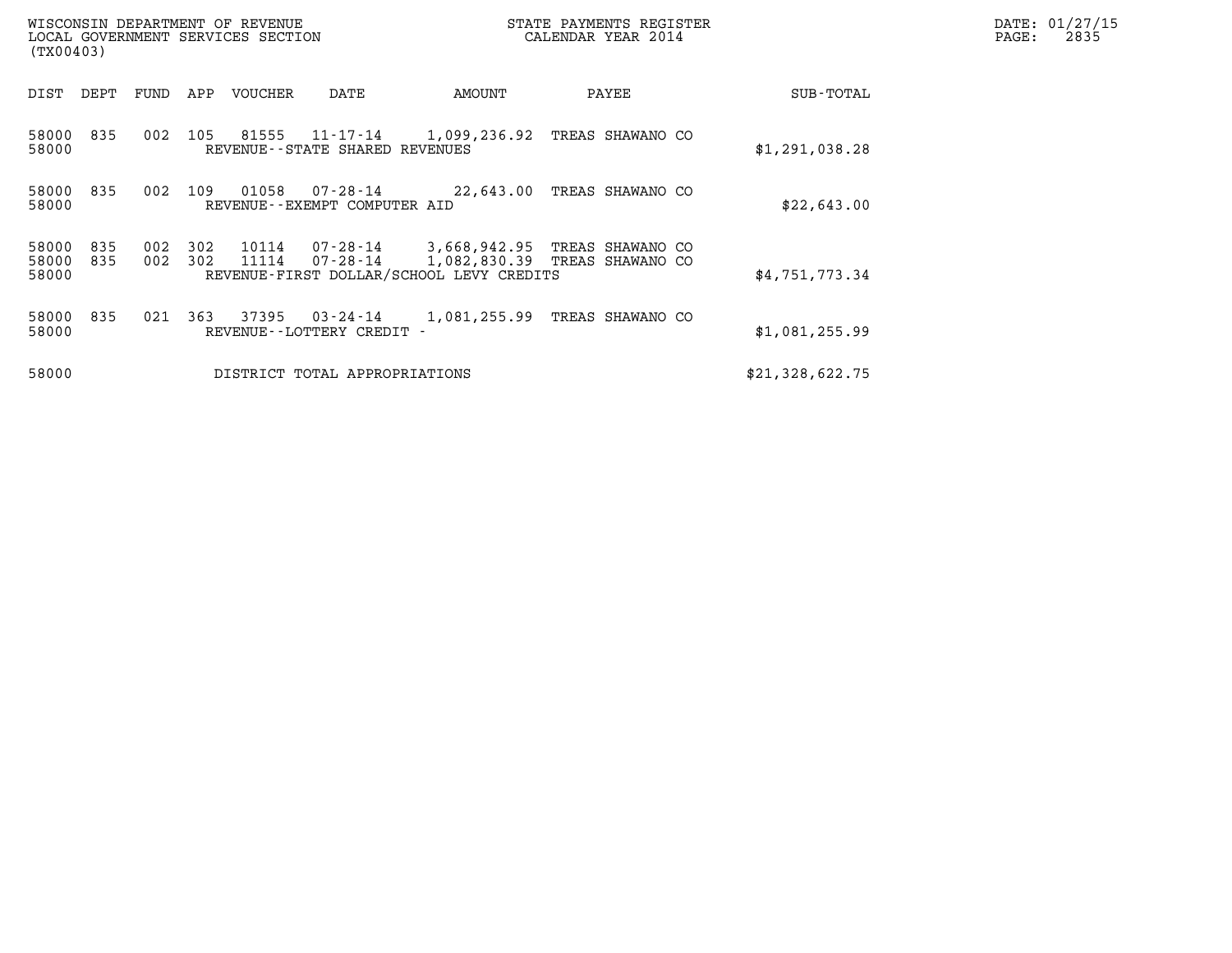| DATE: | 01/27/15 |
|-------|----------|
| PAGE: | 2836     |

| (TX00403)                                 |                          |                                                                     |                                                                 |                                                                                  | WISCONSIN DEPARTMENT OF REVENUE<br>LOCAL GOVERNMENT SERVICES SECTION<br>CALENDAR YEAR 2014 |               | DATE: 01/27/15<br>$\mathtt{PAGE:}$<br>2836 |
|-------------------------------------------|--------------------------|---------------------------------------------------------------------|-----------------------------------------------------------------|----------------------------------------------------------------------------------|--------------------------------------------------------------------------------------------|---------------|--------------------------------------------|
|                                           |                          |                                                                     |                                                                 |                                                                                  |                                                                                            |               |                                            |
| 58002 165<br>58002                        |                          | 002 225<br>01462                                                    |                                                                 | 06-30-14 1,707.11 TREAS TN ALMON<br>SAFETY/PROF SERV--FIRE INSURANCE DUES        |                                                                                            | \$1,707.11    |                                            |
| 58002<br>58002<br>58002                   | 370<br>370               | 000 001<br>02DNR<br>000 001<br>03DNR                                |                                                                 | NAT RESOURCES-SEVERANCE/YIELD/WITHDRAWAL                                         | 09-11-14 30,998.88 TREAS TOWN ALMON<br>11-04-14 1,950.57 TREAS TOWN ALMON                  | \$32,949.45   |                                            |
| 58002<br>58002                            | 370<br>370               | 002 503<br>17119<br>002 503<br>17119                                | 02 - 14 - 14<br>02 - 14 - 14                                    |                                                                                  | 646.40 TREAS TN ALMON<br>482.01 TREAS TN ALMON                                             |               |                                            |
| 58002                                     |                          |                                                                     |                                                                 | NAT RESOURCES--AIDS IN LIEU OF TAXES                                             | TOWN SHARE 111.10                                                                          | \$1,128.41    |                                            |
| 58002<br>58002                            | 370                      | 012 571<br>38202                                                    |                                                                 | 06-16-14 1,013.47 TREAS TN ALMON<br>NAT RESOURCES - - FOREST CROP/MFL/CO FOREST  |                                                                                            | \$1,013.47    |                                            |
| 58002<br>58002                            | 370                      | 012 579<br>19764                                                    |                                                                 | NAT RESOURCES -- AIDS IN LIEU OF TAXES                                           | 04-16-14 6.37 TREAS TN ALMON                                                               | \$6.37        |                                            |
| 58002 370<br>58002                        |                          | 074 670<br>42035                                                    | NAT RESOURCES--RU RECYCLING GRANT                               | 05-23-14 692.50 TREAS TN ALMON                                                   |                                                                                            | \$692.50      |                                            |
| 58002<br>58002<br>58002<br>58002<br>58002 | 395<br>395<br>395<br>395 | 011 191<br>05462<br>011 191<br>011 191<br>21462<br>011 191<br>31462 | 11462 04-07-14<br>07-07-14<br>$10 - 06 - 14$                    | 01-06-14 25,790.35 TOWN OF ALMON<br>TRANSPORTATION - - GENERAL TRANSP AIDS - GTA | 25,790.35 TOWN OF ALMON<br>25,790.35 TOWN OF ALMON<br>25,790.36 TOWN OF ALMON              | \$103, 161.41 |                                            |
| 58002 835<br>58002<br>58002               | 835                      | 002 105<br>44412<br>002 105<br>81519                                | 07-28-14<br>$11 - 17 - 14$<br>REVENUE - - STATE SHARED REVENUES |                                                                                  | 4,119.36 TREAS TN ALMON<br>23,342.31 TREAS TN ALMON                                        | \$27,461.67   |                                            |
| 58002<br>58002                            | 835                      | 002 109<br>03325                                                    | REVENUE--EXEMPT COMPUTER AID                                    | 07-28-14 1.00 TREAS TN ALMON                                                     |                                                                                            | \$1.00        |                                            |
| 58002                                     |                          | DISTRICT TOTAL APPROPRIATIONS                                       |                                                                 |                                                                                  |                                                                                            | \$168, 121.39 |                                            |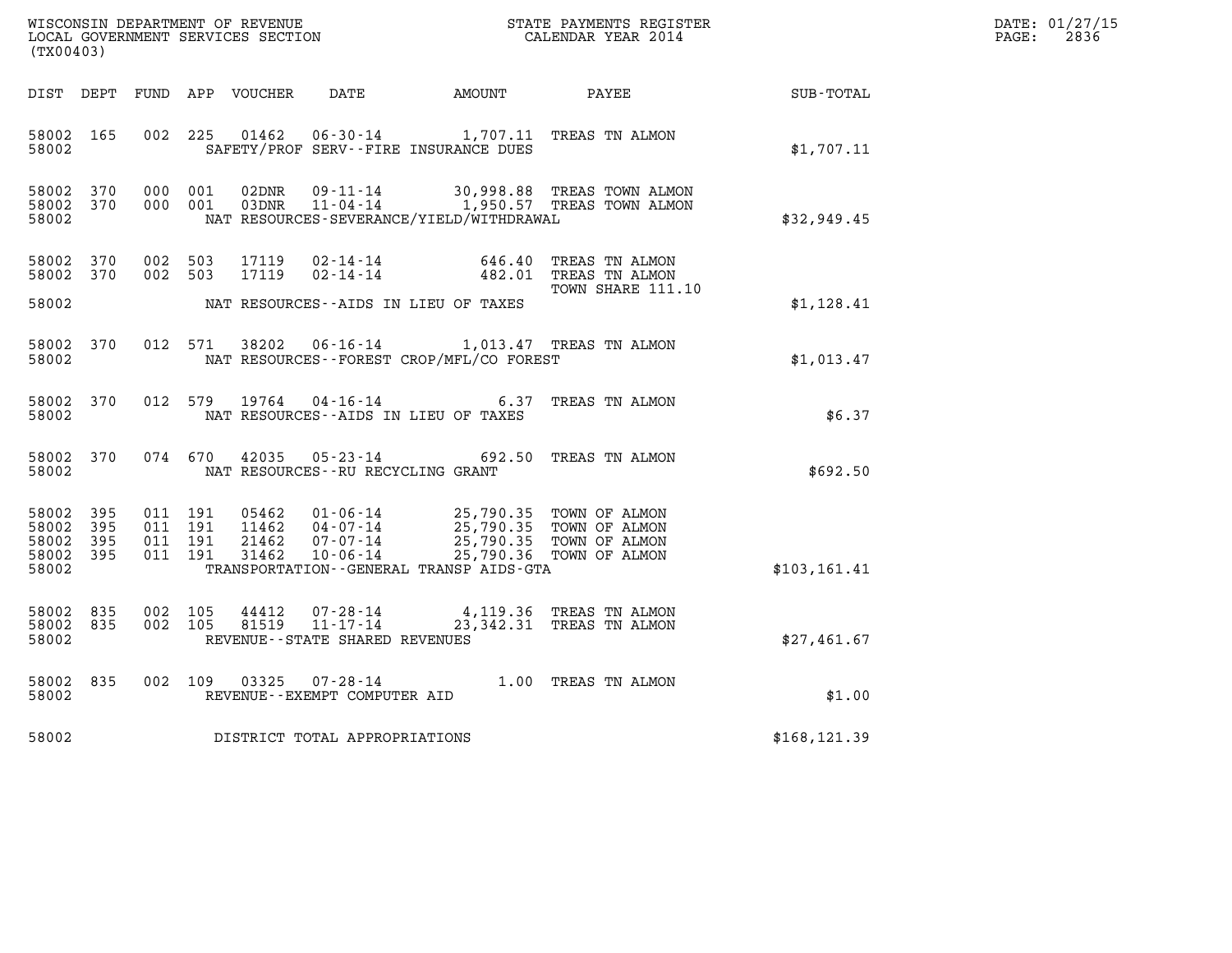| (TX00403)                                     |                     |                                          |                                      |                                                  |                                              |                                                                                                                                                                                                          |              | DATE: 01/27/15<br>2837<br>PAGE: |
|-----------------------------------------------|---------------------|------------------------------------------|--------------------------------------|--------------------------------------------------|----------------------------------------------|----------------------------------------------------------------------------------------------------------------------------------------------------------------------------------------------------------|--------------|---------------------------------|
|                                               |                     |                                          | DIST DEPT FUND APP VOUCHER           | DATE                                             |                                              | AMOUNT PAYEE                                                                                                                                                                                             | SUB-TOTAL    |                                 |
| 58004 165<br>58004                            |                     |                                          |                                      |                                                  | SAFETY/PROF SERV--FIRE INSURANCE DUES        | 002 225 01463 06-30-14 5,301.02 TREAS TN ANGELICA                                                                                                                                                        | \$5,301.02   |                                 |
| 58004 370<br>58004                            |                     |                                          | 000 001<br>03DNR                     |                                                  | NAT RESOURCES-SEVERANCE/YIELD/WITHDRAWAL     | 11-04-14 394.04 TREAS TOWN ANGELICA                                                                                                                                                                      | \$394.04     |                                 |
|                                               |                     |                                          |                                      |                                                  |                                              | 58004 370 002 503 16675 01-30-14 754.43 TREAS TN ANGELICA<br>TOWN SHARE 120.61                                                                                                                           |              |                                 |
| 58004                                         |                     |                                          | NAT RESOURCES--AIDS IN LIEU OF TAXES |                                                  |                                              |                                                                                                                                                                                                          | \$754.43     |                                 |
| 58004 370<br>58004                            |                     |                                          | 012 571                              |                                                  | NAT RESOURCES--FOREST CROP/MFL/CO FOREST     | 38203  06-16-14   161.71   TREAS TN ANGELICA                                                                                                                                                             | \$161.71     |                                 |
| 58004 370<br>58004                            |                     |                                          | 074 670                              | NAT RESOURCES -- RU RECYCLING GRANT              |                                              | 42036 05-23-14 6,521.88 TREAS TN ANGELICA                                                                                                                                                                | \$6,521.88   |                                 |
| 58004 395<br>58004<br>58004<br>58004<br>58004 | 395<br>- 395<br>395 | 011 191<br>011 191<br>011 191<br>011 191 | 21463<br>31463                       | $07 - 07 - 14$<br>$10 - 06 - 14$                 | TRANSPORTATION - - GENERAL TRANSP AIDS - GTA | 05463  01-06-14  32,188.98  TOWN OF ANGELICA<br>11463  04-07-14  32,188.98  TOWN OF ANGELICA<br>21463  07-07-14  22,188.98  TOWN OF ANGELICA<br>32,188.98 TOWN OF ANGELICA<br>32,189.00 TOWN OF ANGELICA | \$128,755.94 |                                 |
| 58004 835<br>58004 835<br>58004               |                     | 002 105<br>002 105                       | 44413<br>81520                       | $11 - 17 - 14$<br>REVENUE--STATE SHARED REVENUES |                                              | 07-28-14 8,713.77 TREAS TN ANGELICA<br>49,728.69 TREAS TN ANGELICA                                                                                                                                       | \$58,442.46  |                                 |
| 58004 835<br>58004                            |                     |                                          |                                      | REVENUE--EXEMPT COMPUTER AID                     |                                              | 002 109 03326 07-28-14 183.00 TREAS TN ANGELICA                                                                                                                                                          | \$183.00     |                                 |
| 58004                                         |                     |                                          | DISTRICT TOTAL APPROPRIATIONS        |                                                  |                                              |                                                                                                                                                                                                          | \$200,514.48 |                                 |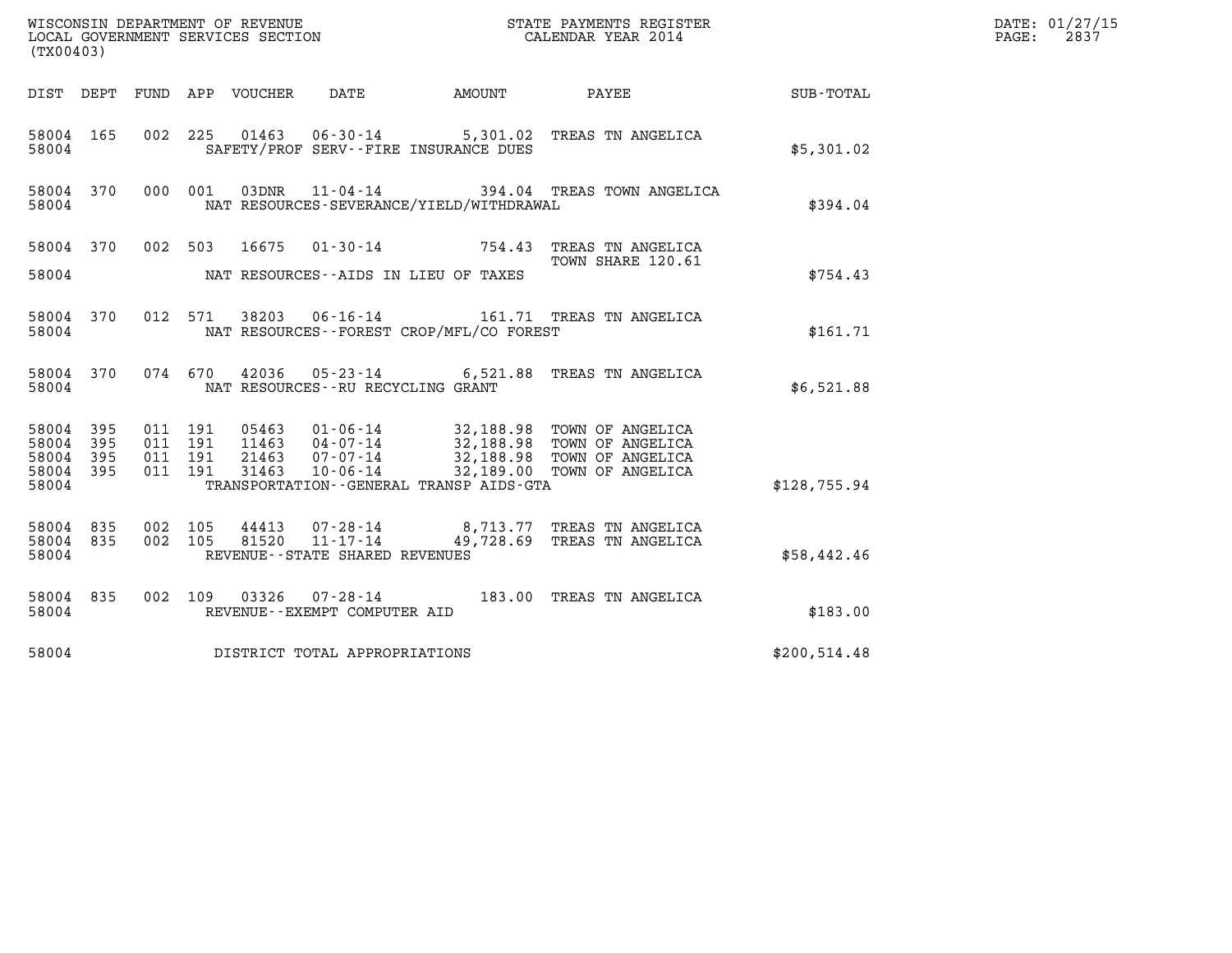| WISCONSIN DEPARTMENT OF REVENUE<br>(TX00403)                          | LOCAL GOVERNMENT SERVICES SECTION                                                                                                                                                                                    | STATE PAYMENTS REGISTER<br>CALENDAR YEAR 2014      |              | DATE: 01/27/15<br>$\mathtt{PAGE:}$<br>2838 |
|-----------------------------------------------------------------------|----------------------------------------------------------------------------------------------------------------------------------------------------------------------------------------------------------------------|----------------------------------------------------|--------------|--------------------------------------------|
|                                                                       | DIST DEPT FUND APP VOUCHER DATE<br>AMOUNT                                                                                                                                                                            | PAYEE                                              | SUB-TOTAL    |                                            |
| 58006 165<br>58006                                                    | 002 225 01464 06-30-14 1,257.87 TREAS TN ANIWA<br>SAFETY/PROF SERV--FIRE INSURANCE DUES                                                                                                                              |                                                    | \$1,257.87   |                                            |
| 58006 370<br>58006                                                    | 012 571<br>38204  06-16-14   1,147.57  TREAS TN ANIWA<br>NAT RESOURCES - - FOREST CROP/MFL/CO FOREST                                                                                                                 |                                                    | \$1,147.57   |                                            |
| 58006 370<br>58006                                                    | 012 579 19765 04-16-14<br>NAT RESOURCES--AIDS IN LIEU OF TAXES                                                                                                                                                       | 52.42 TREAS TN ANIWA                               | \$52.42      |                                            |
| 58006<br>395<br>395<br>58006<br>58006<br>395<br>58006<br>395<br>58006 | 011 191<br>05464  01-06-14  20,508.43  TOWN OF ANIWA<br>11464  04-07-14  20,508.43  TOWN OF ANIWA<br>011 191<br>21464 07-07-14<br>011 191<br>011 191<br>31464<br>10-06-14<br>TRANSPORTATION--GENERAL TRANSP AIDS-GTA | 20,508.43 TOWN OF ANIWA<br>20,508.46 TOWN OF ANIWA | \$82,033.75  |                                            |
| 58006 835<br>835<br>58006<br>58006                                    | 002 105<br>44414  07-28-14  6,653.02  TREAS TN ANIWA<br>81521 11-17-14<br>002 105<br>REVENUE - - STATE SHARED REVENUES                                                                                               | 37,700.43 TREAS TN ANIWA                           | \$44,353.45  |                                            |
| 58006 835<br>58006                                                    | 002 109 03327 07-28-14 11.00 TREAS TN ANIWA<br>REVENUE--EXEMPT COMPUTER AID                                                                                                                                          |                                                    | \$11.00      |                                            |
| 58006                                                                 | DISTRICT TOTAL APPROPRIATIONS                                                                                                                                                                                        |                                                    | \$128,856.06 |                                            |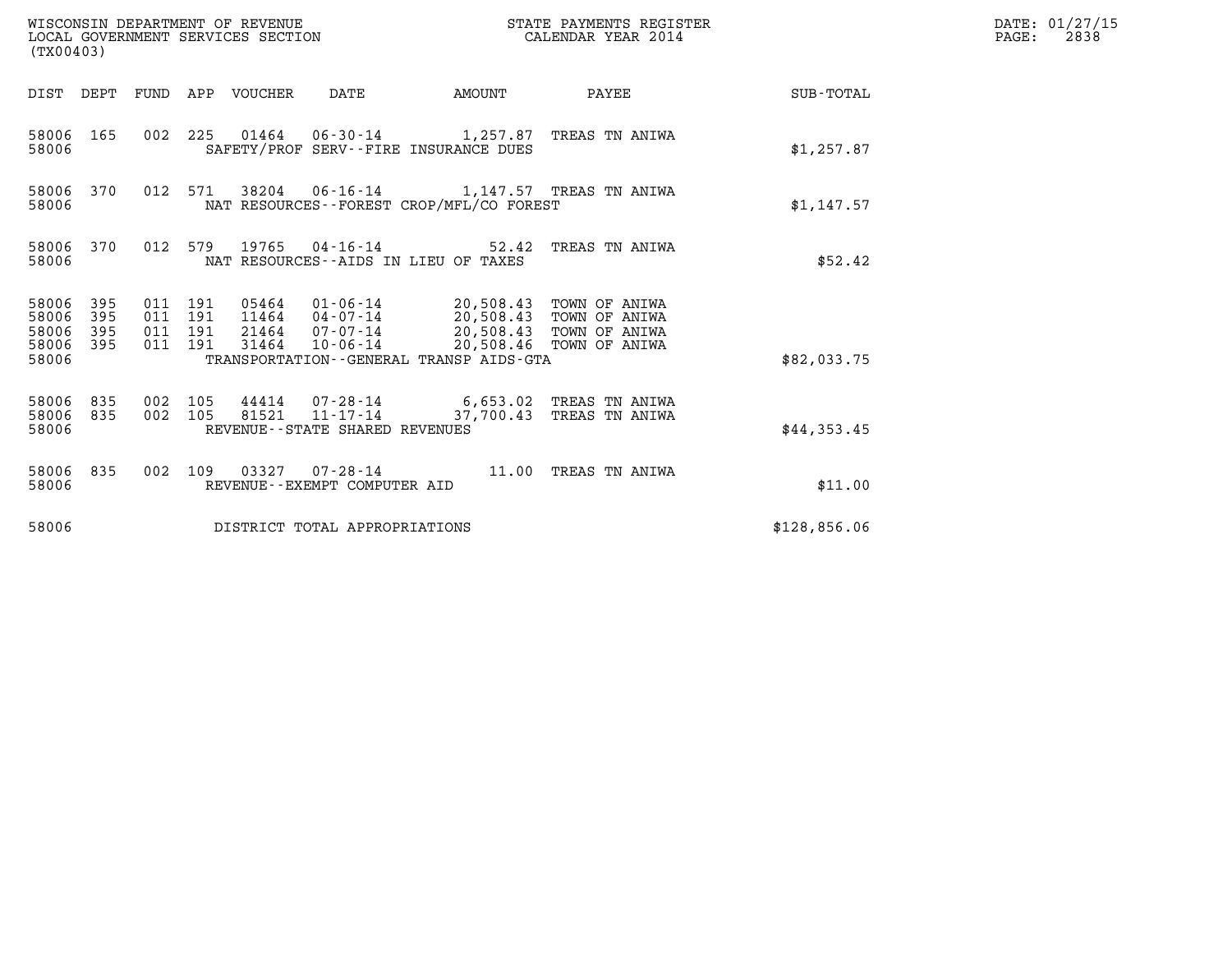| WISCONSIN DEPARTMENT OF REVENUE   | STATE PAYMENTS REGISTER | DATE: 01/27/15 |
|-----------------------------------|-------------------------|----------------|
| LOCAL GOVERNMENT SERVICES SECTION | CALENDAR YEAR 2014      | 2839<br>PAGE:  |

| (TX00403)                                                             |                          |                                                       |                                                                                                                                                                                                                                     |                              |               |
|-----------------------------------------------------------------------|--------------------------|-------------------------------------------------------|-------------------------------------------------------------------------------------------------------------------------------------------------------------------------------------------------------------------------------------|------------------------------|---------------|
| DIST<br>DEPT                                                          | FUND                     | APP VOUCHER                                           | DATE<br><b>EXAMPLE THE PROPERTY OF AMOUNT</b>                                                                                                                                                                                       | <b>PAYEE</b> FOUND THE PAYEE | SUB-TOTAL     |
| 58008<br>165<br>58008                                                 | 002                      | 225                                                   | 01465   06-30-14   269.54   TREAS TN BARTELME<br>SAFETY/PROF SERV--FIRE INSURANCE DUES                                                                                                                                              |                              | \$269.54      |
| 370<br>58008<br>58008<br>370<br>58008<br>370<br>58008                 | 000<br>000<br>000        | 001<br>001<br>001                                     | NAT RESOURCES-SEVERANCE/YIELD/WITHDRAWAL                                                                                                                                                                                            |                              | \$9,049.75    |
| 58008<br>370<br>58008                                                 | 002                      | 16676<br>503                                          | 01-30-14 613.24 TREAS TN BARTELME<br>NAT RESOURCES--AIDS IN LIEU OF TAXES                                                                                                                                                           | TOWN SHARE 0.00              | \$613.24      |
| 58008<br>370<br>58008                                                 | 012                      | 571<br>38205                                          | 06-16-14 997.63 TREAS TN BARTELME<br>NAT RESOURCES - - FOREST CROP/MFL/CO FOREST                                                                                                                                                    |                              | \$997.63      |
| 370<br>58008<br>58008                                                 | 012                      | 579                                                   | 19766 04-16-14 21.00<br>NAT RESOURCES -- AIDS IN LIEU OF TAXES                                                                                                                                                                      | TREAS TN BARTELME            | \$21.00       |
| 58008<br>395<br>395<br>58008<br>58008<br>395<br>395<br>58008<br>58008 | 011<br>011<br>011<br>011 | 191<br>191<br>191<br>191                              | 05465  01-06-14  10,272.74 TOWN OF BARTELME<br>11465  04-07-14  10,272.74 TOWN OF BARTELME<br>21465  07-07-14  10,272.74 TOWN OF BARTELME<br>31465  10-06-14  10,272.75 TOWN OF BARTELME<br>TRANSPORTATION--GENERAL TRANSP AIDS-GTA |                              | \$41,090.97   |
| 835<br>58008<br>58008<br>835<br>58008                                 | 002<br>002               | 105<br>81522<br>105<br>REVENUE--STATE SHARED REVENUES | $44415$ 07-28-14 8,601.64 TREAS TN BARTELME<br>11-17-14 48,742.60 TREAS TN BARTELME                                                                                                                                                 |                              | \$57,344.24   |
| 58008                                                                 |                          |                                                       | DISTRICT TOTAL APPROPRIATIONS                                                                                                                                                                                                       |                              | \$109, 386.37 |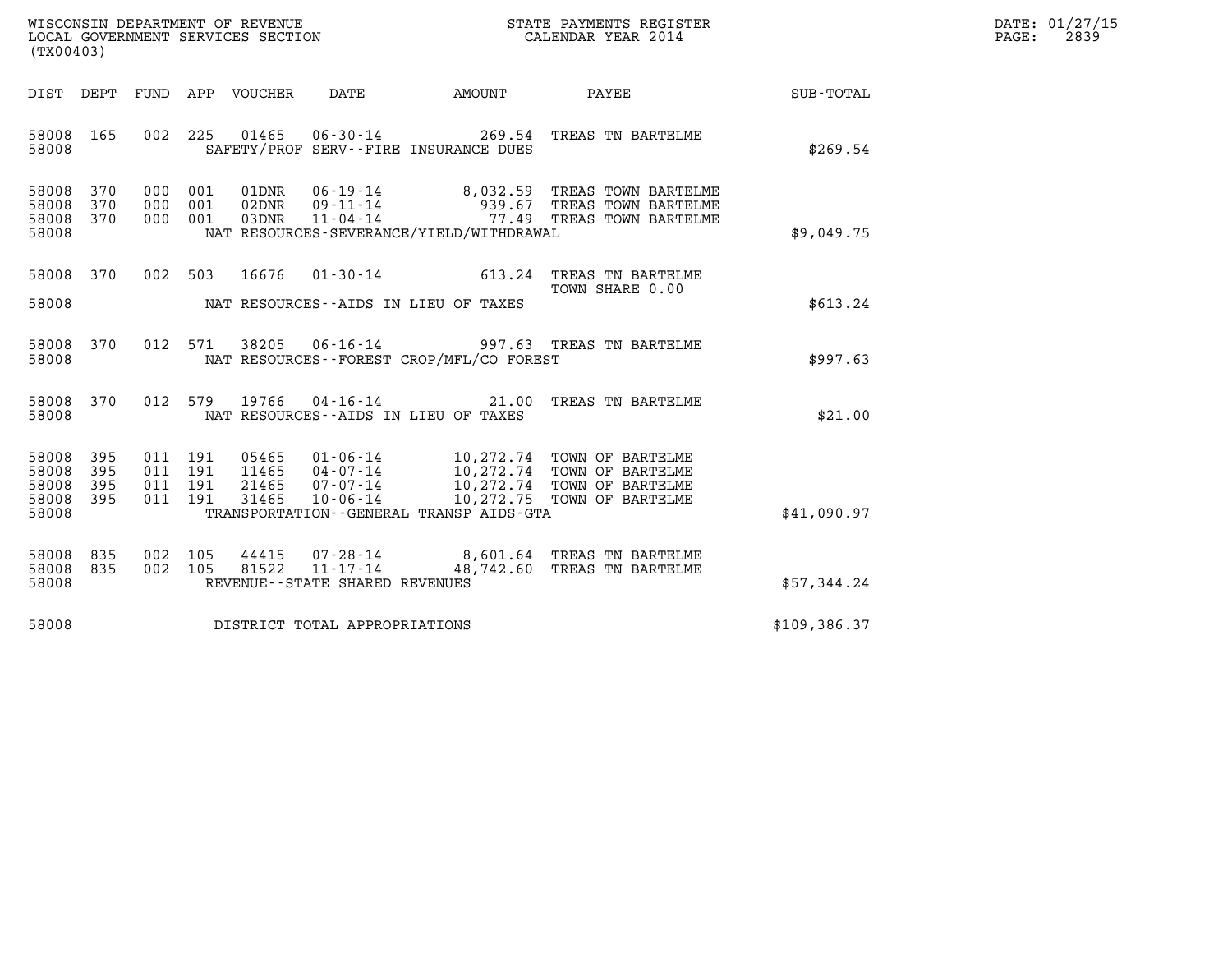| DATE: | 01/27/15 |
|-------|----------|
| PAGE: | 2840     |

|                                              | WISCONSIN DEPARTMENT OF REVENUE<br>LOCAL GOVERNMENT SERVICES SECTION<br>CALENDAR YEAR 2014<br>(TX00403) |                               |         |  |                                                     |                                                |                                                                                                                                                                                                  |              | DATE: 01/27/15<br>2840<br>$\mathtt{PAGE:}$ |
|----------------------------------------------|---------------------------------------------------------------------------------------------------------|-------------------------------|---------|--|-----------------------------------------------------|------------------------------------------------|--------------------------------------------------------------------------------------------------------------------------------------------------------------------------------------------------|--------------|--------------------------------------------|
|                                              |                                                                                                         |                               |         |  |                                                     |                                                | DIST DEPT FUND APP VOUCHER DATE AMOUNT PAYEE SUB-TOTAL                                                                                                                                           |              |                                            |
| 58010                                        |                                                                                                         |                               |         |  |                                                     | SAFETY/PROF SERV--FIRE INSURANCE DUES          | 58010 165 002 225 01466 06-30-14 6,738.59 TREAS TN BELLE PLAINE                                                                                                                                  | \$6,738.59   |                                            |
| 58010                                        |                                                                                                         |                               |         |  |                                                     | NAT RESOURCES - SEVERANCE/YIELD/WITHDRAWAL     | 58010 370 000 001 02DNR 09-11-14 9,991.80 TREAS TOWN BELLE PLAINE 58010 370 000 001 03DNR 11-04-14 9,991.10 TREAS TOWN BELLE PLAINE                                                              | \$10,862.90  |                                            |
|                                              |                                                                                                         |                               |         |  |                                                     | 58010 NAT RESOURCES--FOREST CROP/MFL/CO FOREST | 58010 370 012 571 38206 06-16-14 522.54 TREAS TN BELLE PLAINE                                                                                                                                    | \$522.54     |                                            |
|                                              |                                                                                                         |                               |         |  |                                                     |                                                | 58010 370 012 678 01717 02-25-14 41,615.68 TREAS TN BELLE PLAINE<br>58010 NAT RESOURCES--INVASIVE AQUATICE SPECIES                                                                               | \$41,615.68  |                                            |
|                                              |                                                                                                         |                               |         |  |                                                     | 58010 NAT RESOURCES--RU RECYCLING GRANT        | 58010 370 074 670 42037 05-23-14 6,409.95 TREAS TN BELLE PLAINE                                                                                                                                  | \$6,409.95   |                                            |
| 58010 395<br>58010 395<br>58010 395<br>58010 | 58010 395                                                                                               | 011 191<br>011 191<br>011 191 | 011 191 |  |                                                     | TRANSPORTATION--GENERAL TRANSP AIDS-GTA        | 05466 01-06-14 34,978.13 TOWN OF BELLE PLAINE<br>11466 04-07-14 34,978.13 TOWN OF BELLE PLAINE<br>21466 07-07-14 34,978.13 TOWN OF BELLE PLAINE<br>31466 10-06-14 34,978.14 TOWN OF BELLE PLAINE | \$139,912.53 |                                            |
| 58010                                        |                                                                                                         |                               |         |  |                                                     |                                                | 58010 505 002 174 58920 04-30-14 20,363.00 TREAS TN BELLE PLAINE<br>58010 505 002 174 58930 04-30-14 68,602.00 TREAS TN BELLE PLAINE<br>DOA--TRANSMISSION LINE FEE DISTRIBUTION                  | \$88,965.00  |                                            |
| 58010                                        |                                                                                                         |                               |         |  | REVENUE - - STATE SHARED REVENUES                   |                                                | 58010 835 002 105 44416 07-28-14 11,962.16 TREAS TN BELLE PLAINE<br>58010 835 002 105 81523 11-17-14 68,569.54 TREAS TN BELLE PLAINE                                                             | \$80,531.70  |                                            |
| 58010                                        |                                                                                                         |                               |         |  | REVENUE--EXEMPT COMPUTER AID                        |                                                | 58010 835 002 109 03328 07-28-14 375.00 TREAS TN BELLE PLAINE                                                                                                                                    | \$375.00     |                                            |
| 58010 835<br>58010                           |                                                                                                         |                               |         |  | 021 363 36340 03-24-14<br>REVENUE--LOTTERY CREDIT - |                                                | 3,064.82 TREAS TN BELLE PLAINE                                                                                                                                                                   | \$3,064.82   |                                            |
| 58010                                        |                                                                                                         |                               |         |  | DISTRICT TOTAL APPROPRIATIONS                       |                                                |                                                                                                                                                                                                  | \$378,998.71 |                                            |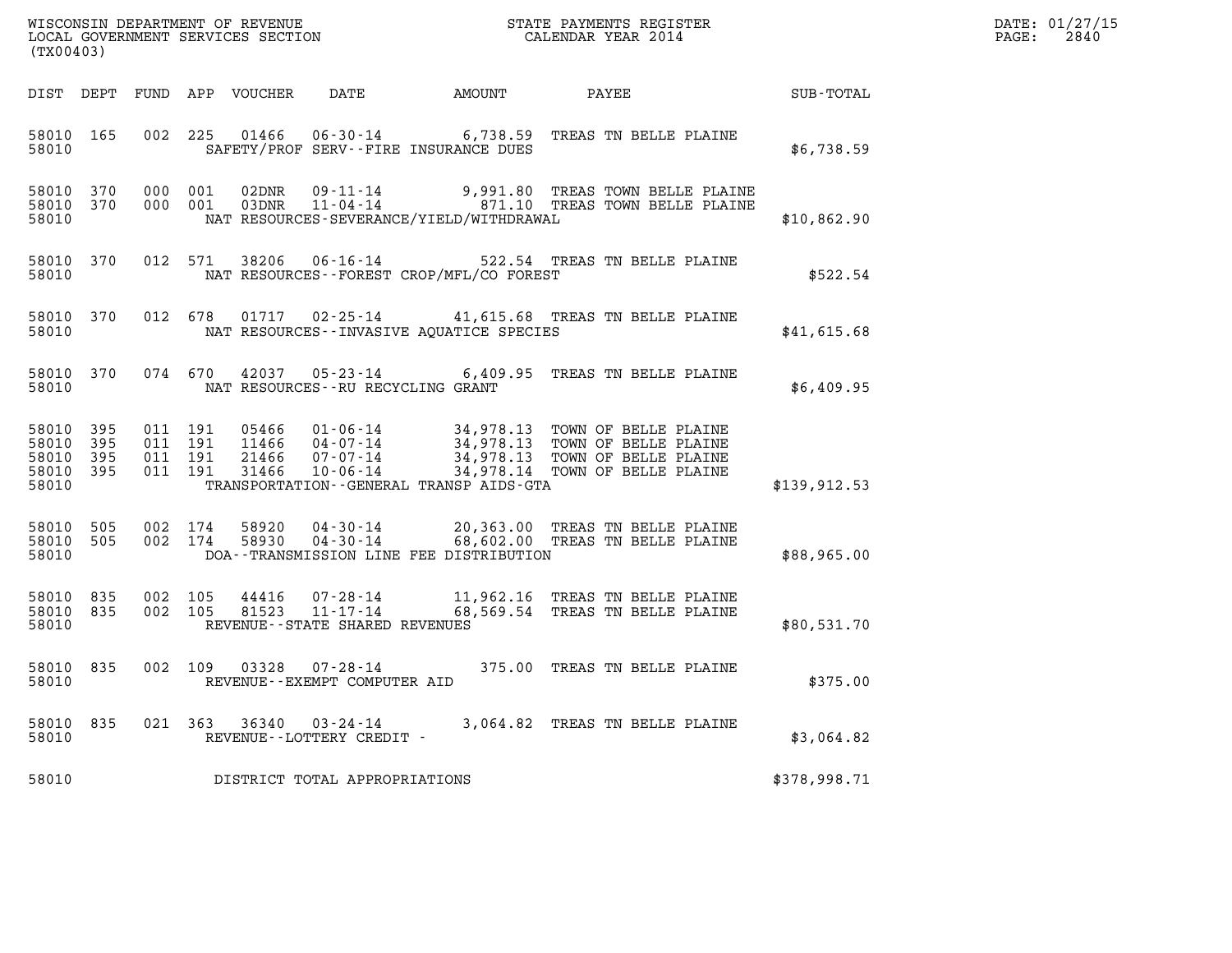| WISCONSIN DEPARTMENT OF REVENUE<br>LOCAL GOVERNMENT SERVICES SECTION<br>(TX00403) |            |                               |         |                                 |                                                        |                                             | STATE PAYMENTS REGISTER<br>CALENDAR YEAR 2014                                                                                                                    |              | DATE: 01/27/15<br>$\mathtt{PAGE:}$<br>2841 |
|-----------------------------------------------------------------------------------|------------|-------------------------------|---------|---------------------------------|--------------------------------------------------------|---------------------------------------------|------------------------------------------------------------------------------------------------------------------------------------------------------------------|--------------|--------------------------------------------|
|                                                                                   |            |                               |         | DIST DEPT FUND APP VOUCHER DATE |                                                        | <b>EXAMPLE THE AMOUNT</b>                   | PAYEE                                                                                                                                                            | SUB-TOTAL    |                                            |
| 58012 165<br>58012                                                                |            |                               |         |                                 |                                                        | SAFETY/PROF SERV--FIRE INSURANCE DUES       | 002 225 01467 06-30-14 1,491.47 TREAS TN BIRNAMWOOD                                                                                                              | \$1,491.47   |                                            |
| 58012 370<br>58012                                                                |            |                               | 000 001 |                                 |                                                        | NAT RESOURCES-SEVERANCE/YIELD/WITHDRAWAL    | 03DNR  11-04-14   1,187.93 TREAS TOWN BIRNAMWOOD                                                                                                                 | \$1,187.93   |                                            |
| 58012 370<br>58012                                                                |            |                               | 012 571 |                                 |                                                        | NAT RESOURCES - - FOREST CROP/MFL/CO FOREST | 38207  06-16-14  641.62  TREAS TN BIRNAMWOOD                                                                                                                     | \$641.62     |                                            |
| 58012 370<br>58012                                                                |            |                               |         |                                 | NAT RESOURCES - - RU RECYCLING GRANT                   |                                             | 074 670 42038 05-23-14 335.16 TREAS TN BIRNAMWOOD                                                                                                                | \$335.16     |                                            |
| 58012 395<br>58012<br>58012<br>58012 395<br>58012                                 | 395<br>395 | 011 191<br>011 191<br>011 191 | 011 191 | 31467                           | 21467 07-07-14<br>$10 - 06 - 14$                       | TRANSPORTATION--GENERAL TRANSP AIDS-GTA     | 05467  01-06-14  22,810.67  TOWN OF BIRNAMWOOD<br>11467  04-07-14  22,810.67  TOWN OF BIRNAMWOOD<br>22,810.67 TOWN OF BIRNAMWOOD<br>22,810.69 TOWN OF BIRNAMWOOD | \$91, 242.70 |                                            |
| 58012 835<br>58012<br>58012                                                       | 835        | 002 105<br>002 105            |         | 81524                           | 11-17-14<br>REVENUE--STATE SHARED REVENUES             |                                             | 44417 07-28-14 7,180.58 TREAS TN BIRNAMWOOD<br>40,689.94 TREAS TN BIRNAMWOOD                                                                                     | \$47,870.52  |                                            |
| 58012 835<br>58012                                                                |            |                               |         |                                 | 002 109 03329 07-28-14<br>REVENUE--EXEMPT COMPUTER AID |                                             | 2.00 TREAS TN BIRNAMWOOD                                                                                                                                         | \$2.00       |                                            |
| 58012                                                                             |            |                               |         |                                 | DISTRICT TOTAL APPROPRIATIONS                          |                                             |                                                                                                                                                                  | \$142,771.40 |                                            |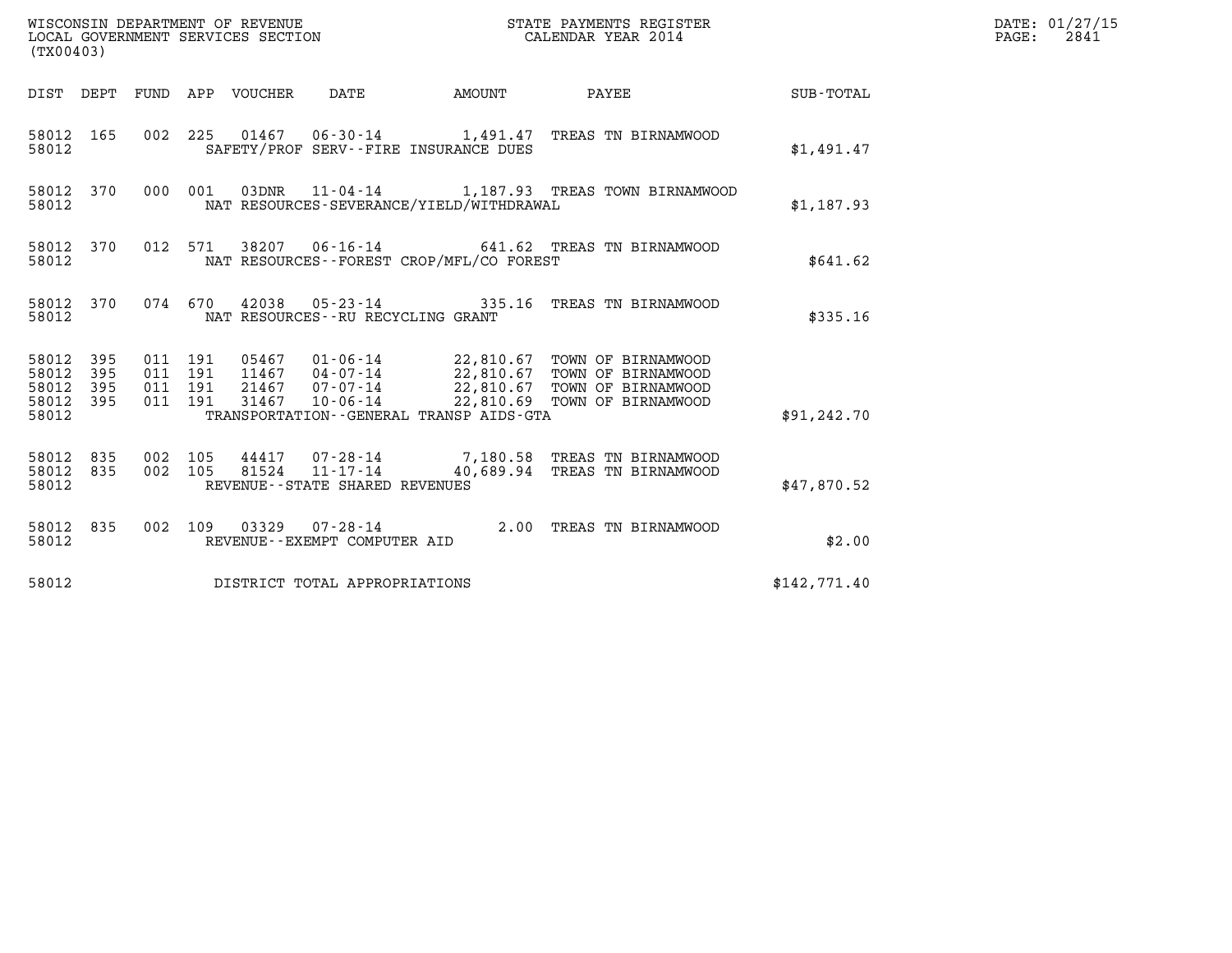| WISCONSIN DEPARTMENT OF REVENUE<br>LOCAL GOVERNMENT SERVICES SECTION | STATE PAYMENTS REGISTER<br>CALENDAR YEAR 2014 | DATE: 01/27/15<br>2842<br>PAGE: |
|----------------------------------------------------------------------|-----------------------------------------------|---------------------------------|

| WISCONSIN DEPARTMENT OF REVENUE<br>LOCAL GOVERNMENT SERVICES SECTION<br>CALENDAR YEAR 2014<br>(TX00403) |                    |         |                    |  |                                     |                                          |                                                                                                                                                                                                                                       | DATE: 01/27/15<br>PAGE: 2842                                 |  |
|---------------------------------------------------------------------------------------------------------|--------------------|---------|--------------------|--|-------------------------------------|------------------------------------------|---------------------------------------------------------------------------------------------------------------------------------------------------------------------------------------------------------------------------------------|--------------------------------------------------------------|--|
|                                                                                                         |                    |         |                    |  |                                     |                                          |                                                                                                                                                                                                                                       | DIST DEPT FUND APP VOUCHER DATE AMOUNT PAYEE PAYER SUB-TOTAL |  |
|                                                                                                         | 58014 165          | 58014   |                    |  |                                     | SAFETY/PROF SERV--FIRE INSURANCE DUES    | 002 225 01468 06-30-14 1,419.60 TREAS TN FAIRBANKS                                                                                                                                                                                    | \$1,419.60                                                   |  |
| 58014 370<br>58014 370<br>58014 370                                                                     | 58014              | 000 001 | 000 001<br>000 001 |  |                                     | NAT RESOURCES-SEVERANCE/YIELD/WITHDRAWAL | 01DNR 06-19-14 6,063.44 TREAS TOWN FAIRBANKS<br>02DNR 09-11-14 27.20 TREAS TOWN FAIRBANKS<br>03DNR 11-04-14 131.32 TREAS TOWN FAIRBANKS                                                                                               | \$6,221.96                                                   |  |
|                                                                                                         | 58014 370<br>58014 |         |                    |  |                                     | NAT RESOURCES--FOREST CROP/MFL/CO FOREST | 012 571 38208 06-16-14 1,262.23 TREAS TN FAIRBANKS                                                                                                                                                                                    | \$1,262.23                                                   |  |
|                                                                                                         | 58014 370          |         |                    |  |                                     | 58014 NAT RESOURCES--RU RECYCLING GRANT  | 074 670 42039 05-23-14 1,645.67 TREAS TN FAIRBANKS                                                                                                                                                                                    | \$1,645.67                                                   |  |
| 58014 395<br>58014 395<br>58014 395<br>58014 395<br>58014                                               |                    |         |                    |  |                                     | TRANSPORTATION--GENERAL TRANSP AIDS-GTA  | 011 191 05468 01-06-14 20,566.65 TOWN OF FAIRBANKS<br>011 191 11468 04-07-14 20,566.65 TOWN OF FAIRBANKS<br>011 191 21468 07-07-14 20,566.65 TOWN OF FAIRBANKS<br>011 191 31468 10-06-14 20,566.67 TOWN OF FAIRBANKS                  | \$82,266.62                                                  |  |
| 58014 505<br>58014                                                                                      |                    |         |                    |  |                                     | DOA--TRANSMISSION LINE FEE DISTRIBUTION  | 002 174 58920 04-30-14 36,443.00 TREAS TN FAIRBANKS                                                                                                                                                                                   | \$36,443.00                                                  |  |
|                                                                                                         | 58014              |         |                    |  | REVENUE--STATE SHARED REVENUES      |                                          | $\begin{array}{cccc} 58014 & 835 & 002 & 105 & 44418 & 07\text{-}28\text{-}14 & 5,470.13 & \text{TREAS TN FAIRBANKS} \\ 58014 & 835 & 002 & 105 & 81525 & 11\text{-}17\text{-}14 & 30,997.41 & \text{TREAS TN FAIRBANKS} \end{array}$ | \$36,467.54                                                  |  |
|                                                                                                         | 58014 835<br>58014 |         | 002 109            |  | REVENUE--EXEMPT COMPUTER AID        |                                          | 03330  07-28-14   1.00   TREAS TN FAIRBANKS                                                                                                                                                                                           | \$1.00                                                       |  |
|                                                                                                         |                    |         |                    |  | 58014 DISTRICT TOTAL APPROPRIATIONS |                                          |                                                                                                                                                                                                                                       | \$165,727.62                                                 |  |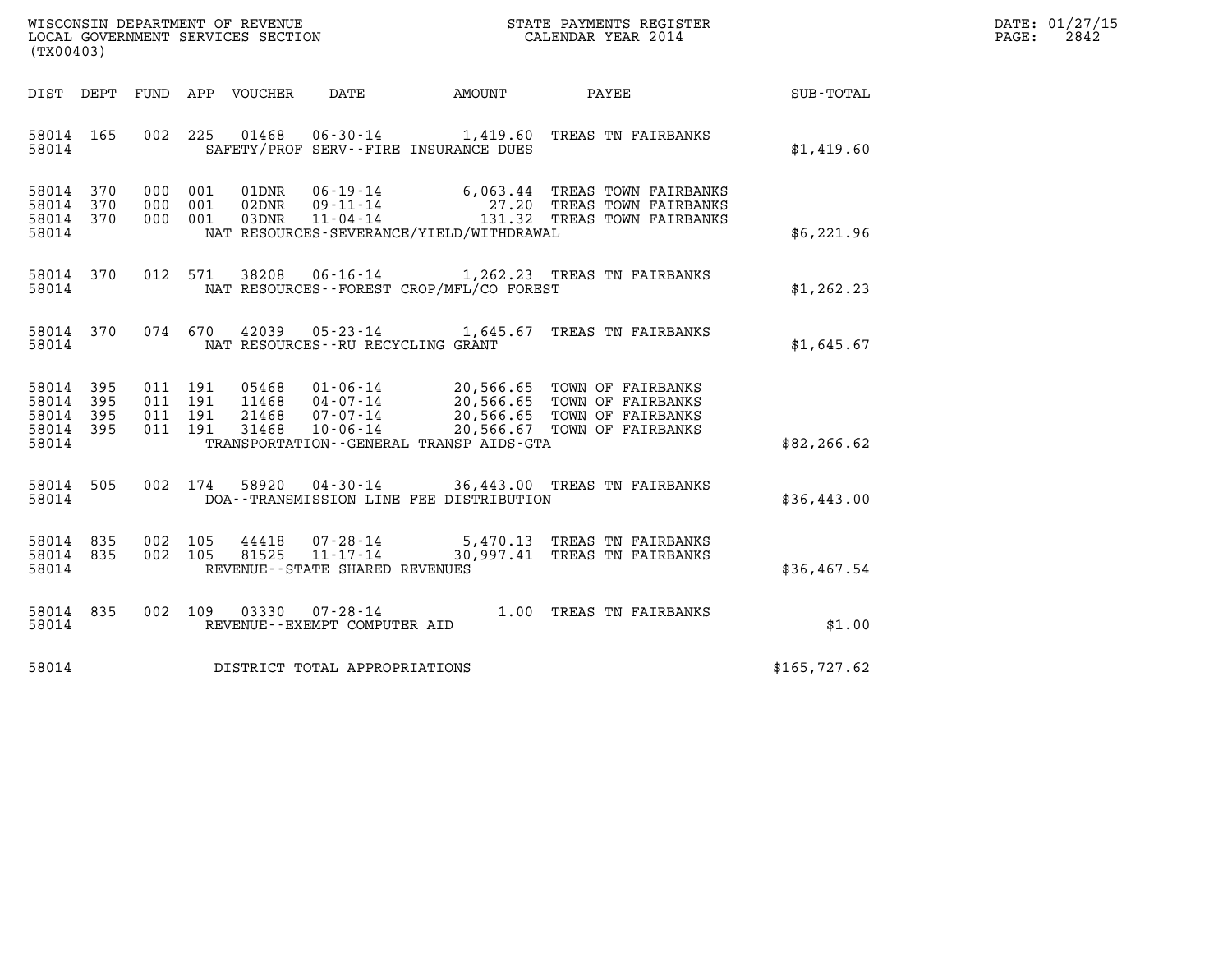| WISCONSIN DEPARTMENT OF REVENUE   | STATE PAYMENTS REGISTER | DATE: 01/27/15 |
|-----------------------------------|-------------------------|----------------|
| LOCAL GOVERNMENT SERVICES SECTION | CALENDAR YEAR 2014      | 2843<br>PAGE:  |

| (TX00403)                                 |                          |                          |                          |         |                                      |                                             |                                                                                                                                                                            |                  |
|-------------------------------------------|--------------------------|--------------------------|--------------------------|---------|--------------------------------------|---------------------------------------------|----------------------------------------------------------------------------------------------------------------------------------------------------------------------------|------------------|
| DIST                                      | DEPT                     | FUND                     | APP                      | VOUCHER | DATE                                 | <b>EXAMPLE THE PROPERTY OF AMOUNT</b>       | PAYEE                                                                                                                                                                      | <b>SUB-TOTAL</b> |
| 58016<br>58016                            | 165                      | 002                      | 225                      |         |                                      | SAFETY/PROF SERV--FIRE INSURANCE DUES       | 01469   06-30-14   952.39   TREAS TN GERMANIA                                                                                                                              | \$952.39         |
| 58016<br>58016<br>58016<br>58016          | 370<br>370<br>370        | 000<br>000<br>000        | 001<br>001<br>001        |         |                                      | NAT RESOURCES-SEVERANCE/YIELD/WITHDRAWAL    |                                                                                                                                                                            | \$839.20         |
| 58016<br>58016                            | 370                      | 012                      | 571                      |         |                                      | NAT RESOURCES - - FOREST CROP/MFL/CO FOREST | 38209  06-16-14   1,568.16  TREAS TN GERMANIA                                                                                                                              | \$1,568.16       |
| 58016<br>58016                            | 370                      | 074                      | 670                      | 42040   | NAT RESOURCES - - RU RECYCLING GRANT | $05 - 23 - 14$ 193.33                       | TREAS TN GERMANIA                                                                                                                                                          | \$193.33         |
| 58016<br>58016<br>58016<br>58016<br>58016 | 395<br>395<br>395<br>395 | 011<br>011<br>011<br>011 | 191<br>191<br>191<br>191 | 31469   | 10-06-14                             | TRANSPORTATION--GENERAL TRANSP AIDS-GTA     | 05469  01-06-14   16,920.12   TOWN OF GERMANIA<br>11469  04-07-14  16,920.12 TOWN OF GERMANIA<br>21469  07-07-14  16,920.12 TOWN OF GERMANIA<br>16,920.13 TOWN OF GERMANIA | \$67,680.49      |
| 58016<br>58016<br>58016                   | 835<br>835               | 002<br>002               | 105<br>105               | 81526   | REVENUE - - STATE SHARED REVENUES    | $11 - 17 - 14$ 9,774.97                     | 44419  07-28-14   1,725.00 TREAS TN GERMANIA<br>TREAS TN GERMANIA                                                                                                          | \$11,499.97      |
| 58016                                     |                          |                          |                          |         | DISTRICT TOTAL APPROPRIATIONS        |                                             |                                                                                                                                                                            | \$82,733.54      |
|                                           |                          |                          |                          |         |                                      |                                             |                                                                                                                                                                            |                  |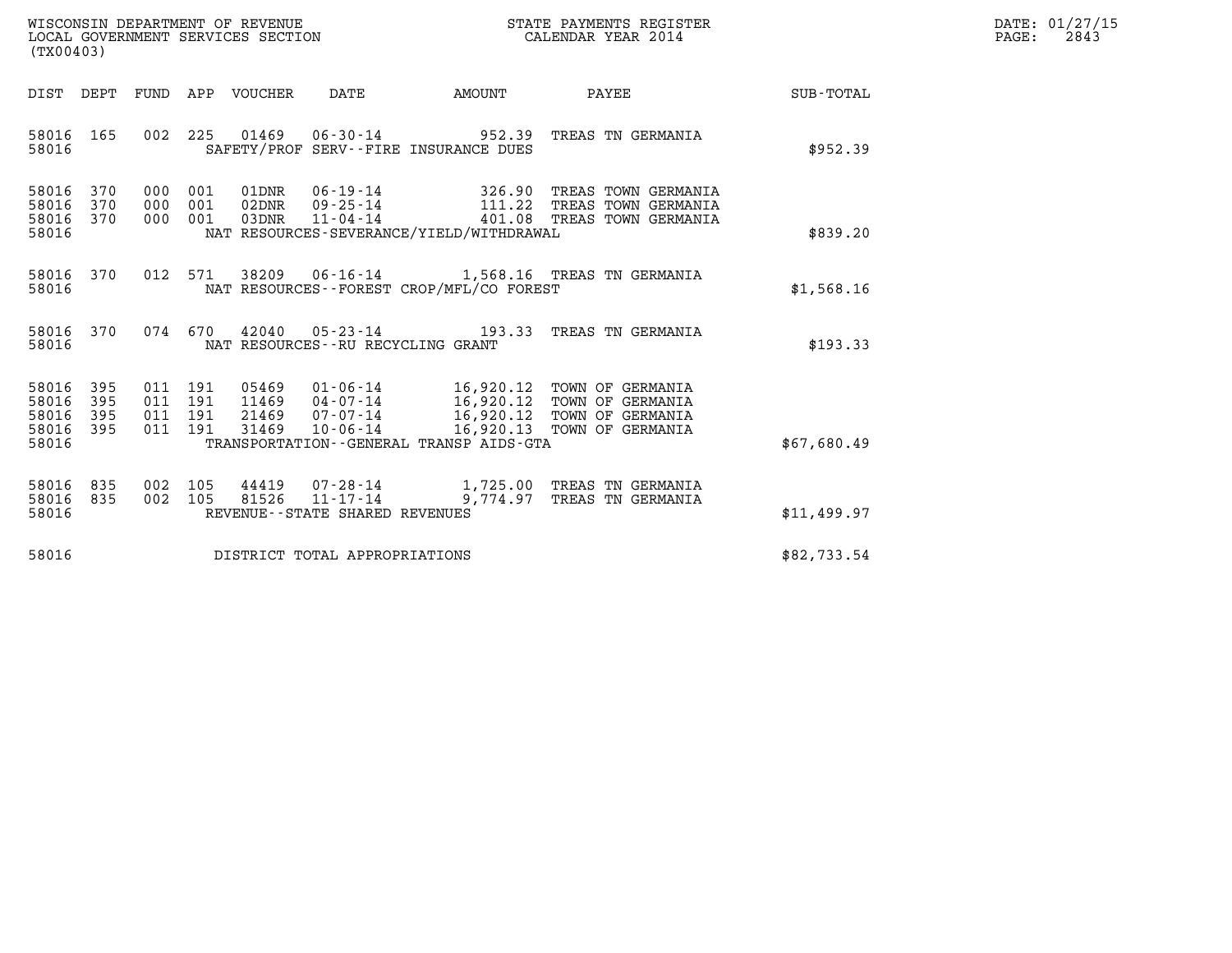| (TX00403)                       |           |                               |         |                |                                                                 |                                                                                                                                     |                                                     |               | DATE: 01/27/15<br>$\mathtt{PAGE:}$<br>2844 |
|---------------------------------|-----------|-------------------------------|---------|----------------|-----------------------------------------------------------------|-------------------------------------------------------------------------------------------------------------------------------------|-----------------------------------------------------|---------------|--------------------------------------------|
|                                 |           |                               |         |                |                                                                 | DIST DEPT FUND APP VOUCHER DATE AMOUNT                                                                                              | PAYEE                                               | SUB-TOTAL     |                                            |
| 58018 165<br>58018              |           |                               |         |                |                                                                 | 002 225 01470 06-30-14 2,282.13 TREAS TN GRANT<br>SAFETY/PROF SERV--FIRE INSURANCE DUES                                             |                                                     | \$2, 282.13   |                                            |
| 58018 370<br>58018              |           |                               | 000 001 |                |                                                                 | NAT RESOURCES-SEVERANCE/YIELD/WITHDRAWAL                                                                                            | 03DNR  11-04-14  4,939.23  TREAS TOWN GRANT         | \$4,939.23    |                                            |
| 58018 370<br>58018              |           |                               |         | 012 545 02435  |                                                                 | 04-29-14 1,691.25 TREAS TN GRANT<br>NAT RESOURCES -- FIRE SUPRESSION GRANTS                                                         |                                                     | \$1,691.25    |                                            |
| 58018 370<br>58018              |           | 012 571                       |         | 38210          |                                                                 | 06-16-14 785.11 TREAS TN GRANT<br>NAT RESOURCES - - FOREST CROP/MFL/CO FOREST                                                       |                                                     | \$785.11      |                                            |
| 58018                           | 58018 370 |                               | 074 670 |                |                                                                 | 42041  05-23-14  615.64  TREAS TN GRANT<br>NAT RESOURCES--RU RECYCLING GRANT                                                        |                                                     | \$615.64      |                                            |
| 58018<br>58018 395<br>58018 395 | 395       | 011 191<br>011 191<br>011 191 |         |                |                                                                 | 05470  01-06-14  26,907.07  TOWN OF GRANT<br>11470  04-07-14  26,907.07  TOWN OF GRANT<br>21470  07-07-14  26,907.07  TOWN OF GRANT |                                                     |               |                                            |
| 58018 395<br>58018              |           | 011 191                       |         |                | 31470 10-06-14                                                  | TRANSPORTATION--GENERAL TRANSP AIDS-GTA                                                                                             | 26,907.07 TOWN OF GRANT                             | \$107,628.28  |                                            |
| 58018<br>58018                  | 505       |                               | 002 174 |                |                                                                 | 58920  04-30-14  40,194.00 TREAS TN GRANT<br>DOA--TRANSMISSION LINE FEE DISTRIBUTION                                                |                                                     | \$40,194.00   |                                            |
| 58018<br>58018 835<br>58018     | 835       | 002 105<br>002 105            |         | 44420<br>81527 | 07-28-14<br>$11 - 17 - 14$<br>REVENUE - - STATE SHARED REVENUES |                                                                                                                                     | 6,440.80 TREAS TN GRANT<br>36,497.94 TREAS TN GRANT | \$42,938.74   |                                            |
| 58018 835<br>58018              |           |                               |         |                | REVENUE--EXEMPT COMPUTER AID                                    | 002 109 03331 07-28-14 85.00 TREAS TN GRANT                                                                                         |                                                     | \$85.00       |                                            |
| 58018                           |           |                               |         |                | DISTRICT TOTAL APPROPRIATIONS                                   |                                                                                                                                     |                                                     | \$201, 159.38 |                                            |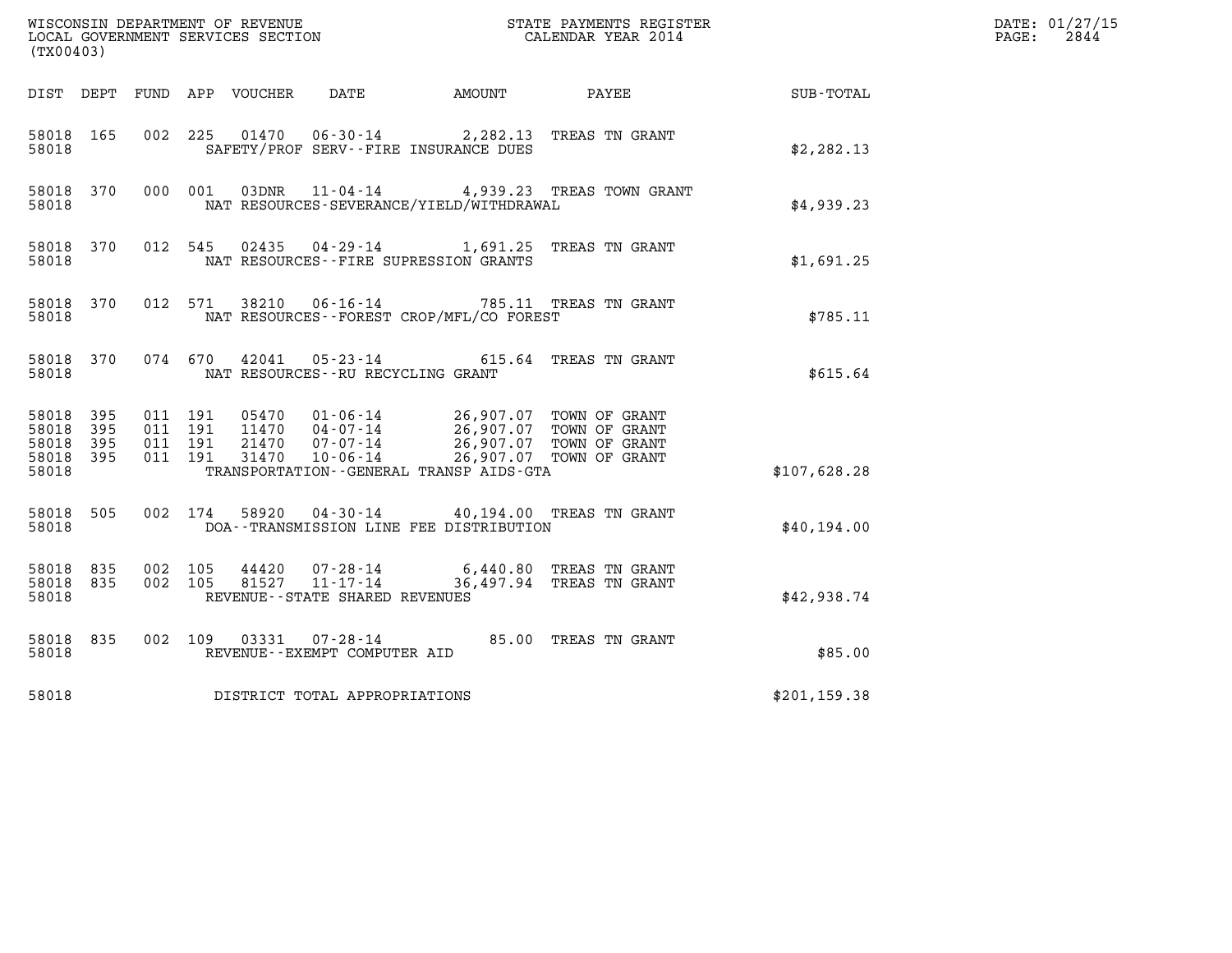| (TX00403)                       |            |                    |                               |                                                     |                                          |                                                                                                                                                                                                          |               | DATE: 01/27/15<br>2845<br>$\mathtt{PAGE:}$ |
|---------------------------------|------------|--------------------|-------------------------------|-----------------------------------------------------|------------------------------------------|----------------------------------------------------------------------------------------------------------------------------------------------------------------------------------------------------------|---------------|--------------------------------------------|
|                                 |            |                    | DIST DEPT FUND APP VOUCHER    | DATE                                                | AMOUNT PAYEE                             |                                                                                                                                                                                                          | SUB-TOTAL     |                                            |
| 58020 165<br>58020              |            | 002 225            |                               |                                                     | SAFETY/PROF SERV--FIRE INSURANCE DUES    | 01471  06-30-14  2,731.37  TREAS TN GREEN VALLEY                                                                                                                                                         | \$2,731.37    |                                            |
|                                 |            |                    | 58020 370 002 503 17120       |                                                     |                                          | 02-14-14 131.76 TREAS TN GREEN VALLEY<br>TOWN SHARE 24.85                                                                                                                                                |               |                                            |
| 58020                           |            |                    |                               |                                                     | NAT RESOURCES--AIDS IN LIEU OF TAXES     |                                                                                                                                                                                                          | \$131.76      |                                            |
| 58020 370<br>58020              |            | 012 571            |                               |                                                     | NAT RESOURCES--FOREST CROP/MFL/CO FOREST | 38211  06-16-14  303.01 TREAS TN GREEN VALLEY                                                                                                                                                            | \$303.01      |                                            |
| 58020 370<br>58020              |            |                    | 074 670                       | NAT RESOURCES -- RU RECYCLING GRANT                 |                                          | 42042  05-23-14  4,485.92  TREAS TN GREEN VALLEY                                                                                                                                                         | \$4,485.92    |                                            |
| 58020<br>58020                  | 395<br>395 | 011 191<br>011 191 |                               |                                                     |                                          |                                                                                                                                                                                                          |               |                                            |
| 58020<br>58020 395<br>58020     | 395        | 011 191<br>011 191 |                               |                                                     | TRANSPORTATION--GENERAL TRANSP AIDS-GTA  | 05471  01-06-14  26,790.63 TOWN OF GREEN VALLEY<br>11471  04-07-14  26,790.63 TOWN OF GREEN VALLEY<br>21471  07-07-14  26,790.63 TOWN OF GREEN VALLEY<br>31471  10-06-14  26,790.65 TOWN OF GREEN VALLEY | \$107, 162.54 |                                            |
| 58020 505<br>58020              |            |                    |                               |                                                     | DOA--TRANSMISSION LINE FEE DISTRIBUTION  | 002 174 58920 04-30-14 46,069.00 TREAS TN GREEN VALLEY                                                                                                                                                   | \$46,069.00   |                                            |
| 58020 835<br>58020 835<br>58020 |            | 002 105<br>002 105 | 44421<br>81528                | $11 - 17 - 14$<br>REVENUE - - STATE SHARED REVENUES |                                          | 07-28-14 5,425.68 TREAS TN GREEN VALLEY<br>31,078.88 TREAS TN GREEN VALLEY                                                                                                                               | \$36,504.56   |                                            |
| 58020 835<br>58020              |            |                    | 002 109                       | REVENUE--EXEMPT COMPUTER AID                        |                                          | 03332  07-28-14  33.00 TREAS TN GREEN VALLEY                                                                                                                                                             | \$33.00       |                                            |
| 58020                           |            |                    | DISTRICT TOTAL APPROPRIATIONS |                                                     |                                          |                                                                                                                                                                                                          | \$197,421.16  |                                            |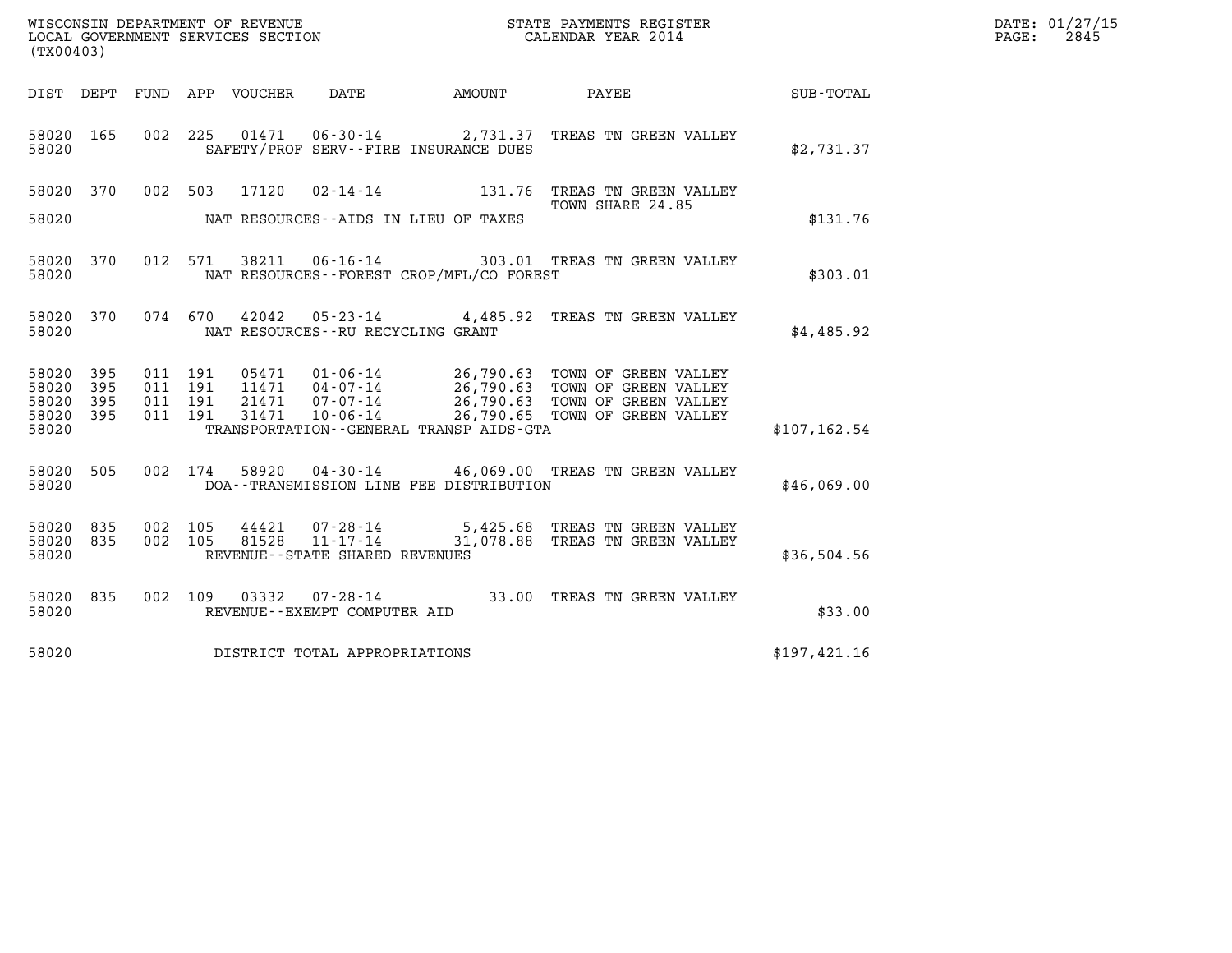| WISCONSIN DEPARTMENT OF REVENUE<br>LOCAL GOVERNMENT SERVICES SECTION<br>(TX00403) |            |                               |         |                                 |                                                     |                                          | STATE PAYMENTS REGISTER<br>CALENDAR YEAR 2014                                                                                                                              |                  | DATE: 01/27/15<br>$\mathtt{PAGE:}$<br>2846 |
|-----------------------------------------------------------------------------------|------------|-------------------------------|---------|---------------------------------|-----------------------------------------------------|------------------------------------------|----------------------------------------------------------------------------------------------------------------------------------------------------------------------------|------------------|--------------------------------------------|
|                                                                                   |            |                               |         | DIST DEPT FUND APP VOUCHER DATE |                                                     | <b>AMOUNT</b>                            | PAYEE                                                                                                                                                                      | <b>SUB-TOTAL</b> |                                            |
| 58022 165<br>58022                                                                |            |                               |         |                                 |                                                     | SAFETY/PROF SERV--FIRE INSURANCE DUES    | 002 225 01472 06-30-14 2,479.80 TREAS TN HARTLAND                                                                                                                          | \$2,479.80       |                                            |
| 58022 370<br>58022                                                                |            |                               |         |                                 |                                                     | NAT RESOURCES--FOREST CROP/MFL/CO FOREST | 012 571 38212 06-16-14 203.82 TREAS TN HARTLAND                                                                                                                            | \$203.82         |                                            |
| 58022 370<br>58022<br>58022                                                       | 370        | 012 579<br>012 579            |         | 19767<br>19767                  |                                                     | NAT RESOURCES -- AIDS IN LIEU OF TAXES   |                                                                                                                                                                            | \$378.43         |                                            |
| 58022 370<br>58022                                                                |            |                               |         |                                 | NAT RESOURCES--RU RECYCLING GRANT                   |                                          | 074 670 42043 05-23-14 1,745.50 TREAS TN HARTLAND                                                                                                                          | \$1,745.50       |                                            |
| 58022 395<br>58022<br>58022<br>58022 395<br>58022                                 | 395<br>395 | 011 191<br>011 191<br>011 191 | 011 191 | 31472                           | $10 - 06 - 14$                                      | TRANSPORTATION--GENERAL TRANSP AIDS-GTA  | 05472  01-06-14  28,256.65  TOWN OF HARTLAND<br>$11472$ $04-07-14$ $28,256.65$ TOWN OF HARTLAND<br>21472 07-07-14 28,256.65 TOWN OF HARTLAND<br>28,256.68 TOWN OF HARTLAND | \$113,026.63     |                                            |
| 58022 835<br>58022 835<br>58022                                                   |            | 002 105<br>002 105            |         | 81529                           | $11 - 17 - 14$<br>REVENUE - - STATE SHARED REVENUES |                                          | 44422 07-28-14 8,001.32 TREAS TN HARTLAND<br>45,458.94 TREAS TN HARTLAND                                                                                                   | \$53,460.26      |                                            |
| 58022 835<br>58022                                                                |            |                               |         |                                 | REVENUE--EXEMPT COMPUTER AID                        |                                          | 002 109 03333 07-28-14 43.00 TREAS TN HARTLAND                                                                                                                             | \$43.00          |                                            |
| 58022                                                                             |            |                               |         |                                 | DISTRICT TOTAL APPROPRIATIONS                       |                                          |                                                                                                                                                                            | \$171,337.44     |                                            |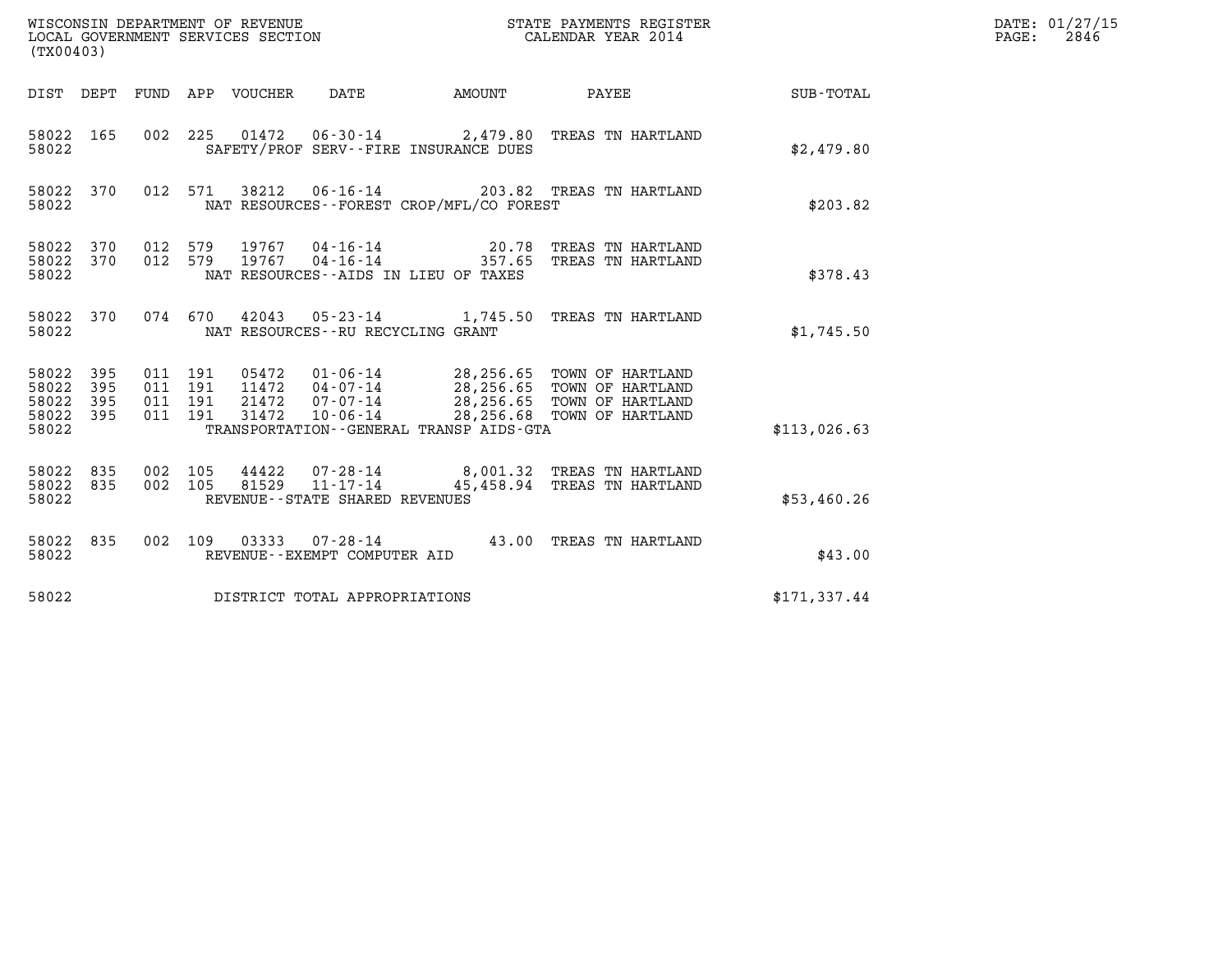| (TX00403)                                     |                   |                               |         |               |                                               |                                              |                                                                                                                                                                                      |              | DATE: 01/27/15<br>$\mathtt{PAGE:}$<br>2847 |
|-----------------------------------------------|-------------------|-------------------------------|---------|---------------|-----------------------------------------------|----------------------------------------------|--------------------------------------------------------------------------------------------------------------------------------------------------------------------------------------|--------------|--------------------------------------------|
|                                               |                   |                               |         |               |                                               |                                              |                                                                                                                                                                                      |              |                                            |
| 58024 165<br>58024                            |                   |                               |         |               |                                               | SAFETY/PROF SERV--FIRE INSURANCE DUES        | 002 225 01473 06-30-14 1,689.14 TREAS TN HERMAN                                                                                                                                      | \$1,689.14   |                                            |
| 58024                                         |                   |                               |         |               |                                               | NAT RESOURCES-SEVERANCE/YIELD/WITHDRAWAL     |                                                                                                                                                                                      | \$1,509.11   |                                            |
| 58024 370<br>58024                            |                   |                               |         |               |                                               | NAT RESOURCES--AIDS IN LIEU OF TAXES         | 002 503 17246 03-31-14 546.50 TREAS TN HERMAN<br>TOWN SHARE 37.13                                                                                                                    | \$546.50     |                                            |
| 58024                                         | 58024 370         |                               |         |               |                                               | NAT RESOURCES--FOREST CROP/MFL/CO FOREST     | 012 571 38213 06-16-14 716.53 TREAS TN HERMAN                                                                                                                                        | \$716.53     |                                            |
| 58024                                         | 58024 370         |                               |         |               |                                               | NAT RESOURCES--AIDS IN LIEU OF TAXES         | 012 579 19768 04-16-14 155.85 TREAS TN HERMAN                                                                                                                                        | \$155.85     |                                            |
| 58024                                         | 58024 370         |                               |         |               | NAT RESOURCES--RU RECYCLING GRANT             |                                              | 074 670 42044 05-23-14 488.07 TREAS TN HERMAN                                                                                                                                        | \$488.07     |                                            |
| 58024 395<br>58024<br>58024<br>58024<br>58024 | 395<br>395<br>395 | 011 191<br>011 191<br>011 191 | 011 191 |               |                                               | TRANSPORTATION - - GENERAL TRANSP AIDS - GTA | 05473  01-06-14  20,587.82  TOWN OF HERMAN<br>11473  04-07-14  20,587.82  TOWN OF HERMAN<br>21473  07-07-14  20,587.82  TOWN OF HERMAN<br>31473  10-06-14  20,587.84  TOWN OF HERMAN | \$82,351.30  |                                            |
| 58024 395<br>58024                            |                   |                               |         |               |                                               | TRANSPORTATION - - LRIP/TRIP/MSIP GRANTS     | 011 278 20767 08-07-14 29,738.73 TREAS TN HERMAN                                                                                                                                     | \$29,738.73  |                                            |
| 58024 835<br>58024 835<br>58024               |                   | 002 105<br>002 105            |         | 81530         | 11-17-14<br>REVENUE - - STATE SHARED REVENUES |                                              | 44423 07-28-14 8,622.35 TREAS TN HERMAN<br>48,859.98 TREAS TN HERMAN                                                                                                                 | \$57,482.33  |                                            |
| 58024 835<br>58024                            |                   |                               |         | 002 109 03334 | 07-28-14<br>REVENUE--EXEMPT COMPUTER AID      |                                              | 2.00 TREAS TN HERMAN                                                                                                                                                                 | \$2.00       |                                            |
| 58024                                         |                   |                               |         |               | DISTRICT TOTAL APPROPRIATIONS                 |                                              |                                                                                                                                                                                      | \$174,679.56 |                                            |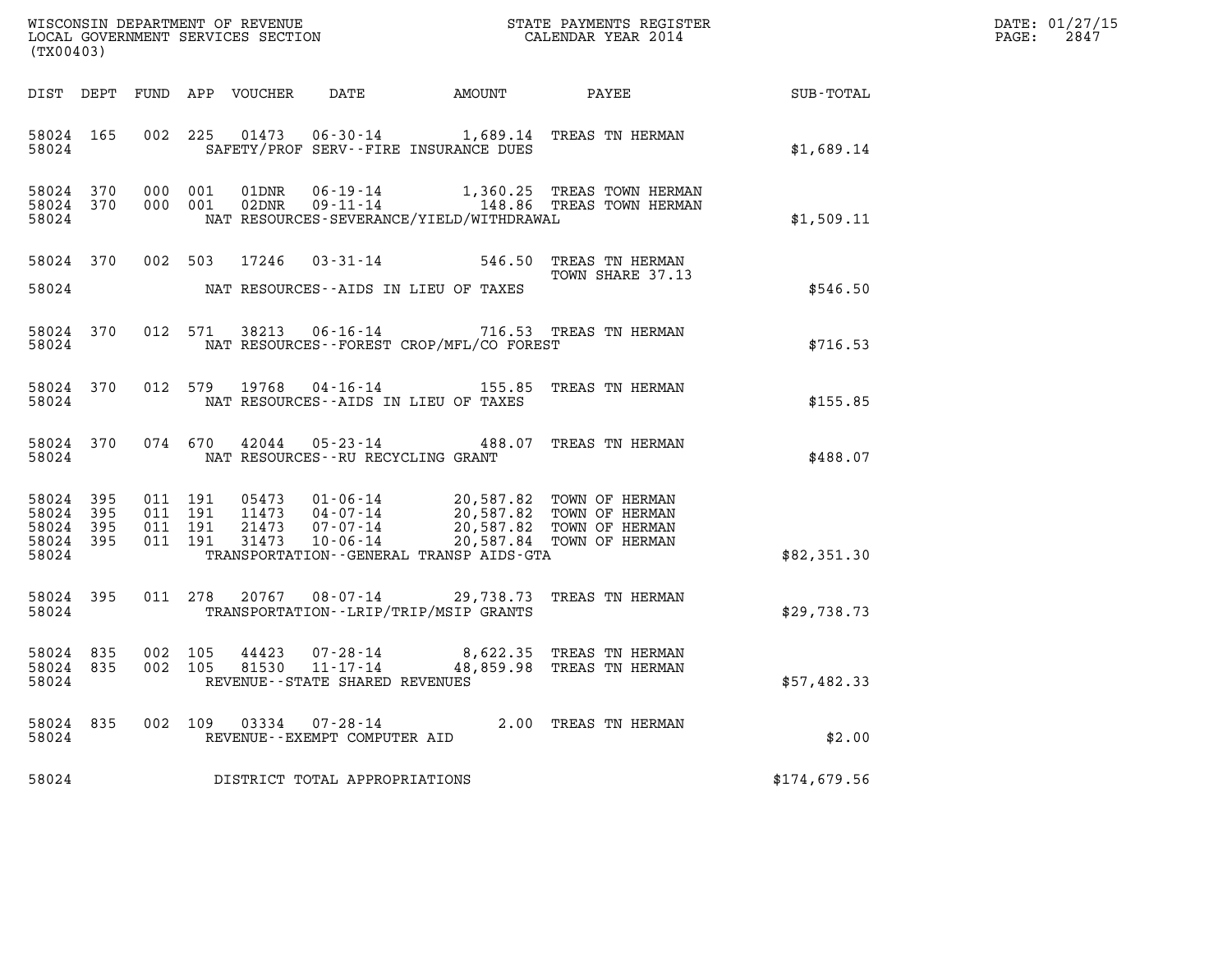| WISCONSIN DEPARTMENT OF REVENUE   | STATE PAYMENTS REGISTER | DATE: 01/27/15 |
|-----------------------------------|-------------------------|----------------|
| LOCAL GOVERNMENT SERVICES SECTION | CALENDAR YEAR 2014      | 2848<br>PAGE:  |

| (TX00403)                                                                             |                                 |                                 |                                           |                                                                                                     |                                                                                                                                                              |              |
|---------------------------------------------------------------------------------------|---------------------------------|---------------------------------|-------------------------------------------|-----------------------------------------------------------------------------------------------------|--------------------------------------------------------------------------------------------------------------------------------------------------------------|--------------|
| DIST<br>DEPT                                                                          | FUND                            | APP                             | VOUCHER                                   | DATE<br><b>AMOUNT</b>                                                                               | <b>PAYEE</b>                                                                                                                                                 | SUB-TOTAL    |
| 165<br>58026<br>58026                                                                 | 002                             | 225                             |                                           | SAFETY/PROF SERV--FIRE INSURANCE DUES                                                               | 01474  06-30-14  1,383.66  TREAS TN HUTCHINS                                                                                                                 | \$1,383.66   |
| 58026<br>370<br>58026<br>370<br>58026<br>370<br>58026                                 | 000<br>000<br>000               | 001<br>001<br>001               | 01DNR<br>02DNR<br>03DNR                   | NAT RESOURCES-SEVERANCE/YIELD/WITHDRAWAL                                                            | 06-19-14 7,749.04 TREAS TOWN HUTCHINS<br>09-11-14 901.24 TREAS TOWN HUTCHINS<br>11-04-14 41.30 TREAS TOWN HUTCHINS                                           | \$8,691.58   |
| 58026<br>370<br>58026                                                                 | 012                             | 571                             | 38214                                     | NAT RESOURCES - - FOREST CROP/MFL/CO FOREST                                                         | 06-16-14 998.71 TREAS TN HUTCHINS                                                                                                                            | \$998.71     |
| 58026<br>370<br>58026                                                                 | 074                             | 670                             |                                           | 42045 05-23-14 1,995.09<br>NAT RESOURCES - - RU RECYCLING GRANT                                     | TREAS TN HUTCHINS                                                                                                                                            | \$1,995.09   |
| 58026<br>395<br>58026<br>395<br>58026<br>395<br>58026<br>395<br>58026<br>395<br>58026 | 011<br>011<br>011<br>011<br>011 | 191<br>191<br>191<br>191<br>191 | 00821<br>05474<br>11474<br>21474<br>31474 | 01-06-14<br>$04 - 07 - 14$<br>07-07-14<br>$10 - 06 - 14$<br>TRANSPORTATION--GENERAL TRANSP AIDS-GTA | 01-16-14 17,972.54 TREAS TN HUTCHINS<br>17,972.54 TOWN OF HUTCHINS<br>17,972.54 TOWN OF HUTCHINS<br>17,972.54 TOWN OF HUTCHINS<br>17,972.55 TOWN OF HUTCHINS | \$89,862.71  |
| 58026<br>835<br>58026<br>835<br>58026                                                 | 002<br>002                      | 105<br>105                      | 81531                                     | $11 - 17 - 14$<br>REVENUE - - STATE SHARED REVENUES                                                 | 44424 07-28-14 9,408.02 TREAS TN HUTCHINS<br>53,398.02 TREAS TN HUTCHINS                                                                                     | \$62,806.04  |
| 58026                                                                                 |                                 |                                 |                                           | DISTRICT TOTAL APPROPRIATIONS                                                                       |                                                                                                                                                              | \$165,737.79 |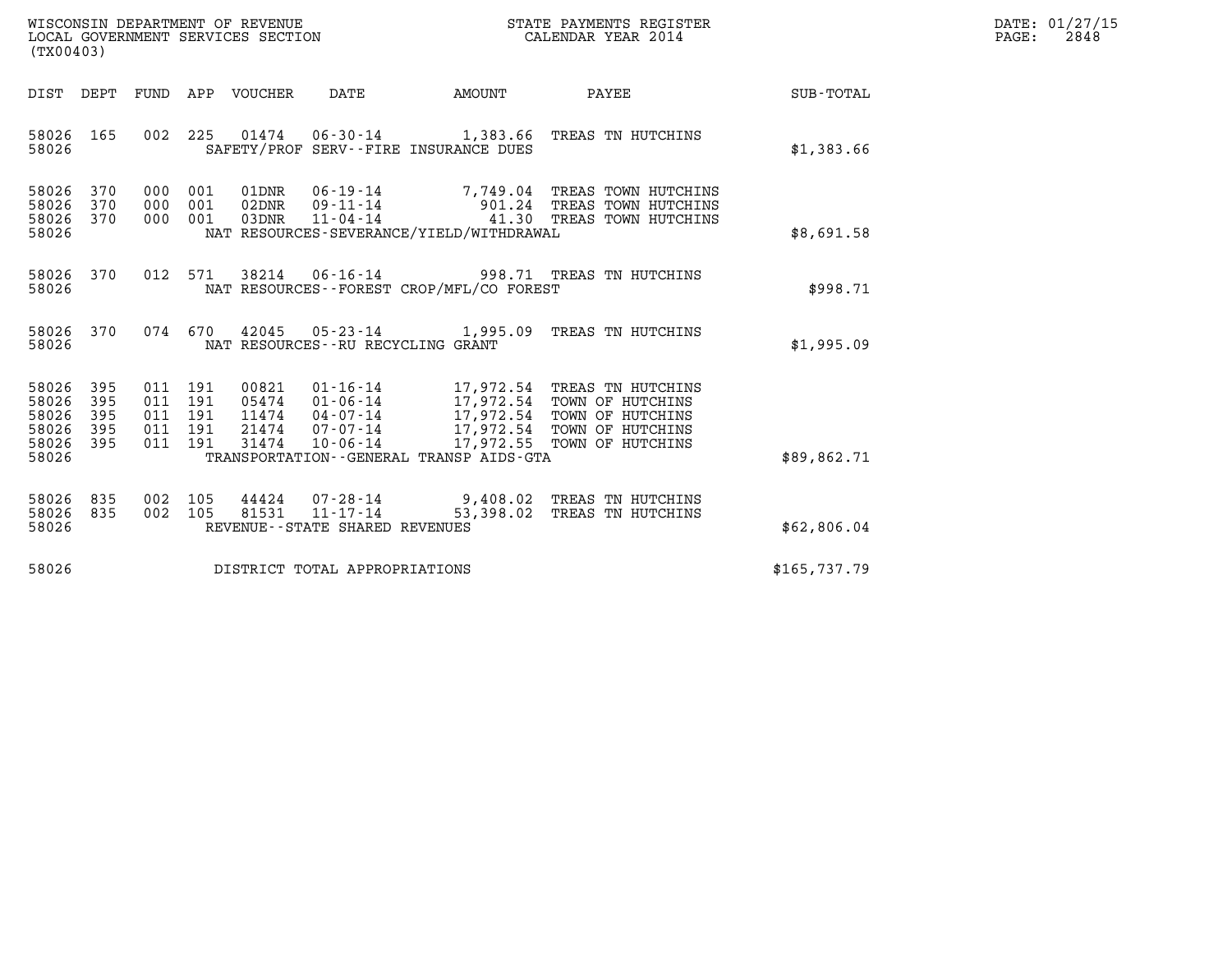| (TX00403)                                     |                    |                                      |                                         |                                                                 |                                                               |                                                                                                              |              | DATE: 01/27/15<br>PAGE:<br>2849 |
|-----------------------------------------------|--------------------|--------------------------------------|-----------------------------------------|-----------------------------------------------------------------|---------------------------------------------------------------|--------------------------------------------------------------------------------------------------------------|--------------|---------------------------------|
| DIST DEPT                                     |                    |                                      | FUND APP VOUCHER                        | DATE                                                            | AMOUNT                                                        | PAYEE                                                                                                        | SUB-TOTAL    |                                 |
| 58028 165<br>58028                            |                    |                                      |                                         |                                                                 | SAFETY/PROF SERV--FIRE INSURANCE DUES                         | 002 225 01475 06-30-14 3,701.73 TREAS TN LESSOR                                                              | \$3,701.73   |                                 |
| 58028 370<br>58028                            |                    | 002 503                              | 16677                                   |                                                                 | $01 - 30 - 14$ 304.87<br>NAT RESOURCES--AIDS IN LIEU OF TAXES | TREAS TN LESSOR<br>TOWN SHARE 44.04                                                                          | \$304.87     |                                 |
| 58028 370<br>58028                            |                    |                                      |                                         |                                                                 | NAT RESOURCES - - FOREST CROP/MFL/CO FOREST                   | 012 571 38215 06-16-14 313.76 TREAS TN LESSOR                                                                | \$313.76     |                                 |
| 58028 370<br>58028 370<br>58028               |                    | 012 579<br>012 579                   | 19769<br>19769                          | $04 - 16 - 14$<br>04-16-14                                      | NAT RESOURCES -- AIDS IN LIEU OF TAXES                        | 4.81 TREAS TN LESSOR<br>82.30 TREAS TN LESSOR                                                                | \$87.11      |                                 |
| 58028 370<br>58028                            |                    | 074 670                              | 42046                                   | NAT RESOURCES - - RU RECYCLING GRANT                            |                                                               | 05-23-14 1,732.03 TREAS TN LESSOR                                                                            | \$1,732.03   |                                 |
| 58028 395<br>58028<br>58028<br>58028<br>58028 | 395<br>-395<br>395 | 011 191<br>011 191<br>011<br>011 191 | 05475<br>11475<br>191<br>21475<br>31475 | $01 - 06 - 14$<br>$04 - 07 - 14$<br>07-07-14<br>$10 - 06 - 14$  | TRANSPORTATION - - GENERAL TRANSP AIDS - GTA                  | 28,367.80 TOWN OF LESSOR<br>28,367.80 TOWN OF LESSOR<br>28,367.80 TOWN OF LESSOR<br>28,367.80 TOWN OF LESSOR | \$113,471.20 |                                 |
| 58028 835<br>58028<br>58028                   | 835                | 002 105<br>002 105                   | 44425<br>81532                          | 07-28-14<br>$11 - 17 - 14$<br>REVENUE - - STATE SHARED REVENUES |                                                               | 5,006.79 TREAS TN LESSOR<br>28,073.76 TREAS TN LESSOR                                                        | \$33,080.55  |                                 |
| 58028 835<br>58028                            |                    | 002 109                              |                                         | REVENUE--EXEMPT COMPUTER AID                                    |                                                               | 03335  07-28-14  19.00 TREAS TN LESSOR                                                                       | \$19.00      |                                 |
| 58028                                         |                    |                                      | DISTRICT TOTAL APPROPRIATIONS           |                                                                 |                                                               |                                                                                                              | \$152,710.25 |                                 |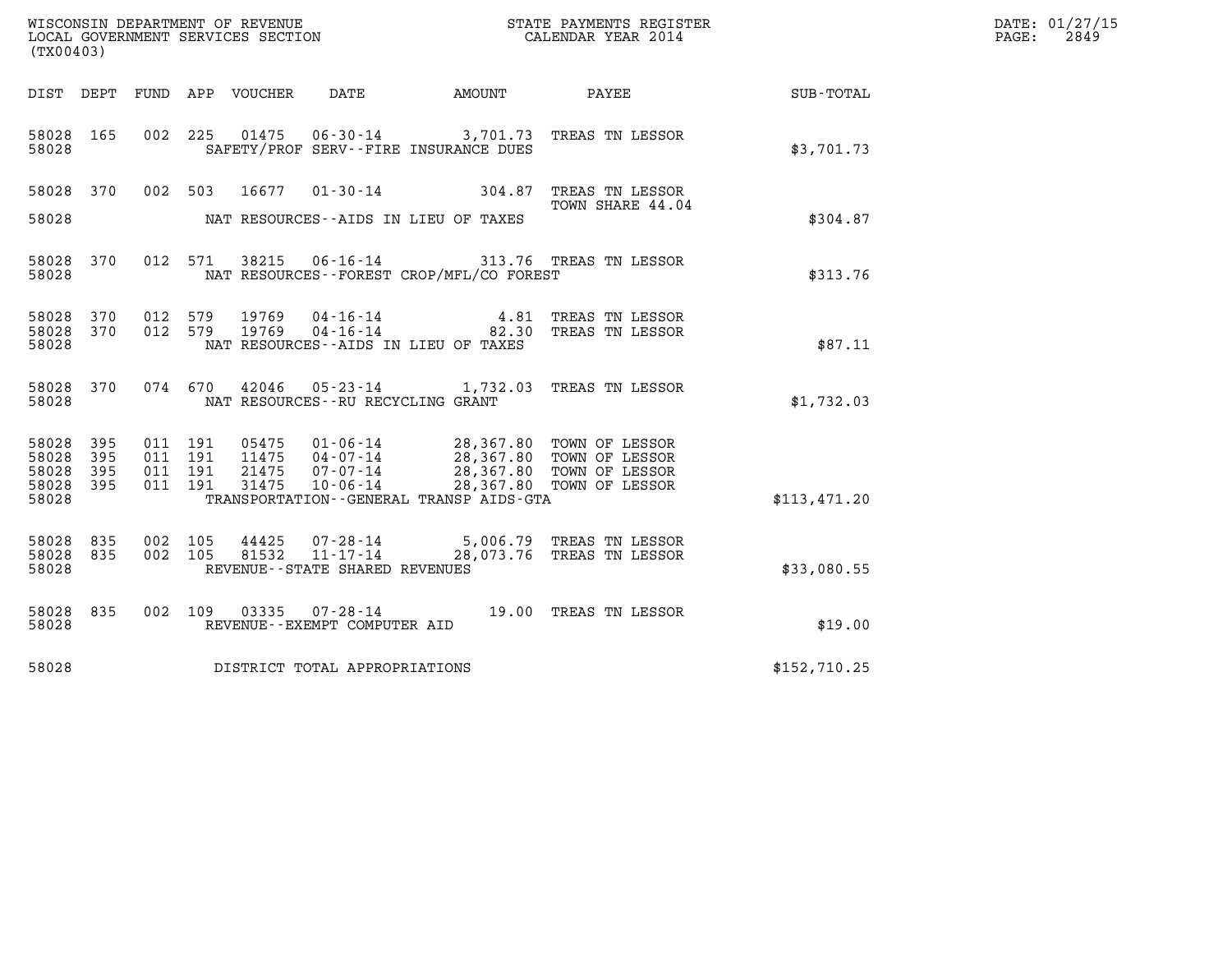| (TX00403)                                         |            |                                          |                                 | WISCONSIN DEPARTMENT OF REVENUE<br>LOCAL GOVERNMENT SERVICES SECTION |                                          | STATE PAYMENTS REGISTER<br>CALENDAR YEAR 2014                                                                                                                                                |              | DATE: 01/27/15<br>$\mathtt{PAGE:}$<br>2850 |
|---------------------------------------------------|------------|------------------------------------------|---------------------------------|----------------------------------------------------------------------|------------------------------------------|----------------------------------------------------------------------------------------------------------------------------------------------------------------------------------------------|--------------|--------------------------------------------|
|                                                   |            |                                          | DIST DEPT FUND APP VOUCHER DATE |                                                                      |                                          | AMOUNT PAYEE SUB-TOTAL                                                                                                                                                                       |              |                                            |
| 58030 165<br>58030                                |            |                                          |                                 |                                                                      | SAFETY/PROF SERV--FIRE INSURANCE DUES    | 002 225 01476 06-30-14 2,497.77 TREAS TN MAPLE GROVE                                                                                                                                         | \$2,497.77   |                                            |
| 58030                                             | 58030 370  |                                          |                                 |                                                                      | NAT RESOURCES--FOREST CROP/MFL/CO FOREST | 012 571 38216 06-16-14 36.20 TREAS TN MAPLE GROVE                                                                                                                                            | \$36.20      |                                            |
| 58030                                             | 58030 370  |                                          |                                 | NAT RESOURCES - - RU RECYCLING GRANT                                 |                                          | 074 670 42047 05-23-14 3,210.50 TREAS TN MAPLE GROVE                                                                                                                                         | \$3,210.50   |                                            |
| 58030 395<br>58030<br>58030<br>58030 395<br>58030 | 395<br>395 | 011 191<br>011 191<br>011 191<br>011 191 | 31476                           |                                                                      | TRANSPORTATION--GENERAL TRANSP AIDS-GTA  | 05476  01-06-14  29,129.92  TOWN OF MAPLE GROVE<br>11476  04-07-14  29,129.92  TOWN OF MAPLE GROVE<br>21476 07-07-14 29,129.92 TOWN OF MAPLE GROVE<br>10-06-14 29,129.92 TOWN OF MAPLE GROVE | \$116,519.68 |                                            |
| 58030 835<br>58030                                | 58030 835  | 002 105<br>002 105                       |                                 | $81533$ $11 - 17 - 14$<br>REVENUE--STATE SHARED REVENUES             |                                          | 44426 07-28-14 9,374.33 TREAS TN MAPLE GROVE<br>56,345.42 TREAS TN MAPLE GROVE                                                                                                               | \$65,719.75  |                                            |
| 58030                                             | 58030 835  |                                          |                                 | REVENUE--EXEMPT COMPUTER AID                                         |                                          | 002 109 03336 07-28-14 6.00 TREAS TN MAPLE GROVE                                                                                                                                             | \$6.00       |                                            |
| 58030                                             |            |                                          |                                 | DISTRICT TOTAL APPROPRIATIONS                                        |                                          |                                                                                                                                                                                              | \$187,989.90 |                                            |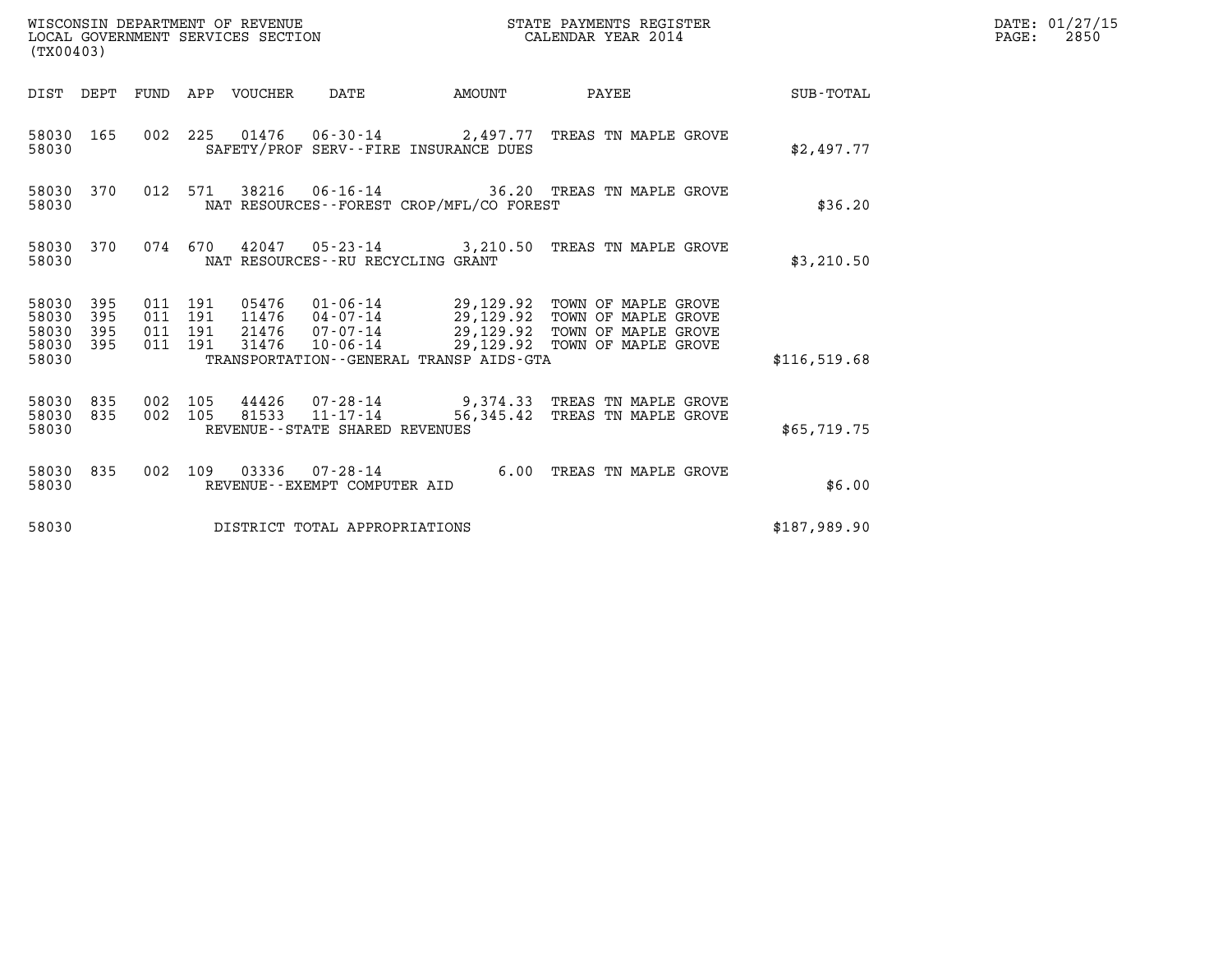| WISCONSIN DEPARTMENT OF REVENUE<br>LOCAL GOVERNMENT SERVICES SECTION | STATE PAYMENTS REGISTER<br>CALENDAR YEAR 2014 | DATE: 01/27/15<br>2851<br>PAGE: |
|----------------------------------------------------------------------|-----------------------------------------------|---------------------------------|

| WISCONSIN DEPARTMENT OF REVENUE<br>LOCAL GOVERNMENT SERVICES SECTION<br>CALENDAR YEAR 2014<br>(TX00403) |            |  |                    |               |                                   |                                                                                                                                                                                                                                                                                                                                                                                                          |                                                                                           |              | DATE: 01/27/15<br>$\mathtt{PAGE:}$<br>2851 |
|---------------------------------------------------------------------------------------------------------|------------|--|--------------------|---------------|-----------------------------------|----------------------------------------------------------------------------------------------------------------------------------------------------------------------------------------------------------------------------------------------------------------------------------------------------------------------------------------------------------------------------------------------------------|-------------------------------------------------------------------------------------------|--------------|--------------------------------------------|
|                                                                                                         |            |  |                    |               |                                   | DIST DEPT FUND APP VOUCHER DATE AMOUNT PAYEE                                                                                                                                                                                                                                                                                                                                                             |                                                                                           | SUB-TOTAL    |                                            |
| 58032                                                                                                   | 58032 165  |  |                    |               |                                   | SAFETY/PROF SERV--FIRE INSURANCE DUES                                                                                                                                                                                                                                                                                                                                                                    | 002 225 01477 06-30-14 1,239.90 TREAS TN MORRIS                                           | \$1,239.90   |                                            |
| 58032 370<br>58032                                                                                      | 58032 370  |  | 000 001<br>000 001 |               |                                   | NAT RESOURCES-SEVERANCE/YIELD/WITHDRAWAL                                                                                                                                                                                                                                                                                                                                                                 | 01DNR  06-19-14  31,971.48 TREAS TOWN MORRIS<br>02DNR  09-11-14  253.20 TREAS TOWN MORRIS | \$32, 224.68 |                                            |
| 58032                                                                                                   |            |  | 58032 370 002 503  |               |                                   | NAT RESOURCES--AIDS IN LIEU OF TAXES                                                                                                                                                                                                                                                                                                                                                                     | 17121  02-14-14  59.20 TREAS TN MORRIS<br>TOWN SHARE 4.83                                 | \$59.20      |                                            |
| 58032                                                                                                   | 58032 370  |  |                    |               |                                   | NAT RESOURCES - FOREST CROP/MFL/CO FOREST                                                                                                                                                                                                                                                                                                                                                                | 012 571 38217 06-16-14 1,988.06 TREAS TN MORRIS                                           | \$1,988.06   |                                            |
| 58032                                                                                                   | 58032 370  |  |                    | 074 670 42048 | $05 - 23 - 14$                    | NAT RESOURCES -- RU RECYCLING GRANT                                                                                                                                                                                                                                                                                                                                                                      | 553.84 TREAS TN MORRIS                                                                    | \$553.84     |                                            |
| 58032 395<br>58032<br>58032<br>58032 395<br>58032                                                       | 395<br>395 |  |                    |               |                                   | $\begin{array}{cccc} 011 & 191 & 05477 & 01\cdot 06\cdot 14 & 20,836.57 & \text{TOWN OF MORRIS} \\ 011 & 191 & 11477 & 04\cdot 07\cdot 14 & 20,836.57 & \text{TOWN OF MORRIS} \\ 011 & 191 & 21477 & 07\cdot 07\cdot 14 & 20,836.57 & \text{TOWN OF MORRIS} \\ 011 & 191 & 31477 & 10\cdot 06\cdot 14 & 20,836.58 & \text{TOWN OF MORRIS} \\ \end{array$<br>TRANSPORTATION - - GENERAL TRANSP AIDS - GTA |                                                                                           | \$83,346.29  |                                            |
| 58032                                                                                                   | 58032 505  |  |                    |               |                                   | DOA--TRANSMISSION LINE FEE DISTRIBUTION                                                                                                                                                                                                                                                                                                                                                                  | 002 174 58920 04-30-14 5,324.00 TREAS TN MORRIS                                           | \$5,324.00   |                                            |
| 58032 835<br>58032 835<br>58032                                                                         |            |  | 002 105<br>002 105 | 44427         | REVENUE - - STATE SHARED REVENUES |                                                                                                                                                                                                                                                                                                                                                                                                          | 07-28-14 3,322.14 TREAS TN MORRIS<br>81534  11-17-14  18,830.16  TREAS TN MORRIS          | \$22,152.30  |                                            |
| 58032                                                                                                   | 58032 835  |  |                    | 002 501 00003 |                                   | DOA-PAYMENT FOR MUNICIPAL SERVICES AID                                                                                                                                                                                                                                                                                                                                                                   | 02-03-14 60.18 TREAS TN MORRIS                                                            | \$60.18      |                                            |
| 58032                                                                                                   |            |  |                    |               | DISTRICT TOTAL APPROPRIATIONS     |                                                                                                                                                                                                                                                                                                                                                                                                          |                                                                                           | \$146,948.45 |                                            |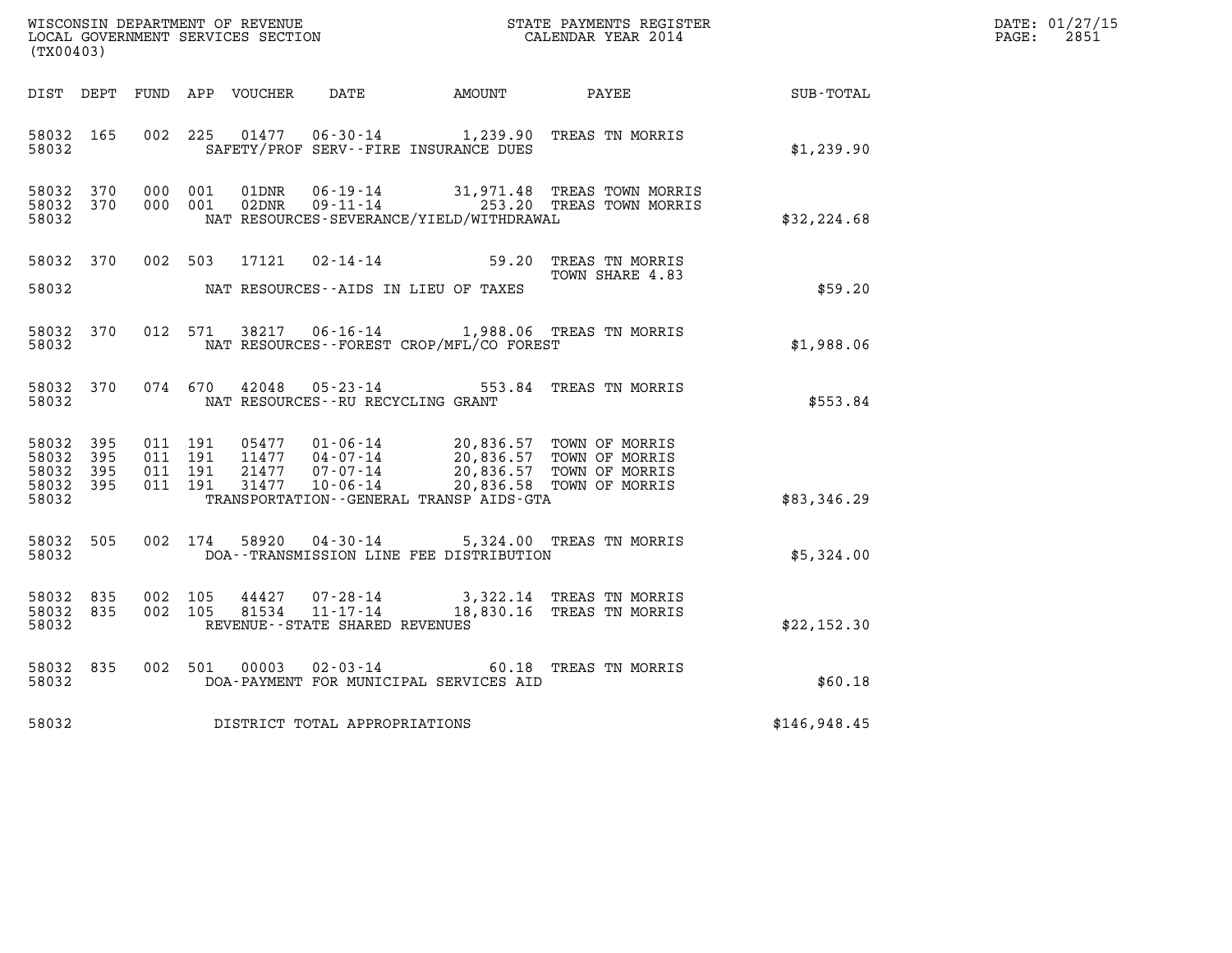| (TX00403)                            |                         |                                          |                            |                                   |                                             |                                                                                                                                                                               |             | DATE: 01/27/15<br>2852<br>$\mathtt{PAGE:}$ |
|--------------------------------------|-------------------------|------------------------------------------|----------------------------|-----------------------------------|---------------------------------------------|-------------------------------------------------------------------------------------------------------------------------------------------------------------------------------|-------------|--------------------------------------------|
|                                      |                         |                                          | DIST DEPT FUND APP VOUCHER | DATE                              |                                             |                                                                                                                                                                               |             |                                            |
| 58034                                | 58034 165               |                                          |                            |                                   | SAFETY/PROF SERV--FIRE INSURANCE DUES       | 002 225 01478 06-30-14 1,311.78 TREAS TN NAVARINO                                                                                                                             | \$1,311.78  |                                            |
| 58034                                | 58034 370               |                                          |                            |                                   | NAT RESOURCES-SEVERANCE/YIELD/WITHDRAWAL    | 000 001 01DNR 06-19-14 93.29 TREAS TOWN NAVARINO                                                                                                                              | \$93.29     |                                            |
|                                      |                         |                                          |                            |                                   |                                             | 58034 370 002 503 17122 02-14-14 10,027.31 TREAS TN NAVARINO<br>TOWN SHARE 795.51                                                                                             |             |                                            |
| 58034                                |                         |                                          |                            |                                   | NAT RESOURCES--AIDS IN LIEU OF TAXES        |                                                                                                                                                                               | \$10,027.31 |                                            |
| 58034                                | 58034 370               |                                          |                            |                                   | NAT RESOURCES - - FOREST CROP/MFL/CO FOREST | 012 571 38218 06-16-14 583.32 TREAS TN NAVARINO                                                                                                                               | \$583.32    |                                            |
| 58034                                | 58034 370               | 012 579                                  |                            |                                   | NAT RESOURCES--AIDS IN LIEU OF TAXES        | 19770  04-16-14  4,962.70  TREAS TN NAVARINO<br>58034 370 012 579 19770 04-16-14 3,768.04 TREAS TN NAVARINO                                                                   | \$8,730.74  |                                            |
| 58034                                |                         |                                          |                            | NAT RESOURCES--RU RECYCLING GRANT |                                             | 58034 370 074 670 42049 05-23-14 1,243.96 TREAS TN NAVARINO                                                                                                                   | \$1,243.96  |                                            |
| 58034 395<br>58034<br>58034<br>58034 | 395<br>395<br>58034 395 | 011 191<br>011 191<br>011 191<br>011 191 | 11478<br>21478<br>31478    |                                   | TRANSPORTATION--GENERAL TRANSP AIDS-GTA     | 05478  01-06-14  12,368.57  TOWN OF NAVARINO<br>04-07-14<br>07-07-14 12,368.57 TOWN OF NAVARINO<br>07-07-14 12,368.57 TOWN OF NAVARINO<br>10-06-14 12,368.58 TOWN OF NAVARINO | \$49,474.29 |                                            |
| 58034 835<br>58034                   | 58034 835               | 002 105<br>002 105                       | 44428<br>81535             | REVENUE - - STATE SHARED REVENUES |                                             | 07-28-14 3,604.05 TREAS TN NAVARINO<br>11-17-14 20,422.93 TREAS TN NAVARINO                                                                                                   | \$24,026.98 |                                            |
| 58034                                |                         |                                          |                            | REVENUE--EXEMPT COMPUTER AID      |                                             | 58034 835 002 109 03337 07-28-14 1.00 TREAS TN NAVARINO                                                                                                                       | \$1.00      |                                            |
| 58034 835<br>58034                   |                         |                                          | 002 501 00003 02-03-14     |                                   | DOA-PAYMENT FOR MUNICIPAL SERVICES AID      | 133.68 TREAS TN NAVARINO                                                                                                                                                      | \$133.68    |                                            |
| 58034                                |                         |                                          |                            | DISTRICT TOTAL APPROPRIATIONS     |                                             |                                                                                                                                                                               | \$95,626.35 |                                            |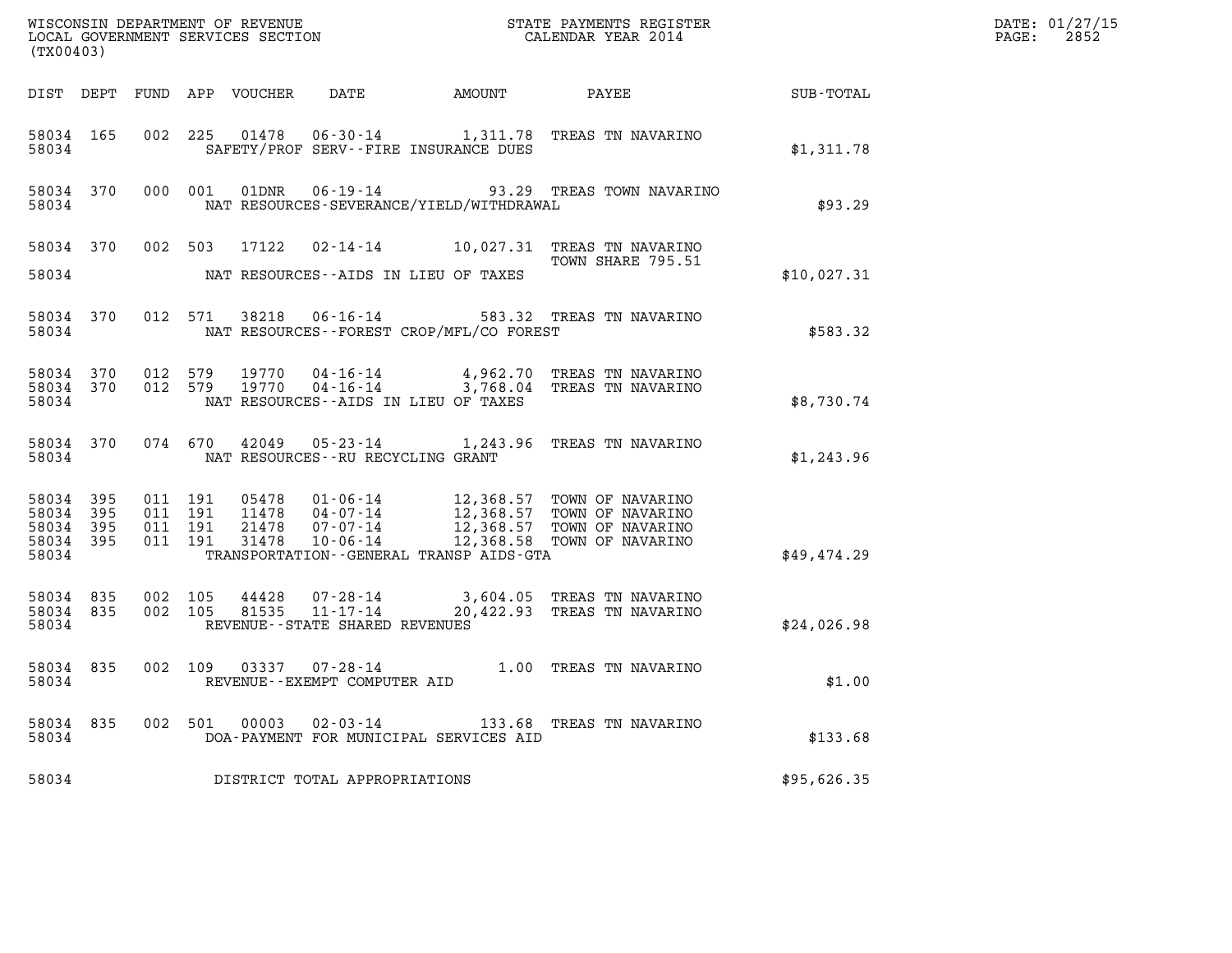| WISCONSIN DEPARTMENT OF REVENUE<br>LOCAL GOVERNMENT SERVICES SECTION<br>LOCAL GOVERNMENT SERVICES SECTION<br>CALENDAR YEAR 2014<br>(TX00403) |     |                    |                    |                            |                                                     |                                                                                                                                       |                                                                                      |               | DATE: 01/27/15<br>$\mathtt{PAGE:}$<br>2853 |
|----------------------------------------------------------------------------------------------------------------------------------------------|-----|--------------------|--------------------|----------------------------|-----------------------------------------------------|---------------------------------------------------------------------------------------------------------------------------------------|--------------------------------------------------------------------------------------|---------------|--------------------------------------------|
|                                                                                                                                              |     |                    |                    | DIST DEPT FUND APP VOUCHER |                                                     | DATE AMOUNT PAYEE                                                                                                                     |                                                                                      | SUB-TOTAL     |                                            |
| 58036 165<br>58036                                                                                                                           |     | 002 225            |                    |                            |                                                     | SAFETY/PROF SERV--FIRE INSURANCE DUES                                                                                                 | 01479  06-30-14  2,569.65  TREAS TN PELLA                                            | \$2,569.65    |                                            |
| 58036 370<br>58036 370<br>58036                                                                                                              |     |                    | 000 001<br>000 001 |                            |                                                     | NAT RESOURCES-SEVERANCE/YIELD/WITHDRAWAL                                                                                              | 01DNR  06-19-14  627.73 TREAS TOWN PELLA<br>03DNR  11-04-14  485.54 TREAS TOWN PELLA | \$1, 113.27   |                                            |
| 58036 370<br>58036                                                                                                                           |     |                    |                    |                            |                                                     | NAT RESOURCES--AIDS IN LIEU OF TAXES                                                                                                  | 002 503 17123 02-14-14 4,585.94 TREAS TN PELLA<br>TOWN SHARE 560.45                  | \$4,585.94    |                                            |
| 58036 370<br>58036                                                                                                                           |     |                    | 012 571            |                            |                                                     | NAT RESOURCES--FOREST CROP/MFL/CO FOREST                                                                                              | 38219  06-16-14  564.73  TREAS TN PELLA                                              | \$564.73      |                                            |
| 58036 370<br>58036                                                                                                                           |     |                    | 074 670            |                            | NAT RESOURCES - - RU RECYCLING GRANT                |                                                                                                                                       | 42050  05-23-14  824.02  TREAS TN PELLA                                              | \$824.02      |                                            |
| 58036 395<br>58036<br>58036 395<br>58036 395<br>58036                                                                                        | 395 | 011 191<br>011 191 | 011 191<br>011 191 | 11479<br>31479             | $04 - 07 - 14$<br>10-06-14                          | 05479  01-06-14  27,939.10  TOWN OF PELLA<br>21479  07-07-14  27,939.10 TOWN OF PELLA<br>TRANSPORTATION - - GENERAL TRANSP AIDS - GTA | 27,939.10 TOWN OF PELLA<br>27,939.13 TOWN OF PELLA                                   | \$111,756.43  |                                            |
| 58036 505<br>58036                                                                                                                           |     |                    | 002 174            |                            |                                                     | DOA--TRANSMISSION LINE FEE DISTRIBUTION                                                                                               | 58920  04-30-14  39,011.00 TREAS TN PELLA                                            | \$39,011.00   |                                            |
| 58036 835<br>58036 835<br>58036                                                                                                              |     | 002 105<br>002 105 |                    | 44429<br>81536             | $11 - 17 - 14$<br>REVENUE - - STATE SHARED REVENUES |                                                                                                                                       | 07-28-14 7,742.83 TREAS TN PELLA<br>43,988.86 TREAS TN PELLA                         | \$51,731.69   |                                            |
| 58036<br>58036                                                                                                                               | 835 |                    | 002 109            | 03338                      | REVENUE--EXEMPT COMPUTER AID                        |                                                                                                                                       | 07-28-14 16.00 TREAS TN PELLA                                                        | \$16.00       |                                            |
| 58036                                                                                                                                        |     |                    |                    |                            | DISTRICT TOTAL APPROPRIATIONS                       |                                                                                                                                       |                                                                                      | \$212, 172.73 |                                            |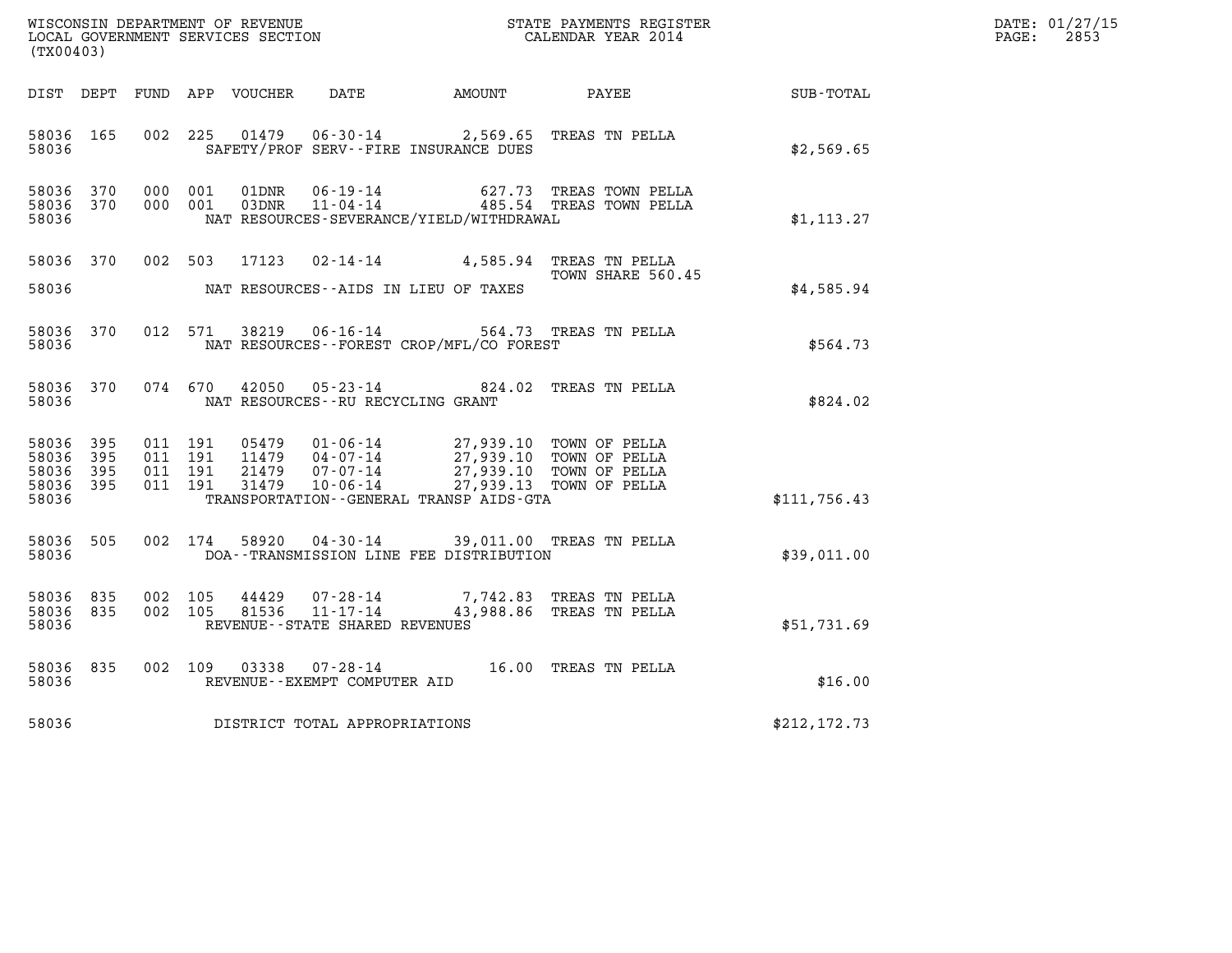| WISCONSIN DEPARTMENT OF REVENUE   | STATE PAYMENTS REGISTER | DATE: 01/27/15 |
|-----------------------------------|-------------------------|----------------|
| LOCAL GOVERNMENT SERVICES SECTION | CALENDAR YEAR 2014      | 2854<br>PAGE:  |

| (TX00403)                                                                                                                                                                                                                                 |                                                                                                                                                       |             | DATE: 01/27/15<br>PAGE:<br>2854 |
|-------------------------------------------------------------------------------------------------------------------------------------------------------------------------------------------------------------------------------------------|-------------------------------------------------------------------------------------------------------------------------------------------------------|-------------|---------------------------------|
| DIST DEPT                                                                                                                                                                                                                                 |                                                                                                                                                       | SUB-TOTAL   |                                 |
| 01480  06-30-14  2,228.23<br>58038 165<br>002 225<br>58038<br>SAFETY/PROF SERV--FIRE INSURANCE DUES                                                                                                                                       | TREAS TN RED SPRINGS                                                                                                                                  | \$2,228.23  |                                 |
| 58038 370<br>000<br>001<br>58038<br>370<br>001<br>000<br>58038<br>370<br>000 001<br>58038<br>NAT RESOURCES-SEVERANCE/YIELD/WITHDRAWAL                                                                                                     | 01DNR  06-19-14  4,082.27 TREAS TOWN RED SPRINGS<br>02DNR  09-11-14  115.51 TREAS TOWN RED SPRINGS<br>03DNR  11-04-14  143.69 TREAS TOWN RED SPRINGS  | \$4,341.47  |                                 |
| 012 571<br>58038 370<br>NAT RESOURCES - - FOREST CROP/MFL/CO FOREST<br>58038                                                                                                                                                              | 38220  06-16-14  896.02  TREAS TN RED SPRINGS                                                                                                         | \$896.02    |                                 |
| 074 670<br>58038 370<br>42051<br>58038<br>NAT RESOURCES--RU RECYCLING GRANT                                                                                                                                                               | 05-23-14 786.78 TREAS TN RED SPRINGS                                                                                                                  | \$786.78    |                                 |
| 58038 395<br>011 191<br>05480<br>58038<br>395<br>011 191<br>11480<br>58038<br>$07 - 07 - 14$<br>395<br>011<br>191<br>21480<br>395<br>011 191<br>31480<br>$10 - 06 - 14$<br>58038<br>58038<br>TRANSPORTATION - - GENERAL TRANSP AIDS - GTA | 01-06-14 16,422.62 TOWN OF RED SPRINGS<br>04-07-14 16,422.62 TOWN OF RED SPRINGS<br>16,422.62<br>TOWN OF RED SPRINGS<br>16,422.65 TOWN OF RED SPRINGS | \$65,690.51 |                                 |
| 58038<br>835<br>$07 - 28 - 14$ 3,398.29<br>002<br>105<br>44430<br>$11 - 17 - 14$<br>002 105<br>58038 835<br>81537<br>58038<br>REVENUE - - STATE SHARED REVENUES                                                                           | TREAS TN RED SPRINGS<br>19,257.03 TREAS TN RED SPRINGS                                                                                                | \$22,655.32 |                                 |
| 58038 835<br>002 109<br>03339<br>58038<br>REVENUE--EXEMPT COMPUTER AID                                                                                                                                                                    | $07 - 28 - 14$ 4.00 TREAS TN RED SPRINGS                                                                                                              | \$4.00      |                                 |
| 58038<br>DISTRICT TOTAL APPROPRIATIONS                                                                                                                                                                                                    |                                                                                                                                                       | \$96,602.33 |                                 |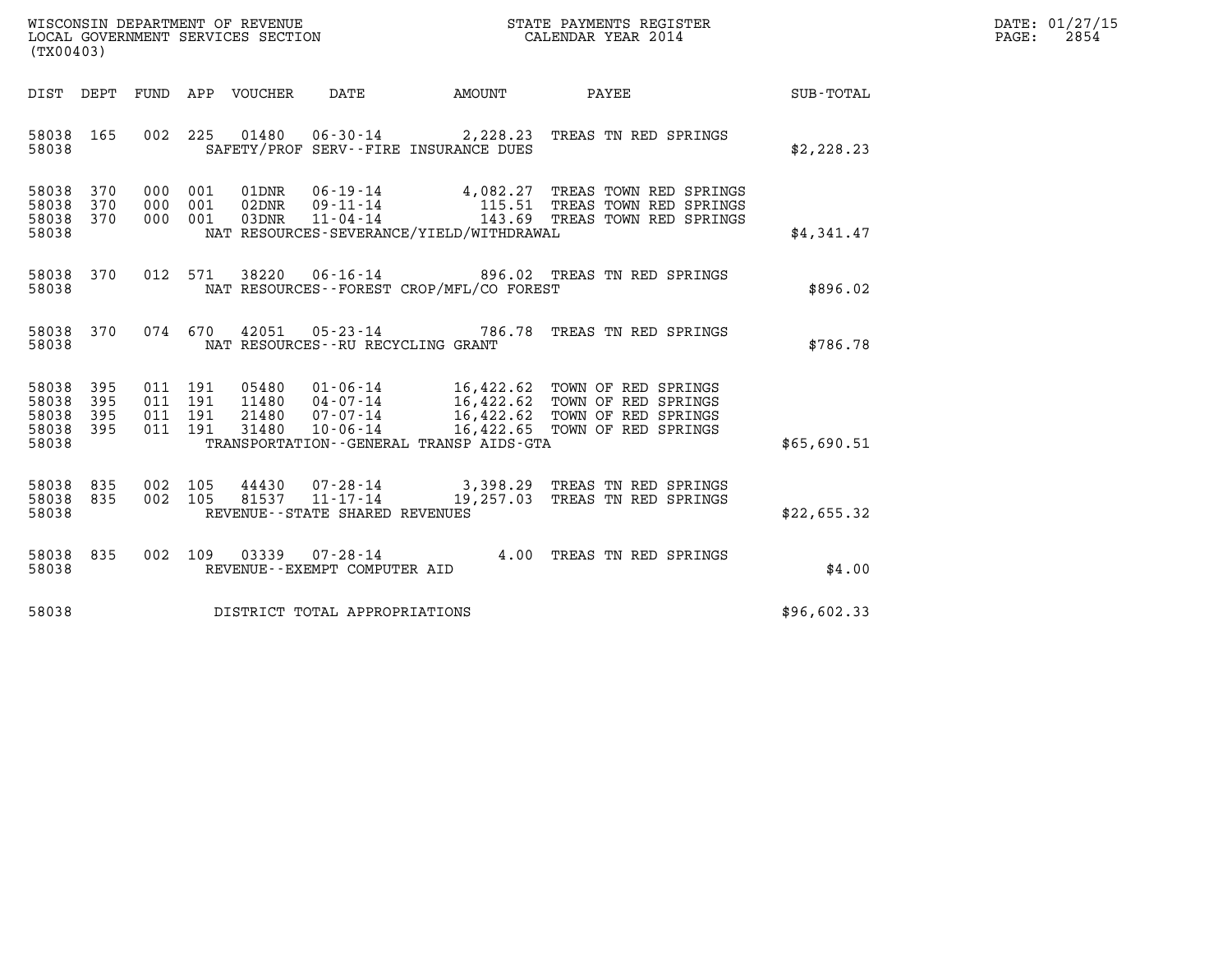| DATE: | 01/27/15 |
|-------|----------|
| PAGE: | 2855     |

| (TX00403)                                 |                          |                                          |         |                                  |                                              |                                              |                                                                                                                               |                  | DATE: 01/27/15<br>$\mathtt{PAGE:}$<br>2855 |
|-------------------------------------------|--------------------------|------------------------------------------|---------|----------------------------------|----------------------------------------------|----------------------------------------------|-------------------------------------------------------------------------------------------------------------------------------|------------------|--------------------------------------------|
|                                           |                          |                                          |         | DIST DEPT FUND APP VOUCHER       | DATE                                         | <b>EXAMPLE THE AMOUNT</b>                    | PAYEE                                                                                                                         | <b>SUB-TOTAL</b> |                                            |
| 58040 165<br>58040                        |                          | 002 225                                  |         | 01481                            |                                              | SAFETY/PROF SERV--FIRE INSURANCE DUES        | 06-30-14 6,019.80 TREAS TN RICHMOND                                                                                           | \$6,019.80       |                                            |
| 58040 370<br>58040 370<br>58040           |                          | 000 001<br>000 001                       |         | 01DNR                            | 06-19-14                                     | NAT RESOURCES-SEVERANCE/YIELD/WITHDRAWAL     | 832.20 TREAS TOWN RICHMOND<br>03DNR 11-04-14 1,656.48 TREAS TOWN RICHMOND                                                     | \$2,488.68       |                                            |
| 58040 370<br>58040                        |                          |                                          |         |                                  |                                              | NAT RESOURCES--AIDS IN LIEU OF TAXES         | 002 503 17124 02-14-14 11,254.98 TREAS TN RICHMOND<br>TOWN SHARE 910.39                                                       | \$11, 254.98     |                                            |
| 58040<br>58040                            | 370                      | 012 571                                  |         | 38221                            |                                              | NAT RESOURCES--FOREST CROP/MFL/CO FOREST     | 06-16-14 461.35 TREAS TN RICHMOND                                                                                             | \$461.35         |                                            |
| 58040 370<br>58040                        |                          |                                          | 074 670 | 42052                            | NAT RESOURCES - - RU RECYCLING GRANT         |                                              | 05-23-14 2,488.71 TREAS TN RICHMOND                                                                                           | \$2,488.71       |                                            |
| 58040<br>58040<br>58040<br>58040<br>58040 | 395<br>395<br>395<br>395 | 011 191<br>011 191<br>011 191<br>011 191 |         | 05481<br>11481<br>21481<br>31481 | $04 - 07 - 14$<br>$07 - 07 - 14$<br>10-06-14 | TRANSPORTATION - - GENERAL TRANSP AIDS - GTA | 01-06-14 30,050.81 TOWN OF RICHMOND<br>30,050.81 TOWN OF RICHMOND<br>30,050.81 TOWN OF RICHMOND<br>30,050.83 TOWN OF RICHMOND | \$120, 203.26    |                                            |
| 58040 835<br>58040 835<br>58040           |                          | 002 105<br>002 105                       |         | 44431<br>81538                   | REVENUE - - STATE SHARED REVENUES            |                                              | 07-28-14 6,972.70 TREAS TN RICHMOND<br>11-17-14 40,079.00 TREAS TN RICHMOND                                                   | \$47,051.70      |                                            |
| 58040 835<br>58040                        |                          |                                          | 002 109 | 03340                            | REVENUE--EXEMPT COMPUTER AID                 |                                              | 07-28-14 619.00 TREAS TN RICHMOND                                                                                             | \$619.00         |                                            |
| 58040<br>58040                            | 835                      | 021 363                                  |         | 36341                            | REVENUE--LOTTERY CREDIT -                    |                                              | 03-24-14 6,292.70 TREAS TN RICHMOND                                                                                           | \$6,292.70       |                                            |
| 58040                                     |                          |                                          |         |                                  | DISTRICT TOTAL APPROPRIATIONS                |                                              |                                                                                                                               | \$196,880.18     |                                            |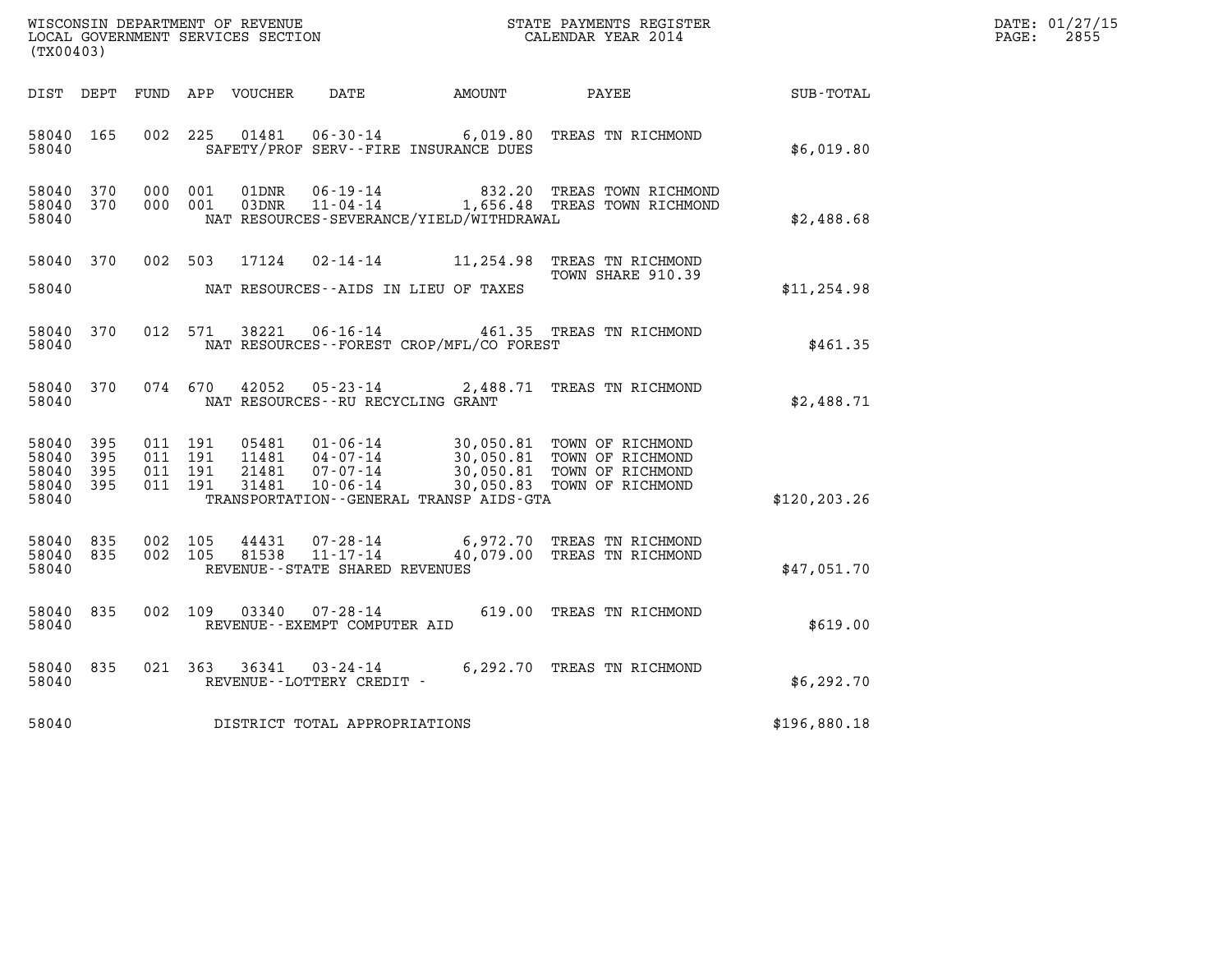| WISCONSIN DEPARTMENT OF REVENUE   | STATE PAYMENTS REGISTER | DATE: 01/27/15 |
|-----------------------------------|-------------------------|----------------|
| LOCAL GOVERNMENT SERVICES SECTION | CALENDAR YEAR 2014      | 2856<br>PAGE:  |

|                                           | WISCONSIN DEPARTMENT OF REVENUE<br>STATE PAYMENTS REGISTER<br>LOCAL GOVERNMENT SERVICES SECTION<br>CALENDAR YEAR 2014<br>(TX00403) |                          |                          |                                  |                                                                       |                                                                                             |                                                                      |              |
|-------------------------------------------|------------------------------------------------------------------------------------------------------------------------------------|--------------------------|--------------------------|----------------------------------|-----------------------------------------------------------------------|---------------------------------------------------------------------------------------------|----------------------------------------------------------------------|--------------|
| DIST                                      | DEPT                                                                                                                               | FUND                     | APP                      | VOUCHER                          | DATE                                                                  | AMOUNT                                                                                      | PAYEE                                                                | SUB-TOTAL    |
| 58042<br>58042                            | 165                                                                                                                                | 002                      | 225                      | 01482                            | $06 - 30 - 14$                                                        | 1,401.63<br>SAFETY/PROF SERV--FIRE INSURANCE DUES                                           | TREAS TN SENECA                                                      | \$1,401.63   |
| 58042<br>58042<br>58042<br>58042          | 370<br>370<br>370                                                                                                                  | 000<br>000<br>000        | 001<br>001<br>001        | 01DNR<br>02DNR<br>03DNR          | $06 - 19 - 14$<br>$09 - 11 - 14$<br>$11 - 04 - 14$                    | 3,843.31<br>420.22<br>NAT RESOURCES-SEVERANCE/YIELD/WITHDRAWAL                              | TREAS TOWN SENECA<br>TREAS TOWN SENECA<br>240.60 TREAS TOWN SENECA   | \$4,504.13   |
| 58042                                     | 370                                                                                                                                | 002                      | 503                      | 17125                            | $02 - 14 - 14$                                                        | 11.23                                                                                       | TREAS TN SENECA<br>TOWN SHARE 0.96                                   |              |
| 58042                                     |                                                                                                                                    |                          |                          |                                  |                                                                       | NAT RESOURCES - AIDS IN LIEU OF TAXES                                                       |                                                                      | \$11.23      |
| 58042<br>58042                            | 370                                                                                                                                | 012                      | 571                      | 38222                            | $06 - 16 - 14$                                                        | NAT RESOURCES - - FOREST CROP/MFL/CO FOREST                                                 | 1,533.07 TREAS TN SENECA                                             | \$1,533.07   |
| 58042<br>58042                            | 370                                                                                                                                | 074                      | 670                      | 42053                            | $05 - 23 - 14$<br>NAT RESOURCES - - RU RECYCLING GRANT                | 311.39                                                                                      | TREAS TN SENECA                                                      | \$311.39     |
| 58042<br>58042<br>58042<br>58042<br>58042 | 395<br>395<br>395<br>395                                                                                                           | 011<br>011<br>011<br>011 | 191<br>191<br>191<br>191 | 05482<br>11482<br>21482<br>31482 | $01 - 06 - 14$<br>$04 - 07 - 14$<br>$07 - 07 - 14$<br>$10 - 06 - 14$  | 18,089.76<br>18,089.76<br>18,089.76<br>18,089.78<br>TRANSPORTATION--GENERAL TRANSP AIDS-GTA | TOWN OF SENECA<br>TOWN OF SENECA<br>TOWN OF SENECA<br>TOWN OF SENECA | \$72,359.06  |
| 58042<br>58042<br>58042                   | 835<br>835                                                                                                                         | 002<br>002               | 105<br>105               | 44432<br>81539                   | $07 - 28 - 14$<br>$11 - 17 - 14$<br>REVENUE - - STATE SHARED REVENUES | 3,396.15<br>19,244.84                                                                       | TREAS TN SENECA<br>TREAS TN SENECA                                   | \$22,640.99  |
| 58042<br>58042                            | 835                                                                                                                                | 002                      | 109                      | 03341                            | $07 - 28 - 14$<br>REVENUE--EXEMPT COMPUTER AID                        | 4.00                                                                                        | TREAS TN SENECA                                                      | \$4.00       |
| 58042<br>58042                            | 835                                                                                                                                | 021                      | 363                      | 36342                            | $03 - 24 - 14$<br>REVENUE--LOTTERY CREDIT -                           | 611.40                                                                                      | TREAS TN SENECA                                                      | \$611.40     |
| 58042                                     |                                                                                                                                    |                          |                          |                                  | DISTRICT TOTAL APPROPRIATIONS                                         |                                                                                             |                                                                      | \$103,376.90 |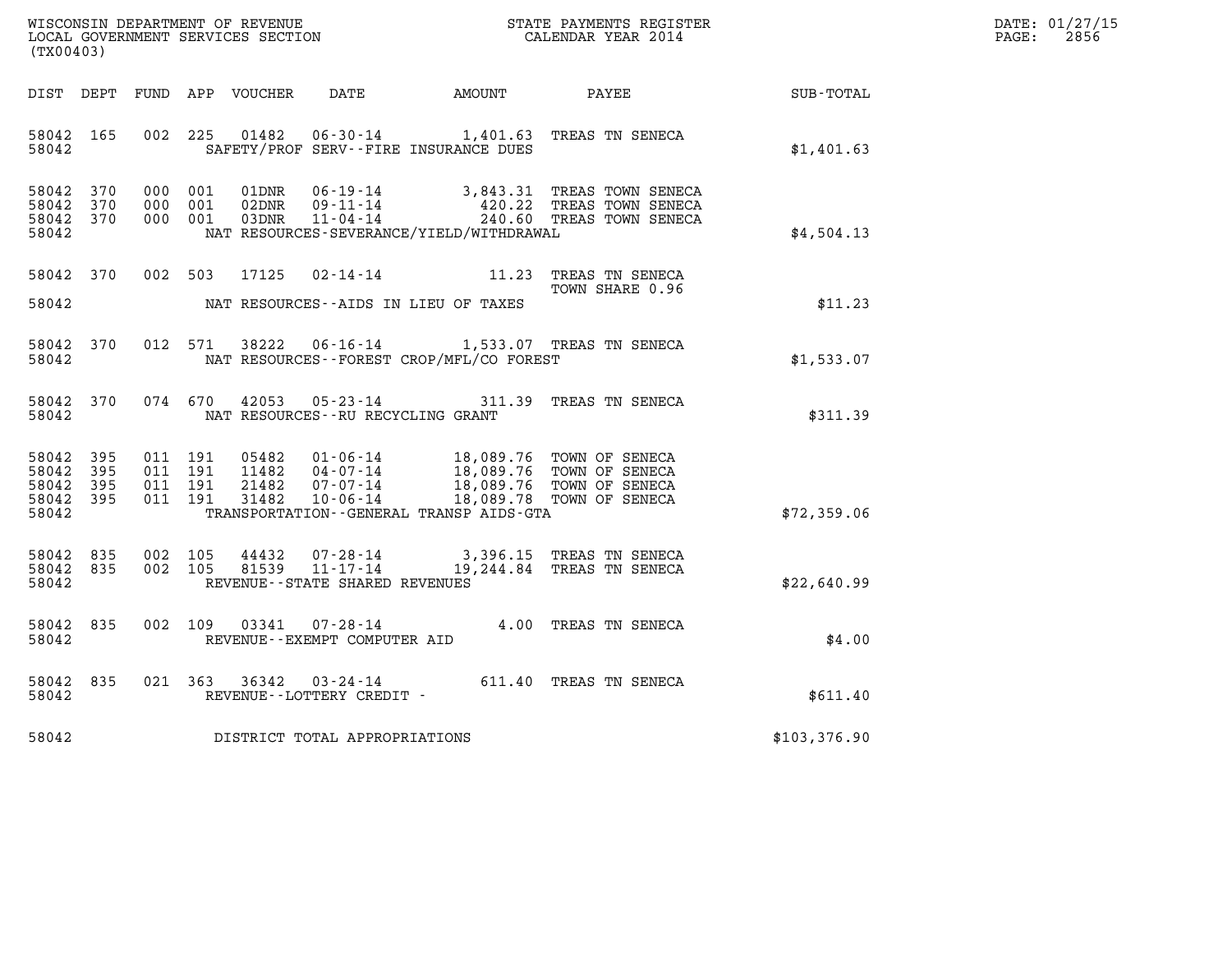| DATE: | 01/27/15 |
|-------|----------|
| PAGE: | 2857     |

| (TX00403)                                     |                   |         |                                          |                                  |                                                                 |                                          |                                                                                                                                       |              | DATE: 01/27/15<br>2857<br>$\mathtt{PAGE}$ : |
|-----------------------------------------------|-------------------|---------|------------------------------------------|----------------------------------|-----------------------------------------------------------------|------------------------------------------|---------------------------------------------------------------------------------------------------------------------------------------|--------------|---------------------------------------------|
|                                               |                   |         |                                          | DIST DEPT FUND APP VOUCHER       | DATE                                                            | AMOUNT                                   | PAYEE                                                                                                                                 | SUB-TOTAL    |                                             |
| 58044 165<br>58044                            |                   |         | 002 225                                  | 01483                            |                                                                 | SAFETY/PROF SERV--FIRE INSURANCE DUES    | 06-30-14 6,451.07 TREAS TN WASHINGTON                                                                                                 | \$6,451.07   |                                             |
| 58044 370<br>58044<br>58044 370<br>58044      | 370               | 000 001 | 000 001<br>000 001                       | 01DNR<br>02DNR<br>03DNR          | 09-11-14<br>$11 - 04 - 14$                                      | NAT RESOURCES-SEVERANCE/YIELD/WITHDRAWAL | 06-19-14 7,434.27 TREAS TOWN WASHINGTON<br>284.00 TREAS TOWN WASHINGTON<br>667.56 TREAS TOWN WASHINGTON                               | \$8,385.83   |                                             |
| 58044 370<br>58044 370                        |                   | 002 503 | 002 503                                  | 17126<br>17126                   | 02-14-14<br>$02 - 14 - 14$                                      |                                          | 172.66 TREAS TN WASHINGTON<br>832.69 TREAS TN WASHINGTON                                                                              |              |                                             |
| 58044                                         |                   |         |                                          |                                  |                                                                 | NAT RESOURCES--AIDS IN LIEU OF TAXES     | TOWN SHARE 123.44                                                                                                                     | \$1,005.35   |                                             |
| 58044 370<br>58044                            |                   |         | 012 571                                  | 38223                            |                                                                 | NAT RESOURCES--FOREST CROP/MFL/CO FOREST | 06-16-14  473.81 TREAS TN WASHINGTON                                                                                                  | \$473.81     |                                             |
| 58044 370<br>58044                            |                   |         | 012 579                                  | 19771                            |                                                                 | NAT RESOURCES -- AIDS IN LIEU OF TAXES   | 04-16-14 10.69 TREAS TN WASHINGTON                                                                                                    | \$10.69      |                                             |
| 58044 370<br>58044                            |                   |         |                                          | 074 670 42054                    | NAT RESOURCES--RU RECYCLING GRANT                               |                                          | 05-23-14 2,095.71 TREAS TN WASHINGTON                                                                                                 | \$2,095.71   |                                             |
| 58044 395<br>58044<br>58044<br>58044<br>58044 | 395<br>395<br>395 |         | 011 191<br>011 191<br>011 191<br>011 191 | 05483<br>11483<br>21483<br>31483 | 04-07-14<br>07-07-14<br>$10 - 06 - 14$                          | TRANSPORTATION--GENERAL TRANSP AIDS-GTA  | 01-06-14 27,145.23 TOWN OF WASHINGTON<br>27,145.23 TOWN OF WASHINGTON<br>27,145.23 TOWN OF WASHINGTON<br>27,145.24 TOWN OF WASHINGTON | \$108,580.93 |                                             |
| 58044 395<br>58044 395<br>58044               |                   |         | 011 278<br>011 278                       | 29448<br>29448                   | 10-29-14<br>10-29-14                                            | TRANSPORTATION - - LRIP/TRIP/MSIP GRANTS | 28,408.87 TREAS TN WASHINGTON<br>14,815.00 TREAS TN WASHINGTON                                                                        | \$43, 223.87 |                                             |
| 58044                                         | 58044 505         |         |                                          |                                  |                                                                 | DOA--TRANSMISSION LINE FEE DISTRIBUTION  | 002 174 58920 04-30-14 58,025.00 TREAS TN WASHINGTON                                                                                  | \$58,025.00  |                                             |
| 58044 835<br>58044 835<br>58044               |                   |         | 002 105<br>002 105                       | 44433<br>81540                   | 07-28-14<br>$11 - 17 - 14$<br>REVENUE - - STATE SHARED REVENUES |                                          | 4,442.23 TREAS TN WASHINGTON<br>25,362.10 TREAS TN WASHINGTON                                                                         | \$29,804.33  |                                             |
| 58044 835<br>58044                            |                   |         |                                          |                                  | REVENUE - - EXEMPT COMPUTER AID                                 |                                          | 002 109 03342 07-28-14 12.00 TREAS TN WASHINGTON                                                                                      | \$12.00      |                                             |

58044 835 021 363 36343 03-24-14 4,108.34 TREAS TN WASHINGTON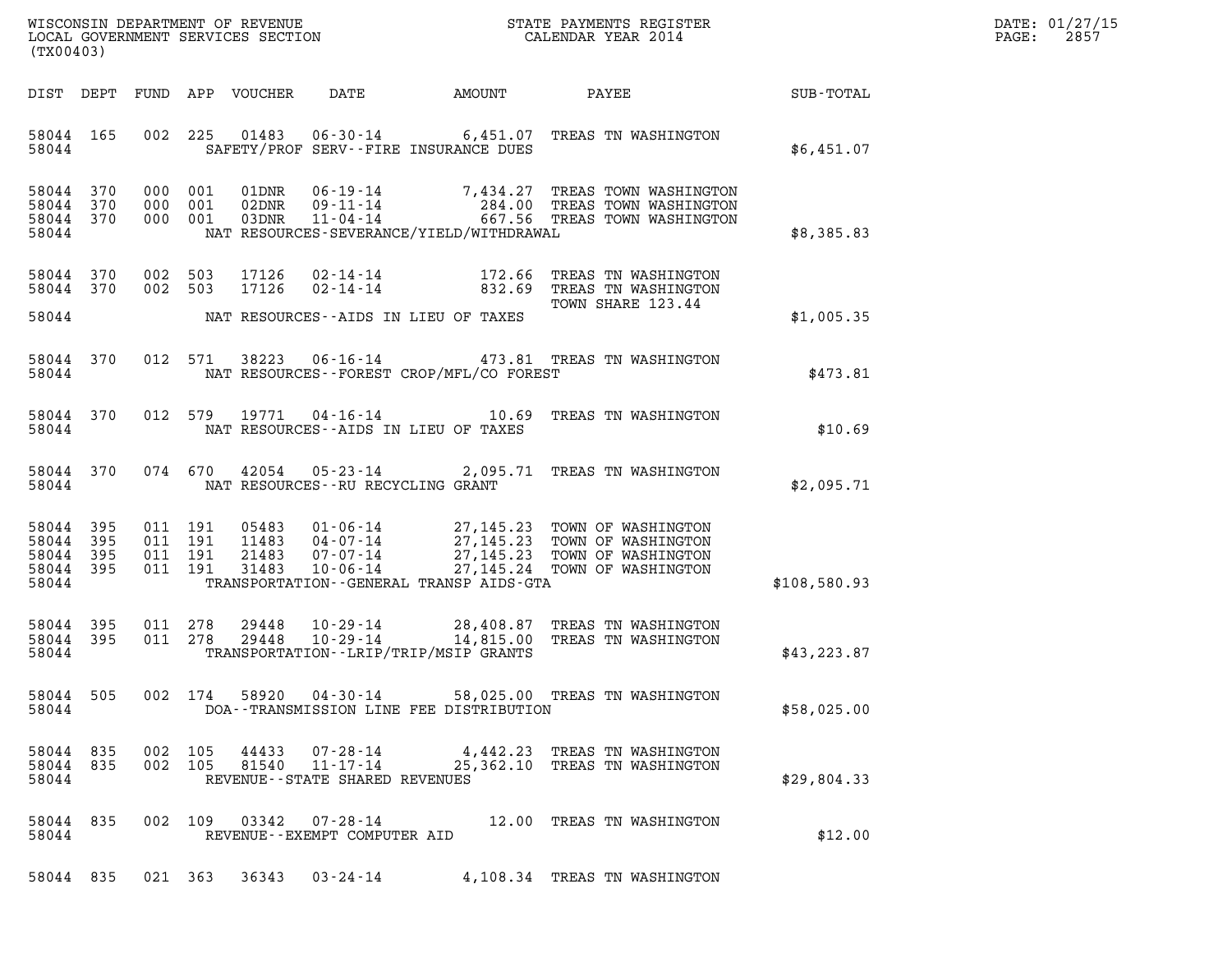| WISCONSIN DEPARTMENT OF REVENUE<br>LOCAL GOVERNMENT SERVICES SECTION<br>(TX00403) |      |      |     |                |                               | STATE PAYMENTS REGISTER<br>CALENDAR YEAR 2014 |       |               | PAGE: | DATE: 01/27/15<br>2858 |
|-----------------------------------------------------------------------------------|------|------|-----|----------------|-------------------------------|-----------------------------------------------|-------|---------------|-------|------------------------|
| DIST                                                                              | DEPT | FUND | APP | <b>VOUCHER</b> | DATE                          | AMOUNT                                        | PAYEE | SUB-TOTAL     |       |                        |
| 58044                                                                             |      |      |     |                | REVENUE - - LOTTERY CREDIT -  |                                               |       | \$4,108.34    |       |                        |
| 58044                                                                             |      |      |     |                | DISTRICT TOTAL APPROPRIATIONS |                                               |       | \$262, 176.93 |       |                        |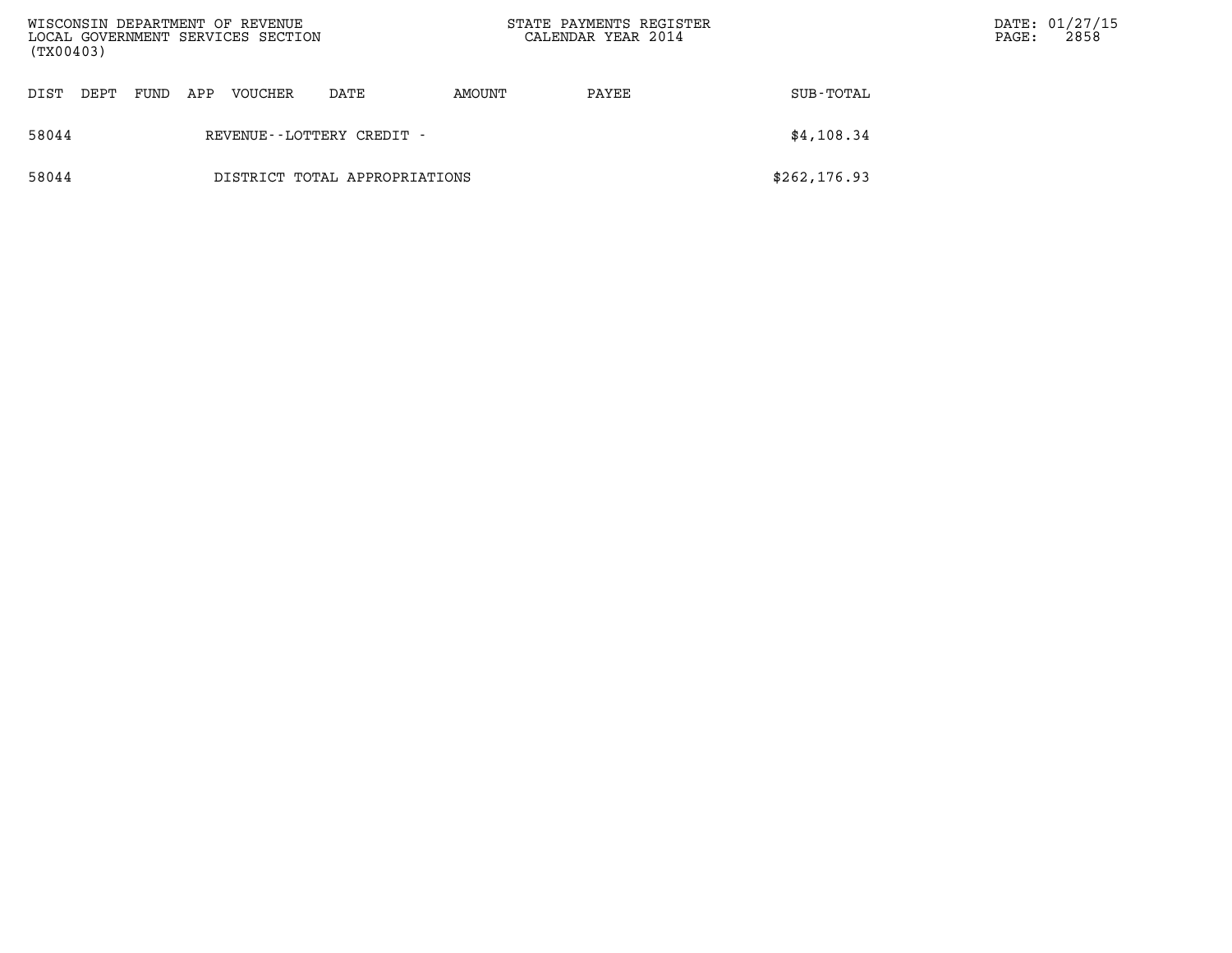| DATE: | 01/27/15 |
|-------|----------|
| PAGE: | 2859     |

| (TX00403)                                             |                        |                                          |         |                            |                                                                       |                                          |                                                                                                                                                               |               | DATE: 01/27/15<br>2859<br>$\mathtt{PAGE:}$ |
|-------------------------------------------------------|------------------------|------------------------------------------|---------|----------------------------|-----------------------------------------------------------------------|------------------------------------------|---------------------------------------------------------------------------------------------------------------------------------------------------------------|---------------|--------------------------------------------|
|                                                       |                        |                                          |         | DIST DEPT FUND APP VOUCHER | DATE                                                                  | AMOUNT                                   | PAYEE                                                                                                                                                         | SUB-TOTAL     |                                            |
| 58046 165<br>58046                                    |                        |                                          | 002 225 |                            |                                                                       | SAFETY/PROF SERV--FIRE INSURANCE DUES    | 01484  06-30-14  3,108.73  TREAS TN WAUKECHON                                                                                                                 | \$3,108.73    |                                            |
| 58046                                                 | 58046 370<br>58046 370 | 000 001<br>000 001                       |         |                            |                                                                       | NAT RESOURCES-SEVERANCE/YIELD/WITHDRAWAL | 01DNR  06-19-14   183.10 TREAS TOWN WAUKECHON<br>03DNR  11-04-14   415.53 TREAS TOWN WAUKECHON                                                                | \$598.63      |                                            |
| 58046 370<br>58046 370                                |                        | 002 503<br>002 503                       |         | 17127<br>17127             | 02-14-14                                                              |                                          | 02-14-14 12,696.90 TREAS TN WAUKECHON<br>7,928.02 TREAS TN WAUKECHON<br>TOWN SHARE 2888.26                                                                    |               |                                            |
| 58046                                                 |                        |                                          |         |                            |                                                                       | NAT RESOURCES--AIDS IN LIEU OF TAXES     |                                                                                                                                                               | \$20,624.92   |                                            |
| 58046                                                 | 58046 370              |                                          | 012 571 | 38224                      |                                                                       | NAT RESOURCES--FOREST CROP/MFL/CO FOREST | 06-16-14 264.06 TREAS TN WAUKECHON                                                                                                                            | \$264.06      |                                            |
| 58046 370<br>58046 370<br>58046                       |                        | 012 579<br>012 579                       |         |                            | 19772   04 - 16 - 14                                                  | NAT RESOURCES--AIDS IN LIEU OF TAXES     | 19772  04-16-14   1,274.50   TREAS TN WAUKECHON<br>519.32 TREAS TN WAUKECHON                                                                                  | \$1,793.82    |                                            |
| 58046                                                 | 58046 370              |                                          | 074 670 |                            | $42055$ $05 - 23 - 14$<br>NAT RESOURCES--RU RECYCLING GRANT           |                                          | 1,054.59 TREAS TN WAUKECHON                                                                                                                                   | \$1,054.59    |                                            |
| 58046 395<br>58046<br>58046 395<br>58046 395<br>58046 | 395                    | 011 191<br>011 191<br>011 191<br>011 191 |         | 21484<br>31484             | 07-07-14<br>$10 - 06 - 14$                                            | TRANSPORTATION--GENERAL TRANSP AIDS-GTA  | 05484  01-06-14  21,127.66  TOWN OF WAUKECHON<br>11484  04-07-14  21,127.66  TOWN OF WAUKECHON<br>21,127.66 TOWN OF WAUKECHON<br>21, 127.66 TOWN OF WAUKECHON | \$84,510.64   |                                            |
| 58046<br>58046                                        | 505                    | 002 174                                  |         | 58920                      |                                                                       | DOA--TRANSMISSION LINE FEE DISTRIBUTION  | 04-30-14 33,639.00 TREAS TN WAUKECHON                                                                                                                         | \$33,639.00   |                                            |
| 58046 835<br>58046<br>58046                           | 835                    | 002<br>002 105                           | 105     | 44434<br>81541             | $07 - 28 - 14$<br>$11 - 17 - 14$<br>REVENUE - - STATE SHARED REVENUES | 5,173.62<br>29,343.18                    | TREAS TN WAUKECHON<br>TREAS TN WAUKECHON                                                                                                                      | \$34,516.80   |                                            |
| 58046<br>58046                                        | 835                    |                                          | 002 109 | 03343                      | 07-28-14<br>REVENUE--EXEMPT COMPUTER AID                              |                                          | 20.00 TREAS TN WAUKECHON                                                                                                                                      | \$20.00       |                                            |
| 58046                                                 |                        |                                          |         |                            | DISTRICT TOTAL APPROPRIATIONS                                         |                                          |                                                                                                                                                               | \$180, 131.19 |                                            |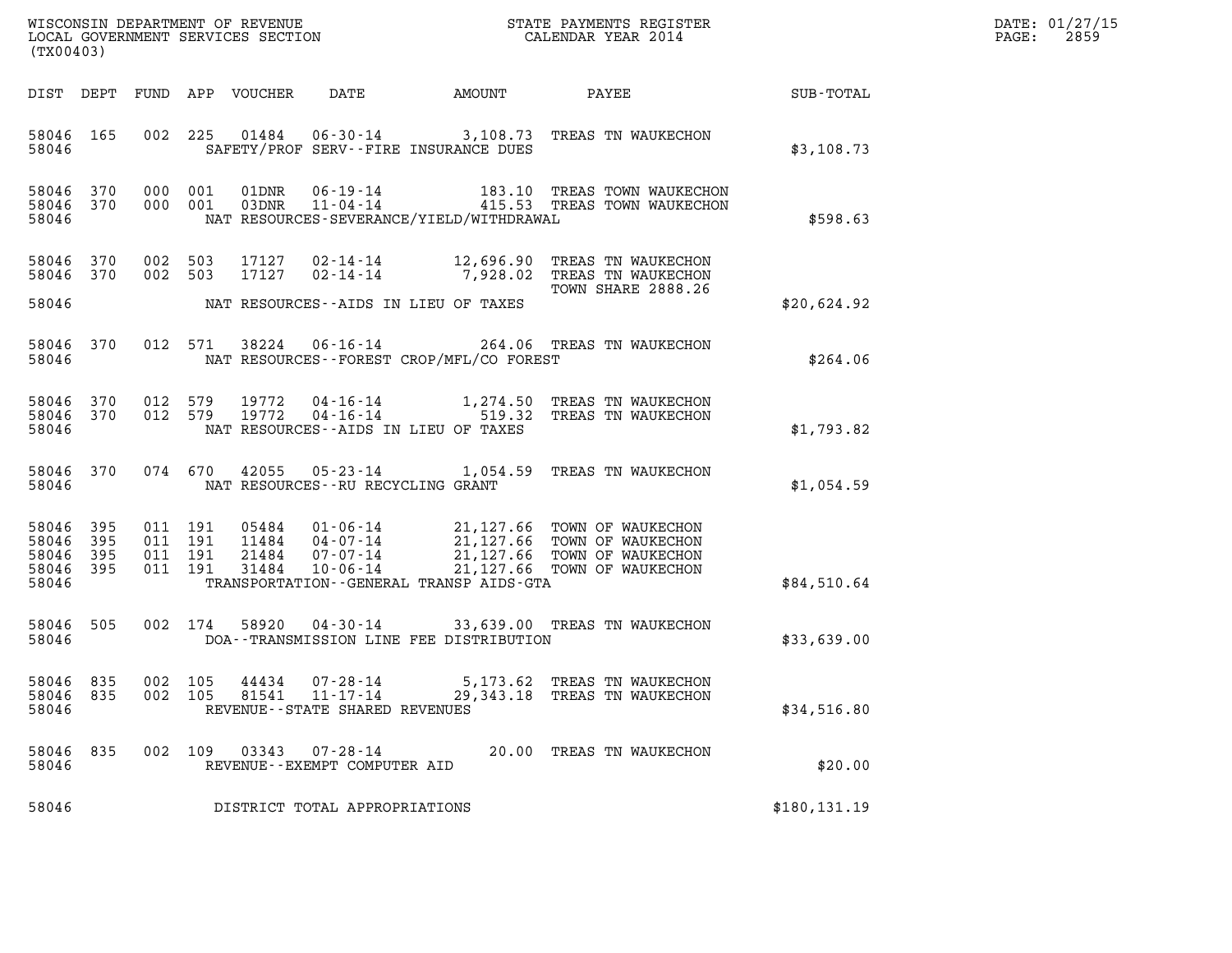| DATE: | 01/27/15 |
|-------|----------|
| PAGE: | 2860     |

| (TX00403)                                     |                                                           |                                                                                                                                                                                                                                                           |              | DATE: 01/27/15<br>2860<br>PAGE: |
|-----------------------------------------------|-----------------------------------------------------------|-----------------------------------------------------------------------------------------------------------------------------------------------------------------------------------------------------------------------------------------------------------|--------------|---------------------------------|
| DIST DEPT                                     |                                                           | FUND APP VOUCHER<br>DATE<br>AMOUNT<br>PAYEE                                                                                                                                                                                                               | SUB-TOTAL    |                                 |
| 58048 165<br>58048                            | 002                                                       | 225<br>01485  06-30-14   11,913.82   TREAS TN WESCOTT<br>SAFETY/PROF SERV--FIRE INSURANCE DUES                                                                                                                                                            | \$11,913.82  |                                 |
| 58048 370<br>58048 370<br>58048               | 000 001<br>000 001                                        | 01DNR<br>06-19-14   440.97 TREAS TOWN WESCOTT<br>09-11-14   445.81 TREAS TOWN WESCOTT<br>02DNR<br>NAT RESOURCES-SEVERANCE/YIELD/WITHDRAWAL                                                                                                                | \$886.78     |                                 |
| 58048<br>58048 370                            | 002 503<br>370<br>002 503                                 | 16678<br>TREAS TN WESCOTT<br>01-30-14<br>1,069.08<br>16678<br>$01 - 30 - 14$<br>3,660.69 TREAS TN WESCOTT                                                                                                                                                 |              |                                 |
| 58048                                         |                                                           | TOWN SHARE 780.70<br>NAT RESOURCES--AIDS IN LIEU OF TAXES                                                                                                                                                                                                 | \$4,729.77   |                                 |
| 58048<br>58048                                | 370                                                       | 012 571<br>38225<br>$06 - 16 - 14$<br>365.29 TREAS TN WESCOTT<br>NAT RESOURCES--FOREST CROP/MFL/CO FOREST                                                                                                                                                 | \$365.29     |                                 |
| 58048<br>58048 370<br>58048                   | 370<br>012 579<br>012 579                                 | 19773<br>$04 - 16 - 14$<br>.10 TREAS TN WESCOTT<br>19773<br>$04 - 16 - 14$<br>117.84 TREAS TN WESCOTT<br>NAT RESOURCES -- AIDS IN LIEU OF TAXES                                                                                                           | \$117.94     |                                 |
| 58048 370<br>58048                            |                                                           | 074 670<br>42056<br>05-23-14 13,657.38 TREAS TN WESCOTT<br>NAT RESOURCES--RU RECYCLING GRANT                                                                                                                                                              | \$13,657.38  |                                 |
| 58048<br>58048<br>58048<br>58048 395<br>58048 | 395<br>011 191<br>395<br>011 191<br>395<br>011<br>011 191 | 05485 01-06-14<br>32,241.91 TOWN OF WESCOTT<br>11485   04-07-14<br>32, 241.91 TOWN OF WESCOTT<br>191<br>21485<br>07-07-14<br>32,241.91 TOWN OF WESCOTT<br>31485<br>$10 - 06 - 14$<br>32,241.91 TOWN OF WESCOTT<br>TRANSPORTATION--GENERAL TRANSP AIDS-GTA | \$128,967.64 |                                 |
| 58048<br>58048 395<br>58048                   | 395<br>011 278<br>011 278                                 | 29478<br>10-29-14 36,665.00 TREAS TN WESCOTT<br>$11 - 26 - 14$<br>32421<br>199,773.94 TREAS TN WESCOTT<br>TRANSPORTATION - - LRIP/TRIP/MSIP GRANTS                                                                                                        | \$236,438.94 |                                 |
| 58048 835<br>58048<br>58048                   | 002<br>835<br>002 105                                     | 105<br>44435<br>07-28-14<br>6,666.79 TREAS TN WESCOTT<br>81542<br>11-17-14<br>38,303.98<br>TREAS TN WESCOTT<br>REVENUE - - STATE SHARED REVENUES                                                                                                          | \$44,970.77  |                                 |
| 58048<br>58048                                | 835                                                       | 002 109<br>03344<br>07-28-14<br>606.00 TREAS TN WESCOTT<br>REVENUE - - EXEMPT COMPUTER AID                                                                                                                                                                | \$606.00     |                                 |
| 58048<br>58048                                | 835                                                       | 021 363<br>36344<br>03-24-14<br>627.83 TREAS TN WESCOTT<br>REVENUE--LOTTERY CREDIT -                                                                                                                                                                      | \$627.83     |                                 |
| 58048                                         |                                                           | DISTRICT TOTAL APPROPRIATIONS                                                                                                                                                                                                                             | \$443,282.16 |                                 |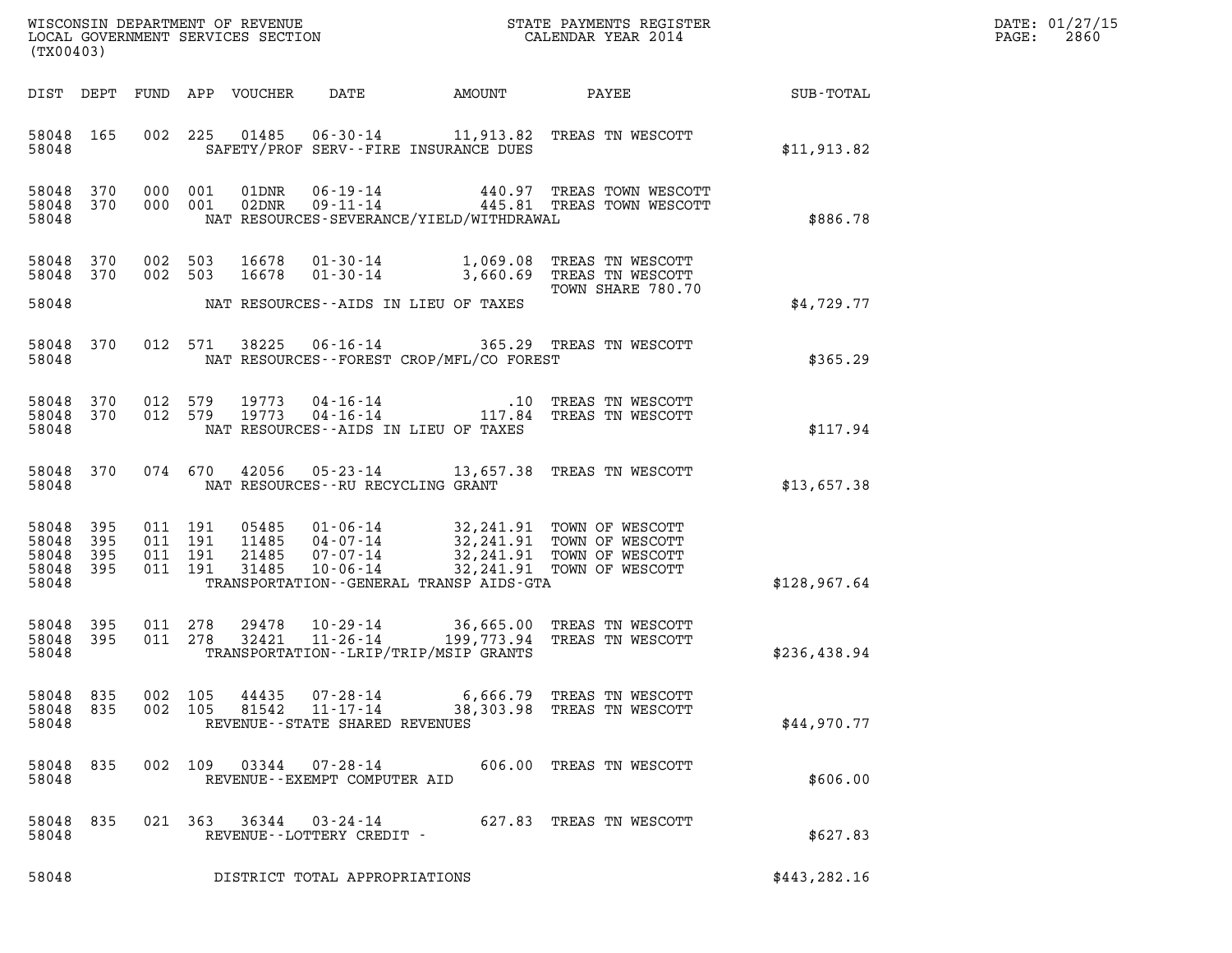| DATE: | 01/27/15 |
|-------|----------|
| PAGE: | 2861     |

| (TX00403)                                     |                   |                                          | WISCONSIN DEPARTMENT OF REVENUE<br>LOCAL GOVERNMENT SERVICES SECTION |                                                     |                                              | STATE PAYMENTS REGISTER<br>CALENDAR YEAR 2014                                                                                                                                      |              | DATE: 01/27/15<br>2861<br>$\mathtt{PAGE:}$ |
|-----------------------------------------------|-------------------|------------------------------------------|----------------------------------------------------------------------|-----------------------------------------------------|----------------------------------------------|------------------------------------------------------------------------------------------------------------------------------------------------------------------------------------|--------------|--------------------------------------------|
| DIST DEPT                                     |                   |                                          | FUND APP VOUCHER                                                     | DATE                                                | AMOUNT                                       | PAYEE                                                                                                                                                                              | SUB-TOTAL    |                                            |
| 58050 165<br>58050                            |                   | 002 225                                  |                                                                      |                                                     | SAFETY/PROF SERV--FIRE INSURANCE DUES        | 01486  06-30-14  2,336.04  TREAS TN WITTENBERG                                                                                                                                     | \$2,336.04   |                                            |
| 58050 370<br>58050 370<br>58050               |                   | 000 001<br>000                           | 001                                                                  |                                                     | NAT RESOURCES-SEVERANCE/YIELD/WITHDRAWAL     |                                                                                                                                                                                    | \$3,619.45   |                                            |
| 58050 370<br>58050                            |                   |                                          | 012 571<br>38226                                                     |                                                     | NAT RESOURCES--FOREST CROP/MFL/CO FOREST     | 06-16-14 956.23 TREAS TN WITTENBERG                                                                                                                                                | \$956.23     |                                            |
| 58050 370<br>58050                            |                   | 074 670                                  | 42057                                                                | NAT RESOURCES -- RU RECYCLING GRANT                 |                                              | 05-23-14 1,396.08 TREAS TN WITTENBERG                                                                                                                                              | \$1,396.08   |                                            |
| 58050<br>58050<br>58050<br>58050 395<br>58050 | 395<br>395<br>395 | 011 191<br>011 191<br>011 191<br>011 191 | 31486                                                                | $10 - 06 - 14$                                      | TRANSPORTATION - - GENERAL TRANSP AIDS - GTA | 05486  01-06-14  21,508.72  TOWN OF WITTENBERG<br>11486  04-07-14  21,508.72  TOWN OF WITTENBERG<br>21486  07-07-14  21,508.72  TOWN OF WITTENBERG<br>21,508.72 TOWN OF WITTENBERG | \$86,034.88  |                                            |
| 58050<br>58050                                | 505               |                                          | 002 174<br>58920                                                     |                                                     | DOA--TRANSMISSION LINE FEE DISTRIBUTION      | 04-30-14 40,167.00 TREAS TN WITTENBERG                                                                                                                                             | \$40,167.00  |                                            |
| 58050<br>58050 835<br>58050                   | 835               | 002 105<br>002 105                       | 44436<br>81543                                                       | $11 - 17 - 14$<br>REVENUE - - STATE SHARED REVENUES |                                              | 07-28-14 10,363.58 TREAS TN WITTENBERG<br>58,909.67 TREAS TN WITTENBERG                                                                                                            | \$69, 273.25 |                                            |
| 58050 835<br>58050                            |                   |                                          | 002 109<br>03345                                                     | 07-28-14<br>REVENUE--EXEMPT COMPUTER AID            |                                              | 51.00 TREAS TN WITTENBERG                                                                                                                                                          | \$51.00      |                                            |
| 58050                                         |                   |                                          | DISTRICT TOTAL APPROPRIATIONS                                        |                                                     |                                              |                                                                                                                                                                                    | \$203,833.93 |                                            |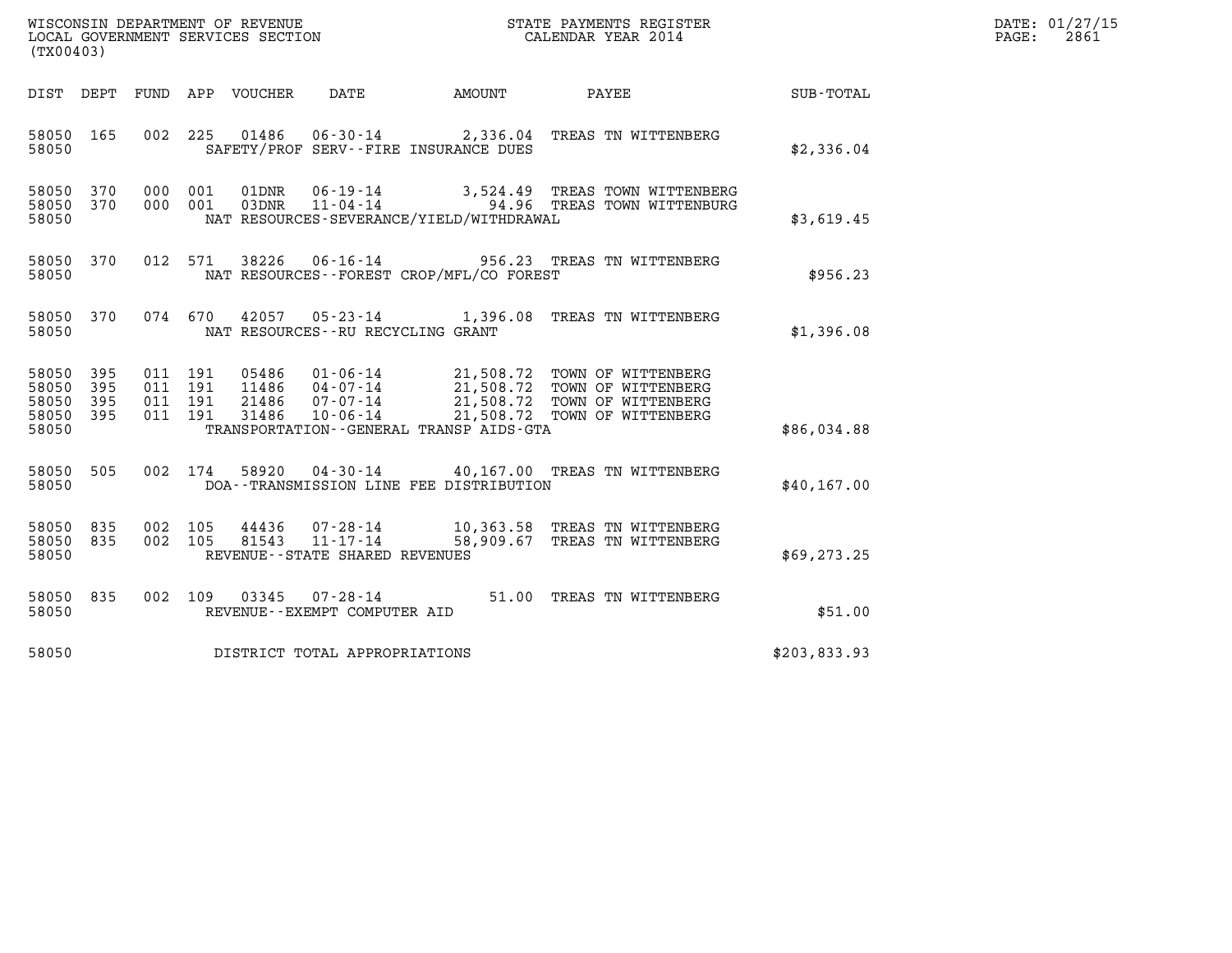| WISCONSIN DEPARTMENT OF REVENUE   | STATE PAYMENTS REGISTER | DATE: 01/27/15 |
|-----------------------------------|-------------------------|----------------|
| LOCAL GOVERNMENT SERVICES SECTION | CALENDAR YEAR 2014      | 2862<br>PAGE:  |

| (TX00403)                                                 | WISCONSIN DEPARTMENT OF REVENUE<br>LOCAL GOVERNMENT SERVICES SECTION TERMS OF CALENDAR YEAR 2014                                                                                                                                                         |                 |             | DATE: 01/27/15<br>$\mathtt{PAGE:}$<br>2862 |
|-----------------------------------------------------------|----------------------------------------------------------------------------------------------------------------------------------------------------------------------------------------------------------------------------------------------------------|-----------------|-------------|--------------------------------------------|
|                                                           |                                                                                                                                                                                                                                                          |                 |             |                                            |
| 58101                                                     | 58101 165 002 225 01487 06-30-14 341.42 TREAS VIL ANIWA<br>SAFETY/PROF SERV--FIRE INSURANCE DUES                                                                                                                                                         |                 | \$341.42    |                                            |
|                                                           | 58101 370 002 503 16679 01-30-14 11.39 TREAS VIL ANIWA<br>58101 NAT RESOURCES--AIDS IN LIEU OF TAXES                                                                                                                                                     | VILL SHARE 0.77 | \$11.39     |                                            |
| 58101                                                     | 58101 370 012 571 38227 06-16-14 17.31 TREAS VIL ANIWA<br>\$17.31 TREAS VIL ANIWA                                                                                                                                                                        |                 |             |                                            |
|                                                           | 58101 370 074 670 42058 05-23-14 281.28 TREAS VIL ANIWA<br>58101 NAT RESOURCES--RU RECYCLING GRANT                                                                                                                                                       |                 | \$281.28    |                                            |
| 58101 395<br>58101 395<br>58101 395<br>58101 395<br>58101 | 011 191 05487 01-06-14 2,360.45 VILLAGE OF ANIWA<br>011 191 11487 04-07-14 2,360.45 VILLAGE OF ANIWA<br>011 191 21487 07-07-14 2,360.45 VILLAGE OF ANIWA<br>011 191 31487 10-06-14 2,360.47 VILLAGE OF ANIWA<br>TRANSPORTATION - GENERAL TRANSP AIDS-GTA |                 | \$9,441.82  |                                            |
| 58101 835<br>58101 835                                    | 002 105 44437 07-28-14 9,438.85 TREAS VIL ANIWA<br>002 105 81544 11-17-14 53,486.81 TREAS VIL ANIWA<br>58101 REVENUE - - STATE SHARED REVENUES                                                                                                           |                 | \$62,925.66 |                                            |
|                                                           | 58101 835 002 109 03346 07-28-14 19.00 TREAS VIL ANIWA<br>58101 REVENUE--EXEMPT COMPUTER AID                                                                                                                                                             |                 | \$19.00     |                                            |
| 58101                                                     | 58101 835 021 363 36345 03-24-14 1,049.28 TREAS VIL ANIWA<br>REVENUE--LOTTERY CREDIT -                                                                                                                                                                   |                 | \$1,049.28  |                                            |
|                                                           | 58101 DISTRICT TOTAL APPROPRIATIONS                                                                                                                                                                                                                      |                 | \$74,087.16 |                                            |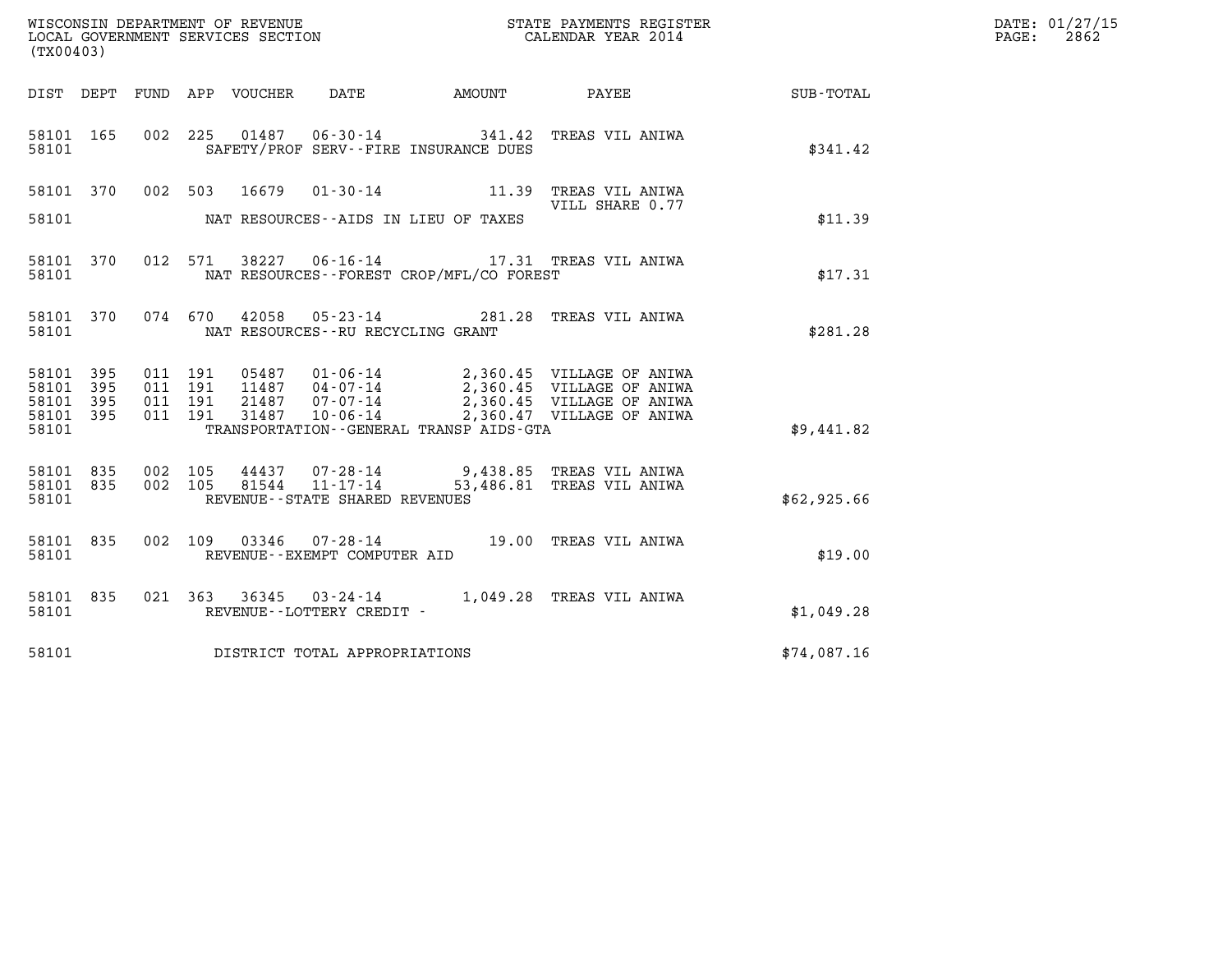| WISCONSIN DEPARTMENT OF REVENUE<br>LOCAL GOVERNMENT SERVICES SECTION | STATE PAYMENTS REGISTER<br>CALENDAR YEAR 2014 | DATE: 01/27/15<br>2863<br>PAGE: |
|----------------------------------------------------------------------|-----------------------------------------------|---------------------------------|

| (TX00403)                        |                          |                          |                          |                                  |                                                                       |                                                                  |                                                                                                                                      |              |  |
|----------------------------------|--------------------------|--------------------------|--------------------------|----------------------------------|-----------------------------------------------------------------------|------------------------------------------------------------------|--------------------------------------------------------------------------------------------------------------------------------------|--------------|--|
| DIST                             | DEPT                     | FUND                     | APP                      | VOUCHER                          | DATE                                                                  | AMOUNT                                                           | PAYEE                                                                                                                                | SUB-TOTAL    |  |
| 58106<br>58106                   | 165                      | 002                      | 225                      | 01488                            |                                                                       | $06 - 30 - 14$ 1,455.53<br>SAFETY/PROF SERV--FIRE INSURANCE DUES | TREAS VIL BIRNAMWOOD                                                                                                                 | \$1,455.53   |  |
| 58106                            | 370                      | 002                      | 503                      | 16680                            | $01 - 30 - 14$                                                        | 179.27                                                           | TREAS VIL BIRNAMWOOD<br>VILL SHARE 41.49                                                                                             |              |  |
| 58106                            |                          |                          |                          |                                  |                                                                       | NAT RESOURCES -- AIDS IN LIEU OF TAXES                           |                                                                                                                                      | \$179.27     |  |
| 58106<br>58106                   | 370                      | 074                      | 670                      | 42059                            | $05 - 23 - 14$<br>NAT RESOURCES - - RU RECYCLING GRANT                | 556.22                                                           | TREAS VIL BIRNAMWOOD                                                                                                                 | \$556.22     |  |
| 58106<br>58106<br>58106<br>58106 | 395<br>395<br>395<br>395 | 011<br>011<br>011<br>011 | 191<br>191<br>191<br>191 | 05488<br>11488<br>21488<br>31488 | $01 - 06 - 14$<br>04-07-14<br>$07 - 07 - 14$<br>$10 - 06 - 14$        |                                                                  | 5,084.69 VILLAGE OF BIRNAMWOOD<br>5,084.69 VILLAGE OF BIRNAMWOOD<br>5,084.69 VILLAGE OF BIRNAMWOOD<br>5,084.69 VILLAGE OF BIRNAMWOOD |              |  |
| 58106                            |                          |                          |                          |                                  |                                                                       | TRANSPORTATION--GENERAL TRANSP AIDS-GTA                          |                                                                                                                                      | \$20,338.76  |  |
| 58106<br>58106                   | 435                      | 005                      | 162                      | 01HSD                            | 09-08-14                                                              | HS--AMBULANCE FUNDING ASSISTANCE GRANTS                          | 4,697.37 TREAS VILL BIRNAMWOOD                                                                                                       | \$4,697.37   |  |
| 58106<br>58106<br>58106          | 835<br>835               | 002<br>002               | 105<br>105               | 44438<br>81545                   | $07 - 28 - 14$<br>$11 - 17 - 14$<br>REVENUE - - STATE SHARED REVENUES |                                                                  | 15,246.91 TREAS VIL BIRNAMWOOD<br>86,412.98 TREAS VIL BIRNAMWOOD                                                                     | \$101,659.89 |  |
| 58106<br>58106<br>58106          | 835<br>835               | 002<br>002               | 109<br>109               | 03347<br>05305                   | 07-28-14<br>$07 - 28 - 14$<br>REVENUE--EXEMPT COMPUTER AID            | 7,260.00                                                         | 4.00 TREAS VIL BIRNAMWOOD<br>TREAS VIL BIRNAMWOOD                                                                                    | \$7,264.00   |  |
| 58106<br>58106                   | 835                      | 021                      | 363                      | 36346                            | $03 - 24 - 14$<br>REVENUE - - LOTTERY CREDIT -                        | 1,738.88                                                         | TREAS VIL BIRNAMWOOD                                                                                                                 | \$1,738.88   |  |
| 58106                            |                          |                          |                          |                                  | DISTRICT TOTAL APPROPRIATIONS                                         |                                                                  |                                                                                                                                      | \$137,889.92 |  |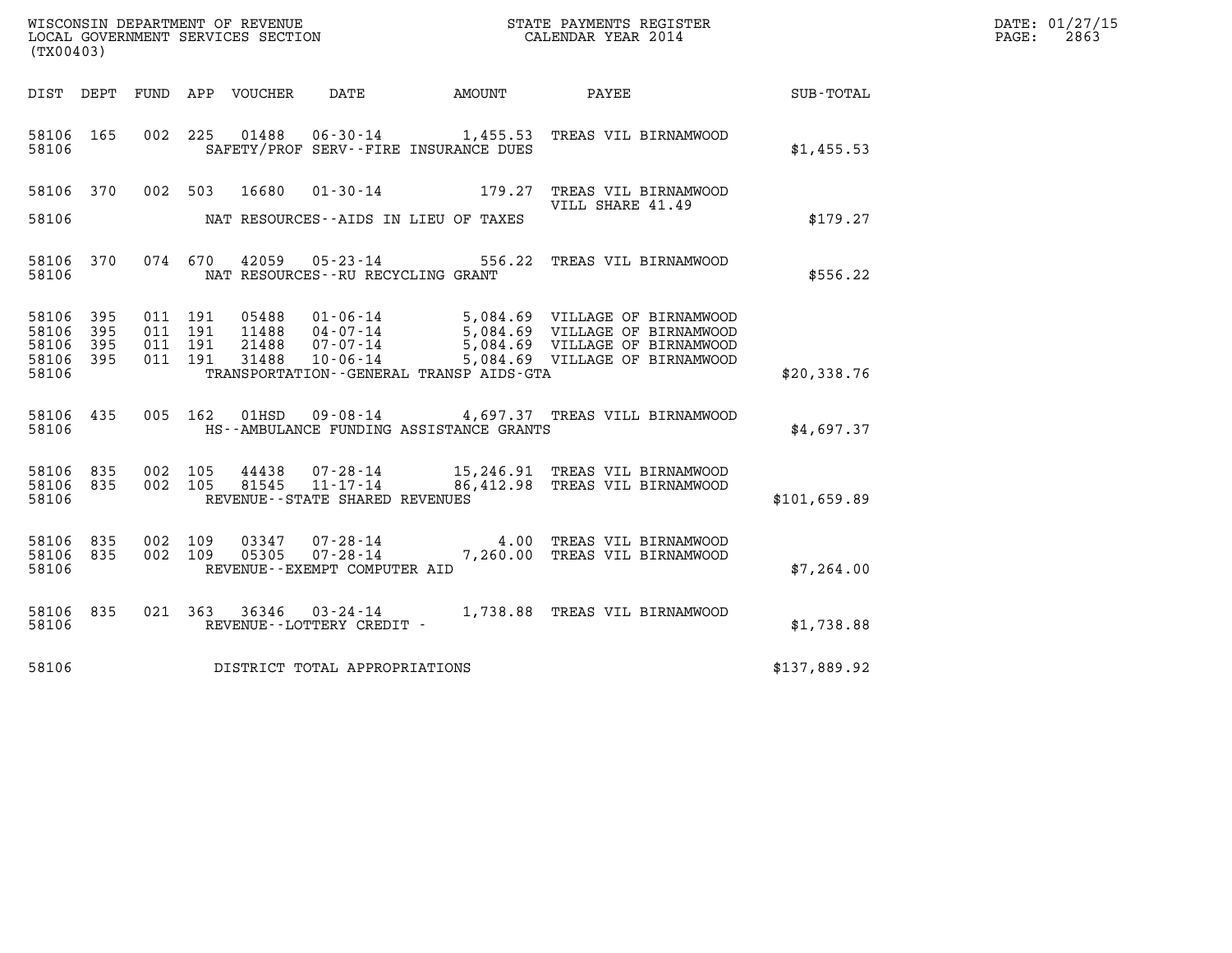| (TX00403)                                             |              |                                          |         |                                  |                                                                    | $\tt WISCONSIM DEPARTMENT OF REVENUE$ $\tt WISCONSIMENT$ SERVICES SECTION $\tt WISCONERNMENT$ SERVICES SECTION $\tt CALENDAR$ YEAR 2014                          |               | DATE: 01/27/15<br>$\mathtt{PAGE:}$<br>2864 |
|-------------------------------------------------------|--------------|------------------------------------------|---------|----------------------------------|--------------------------------------------------------------------|------------------------------------------------------------------------------------------------------------------------------------------------------------------|---------------|--------------------------------------------|
|                                                       |              |                                          |         | DIST DEPT FUND APP VOUCHER       |                                                                    | DATE AMOUNT PAYEE SUB-TOTAL                                                                                                                                      |               |                                            |
| 58107 165<br>58107                                    |              | 002 225                                  |         | 01489                            | SAFETY/PROF SERV--FIRE INSURANCE DUES                              | 06-30-14 3,180.61 TREAS VIL BONDUEL                                                                                                                              | \$3,180.61    |                                            |
| 58107 370                                             |              |                                          |         | 002 503 17128                    |                                                                    | 02-14-14 127.80 TREAS VIL BONDUEL<br>VILL SHARE 45.31                                                                                                            |               |                                            |
| 58107                                                 |              |                                          |         |                                  | NAT RESOURCES--AIDS IN LIEU OF TAXES                               |                                                                                                                                                                  | \$127.80      |                                            |
| 58107 370<br>58107                                    |              |                                          | 074 670 |                                  | NAT RESOURCES - - RU RECYCLING GRANT                               | 42060  05-23-14  6,233.26  TREAS VIL BONDUEL                                                                                                                     | \$6,233.26    |                                            |
| 58107 395<br>58107<br>58107<br>58107 395<br>58107     | - 395<br>395 | 011 191<br>011 191<br>011 191<br>011 191 |         | 05489<br>11489<br>21489<br>31489 | TRANSPORTATION--GENERAL TRANSP AIDS-GTA                            | 01-06-14 31,963.41 VILLAGE OF BONDUEL<br>04-07-14 31,963.41 VILLAGE OF BONDUEL<br>07-07-14 31,963.41 VILLAGE OF BONDUEL<br>10-06-14 31,963.42 VILLAGE OF BONDUEL | \$127,853.65  |                                            |
| 58107 455<br>58107                                    |              |                                          | 002 231 | 01120                            | JUSTICE - - LAW ENFORCEMENT TRAINING                               | 02-11-14 320.00 TREAS VIL BONDUEL                                                                                                                                | \$320.00      |                                            |
| 58107 465<br>58107                                    |              |                                          |         |                                  | MILITARY AFFAIRS - - EMERGENCY MANAGEMENT                          | 072 365 00781 02-25-14 3,377.71 TREAS VIL BONDUEL                                                                                                                | \$3,377.71    |                                            |
| 58107 505<br>58107<br>58107 505<br>58107 505<br>58107 | 505          | 002 743<br>002<br>002 743<br>002 743     | 743     | 05582<br>06816<br>09126          | 08044 04-28-14<br>$06 - 09 - 14$<br>DOA--HOUSING ASSISTANCE GRANTS | 02-07-14 16,900.00 TREAS VIL BONDUEL<br>03-18-14 27,300.00 TREAS VIL BONDUEL<br>24,700.00 TREAS VIL BONDUEL<br>8,955.00 TREAS VIL BONDUEL                        | \$77,855.00   |                                            |
| 58107 835<br>58107 835<br>58107                       |              | 002 105<br>002 105                       |         | 44439<br>81546                   | 07-28-14<br>$11 - 17 - 14$<br>REVENUE - - STATE SHARED REVENUES    | 46,245.01 TREAS VIL BONDUEL<br>158,178.90 TREAS VIL BONDUEL                                                                                                      | \$204, 423.91 |                                            |
| 58107 835<br>58107 835<br>58107                       |              | 002 109<br>002 109                       |         | 03348<br>05306                   | REVENUE--EXEMPT COMPUTER AID                                       | 07-28-14 1,711.00 TREAS VIL BONDUEL<br>07-28-14 553.00 TREAS VIL BONDUEL                                                                                         | \$2,264.00    |                                            |
| 58107                                                 |              |                                          |         |                                  | DISTRICT TOTAL APPROPRIATIONS                                      | \$425,635.94                                                                                                                                                     |               |                                            |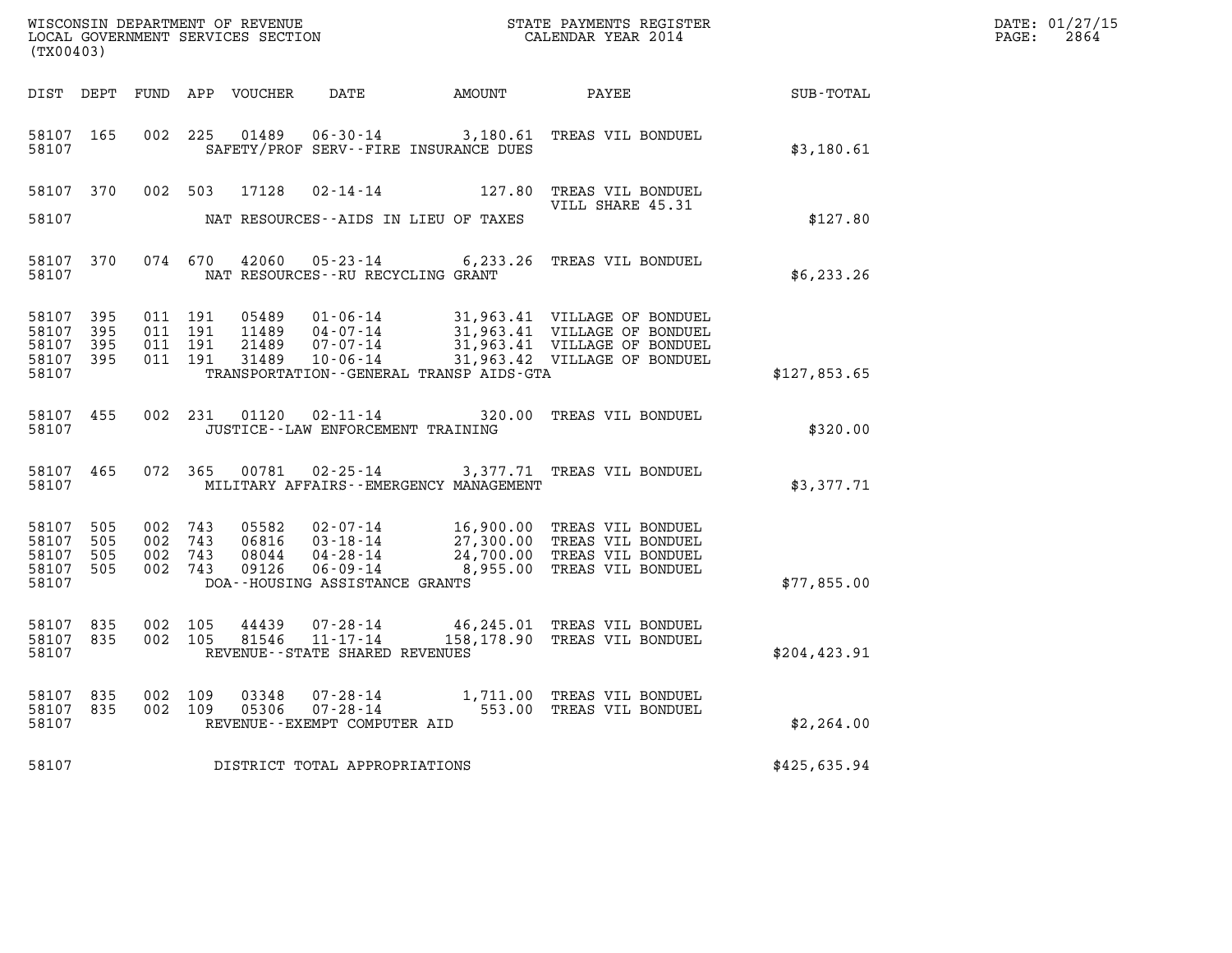| DATE: | 01/27/15 |
|-------|----------|
| PAGE: | 2865     |

|                                     | WISCONSIN DEPARTMENT OF REVENUE<br>LOCAL GOVERNMENT SERVICES SECTION<br>CALENDAR YEAR 2014<br>(TX00403) |  |  |  |                                     |                                          |                                                                                                                                                                                                                                                                                                                                                     |              | DATE: 01/27/15<br>$\mathtt{PAGE:}$<br>2865 |
|-------------------------------------|---------------------------------------------------------------------------------------------------------|--|--|--|-------------------------------------|------------------------------------------|-----------------------------------------------------------------------------------------------------------------------------------------------------------------------------------------------------------------------------------------------------------------------------------------------------------------------------------------------------|--------------|--------------------------------------------|
|                                     |                                                                                                         |  |  |  |                                     |                                          | DIST DEPT FUND APP VOUCHER DATE AMOUNT PAYEE SUB-TOTAL                                                                                                                                                                                                                                                                                              |              |                                            |
| 58108 165<br>58108                  |                                                                                                         |  |  |  |                                     | SAFETY/PROF SERV--FIRE INSURANCE DUES    | 002 225 01490 06-30-14 395.33 TREAS VIL BOWLER                                                                                                                                                                                                                                                                                                      | \$395.33     |                                            |
| 58108 370                           |                                                                                                         |  |  |  |                                     |                                          | 002 503 17247 03-31-14 121.64 TREAS VIL BOWLER<br>VILL SHARE 5.47                                                                                                                                                                                                                                                                                   |              |                                            |
| 58108                               |                                                                                                         |  |  |  |                                     | NAT RESOURCES--AIDS IN LIEU OF TAXES     |                                                                                                                                                                                                                                                                                                                                                     | \$121.64     |                                            |
| 58108 370<br>58108                  |                                                                                                         |  |  |  |                                     | NAT RESOURCES--FOREST CROP/MFL/CO FOREST | 012 571 38228 06-16-14 8.47 TREAS VIL BOWLER                                                                                                                                                                                                                                                                                                        | \$8.47       |                                            |
| 58108                               |                                                                                                         |  |  |  |                                     | NAT RESOURCES--RU RECYCLING GRANT        | 58108 370 074 670 42061 05-23-14 387.45 TREAS VIL BOWLER                                                                                                                                                                                                                                                                                            | \$387.45     |                                            |
| 58108 395<br>58108 395<br>58108 395 |                                                                                                         |  |  |  |                                     |                                          | $\begin{array}{cccc} 011 & 191 & 05490 & 01\cdot 06\cdot 14 & 1,984\cdot 68 & \text{VILLAGE OF BOWLER} \\ 011 & 191 & 11490 & 04\cdot 07\cdot 14 & 1,984\cdot 68 & \text{VILLAGE OF BOWLER} \\ 011 & 191 & 21490 & 07\cdot 07\cdot 14 & 1,984\cdot 68 & \text{VILLAGE OF BOWLER} \\ 011 & 191 & 31490 & 10\cdot 06\cdot 14 & 1,984\cdot 71 & \text$ |              |                                            |
| 58108 395<br>58108                  |                                                                                                         |  |  |  |                                     | TRANSPORTATION--GENERAL TRANSP AIDS-GTA  |                                                                                                                                                                                                                                                                                                                                                     | \$7,938.75   |                                            |
| 58108 505<br>58108                  |                                                                                                         |  |  |  | DOA--HOUSING ASSISTANCE GRANTS      |                                          | 002 743 08425 05-22-14 2,715.14 TREAS VIL BOWLER                                                                                                                                                                                                                                                                                                    | \$2,715.14   |                                            |
| 58108 835<br>58108 835<br>58108     |                                                                                                         |  |  |  | REVENUE--STATE SHARED REVENUES      |                                          | 002 105 44440 07-28-14 13,434.51 TREAS VIL BOWLER<br>002 105 81547 11-17-14 76,129.14 TREAS VIL BOWLER                                                                                                                                                                                                                                              | \$89,563.65  |                                            |
| 58108 835<br>58108                  |                                                                                                         |  |  |  | REVENUE--EXEMPT COMPUTER AID        |                                          | 002 109 03349 07-28-14 166.00 TREAS VIL BOWLER                                                                                                                                                                                                                                                                                                      | \$166.00     |                                            |
| 58108<br>58108                      | 835                                                                                                     |  |  |  | 002 501 00003 02-03-14              | DOA-PAYMENT FOR MUNICIPAL SERVICES AID   | 60.45 TREAS VIL BOWLER                                                                                                                                                                                                                                                                                                                              | \$60.45      |                                            |
|                                     |                                                                                                         |  |  |  | 58108 DISTRICT TOTAL APPROPRIATIONS |                                          |                                                                                                                                                                                                                                                                                                                                                     | \$101,356.88 |                                            |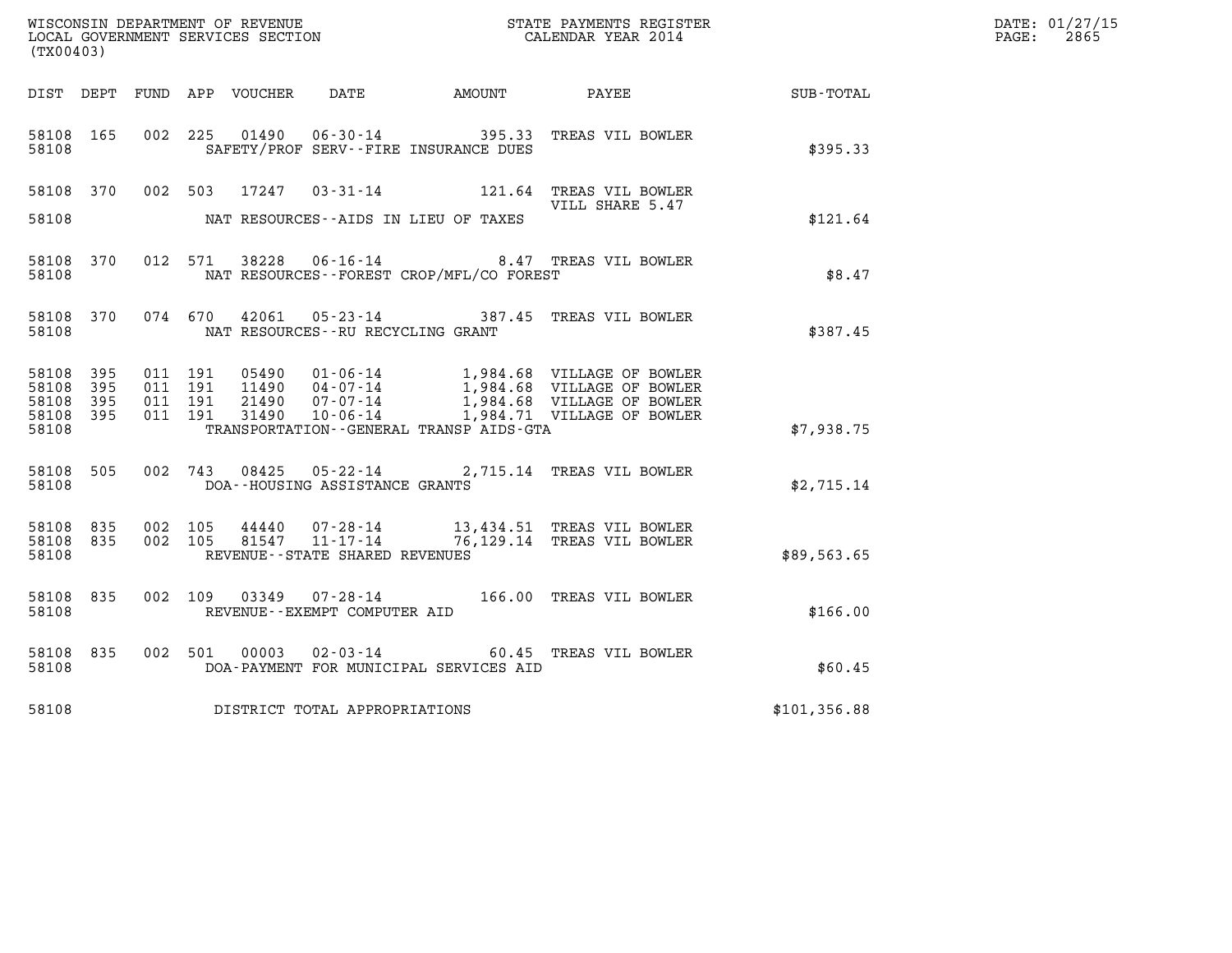| WISCONSIN DEPARTMENT OF REVENUE<br>LOCAL GOVERNMENT SERVICES SECTION<br>(TX00403) |            |                                          |  |                                 |                                                   | STATE PAYMENTS REGISTER<br>CALENDAR YEAR 2014 |                                                                                                                                                                              |                 | DATE: 01/27/15<br>$\mathtt{PAGE:}$<br>2866 |
|-----------------------------------------------------------------------------------|------------|------------------------------------------|--|---------------------------------|---------------------------------------------------|-----------------------------------------------|------------------------------------------------------------------------------------------------------------------------------------------------------------------------------|-----------------|--------------------------------------------|
|                                                                                   |            |                                          |  | DIST DEPT FUND APP VOUCHER DATE |                                                   | AMOUNT                                        |                                                                                                                                                                              | PAYEE SUB-TOTAL |                                            |
| 58111                                                                             | 58111 165  |                                          |  |                                 |                                                   | SAFETY/PROF SERV--FIRE INSURANCE DUES         | 002 225 01491 06-30-14 1,707.11 TREAS VIL CECIL                                                                                                                              | \$1,707.11      |                                            |
| 58111                                                                             | 58111 370  |                                          |  |                                 |                                                   | NAT RESOURCES - - RECREATION RESOURCE - FED   | 012 583 03014 06-23-14 2,141.07 CECIL-WASHINGTON FIRE DEP                                                                                                                    | \$2,141.07      |                                            |
| 58111                                                                             | 58111 370  |                                          |  |                                 | NAT RESOURCES - - RU RECYCLING GRANT              |                                               | 074 670 42062 05-23-14 484.91 TREAS VIL CECIL                                                                                                                                | \$484.91        |                                            |
| 58111 395<br>58111<br>58111<br>58111 395<br>58111                                 | 395<br>395 | 011 191<br>011 191<br>011 191<br>011 191 |  | 31491                           |                                                   | TRANSPORTATION--GENERAL TRANSP AIDS-GTA       | 05491  01-06-14  4,186.94  VILLAGE OF CECIL<br>11491  04-07-14  4,186.94  VILLAGE OF CECIL<br>21491 07-07-14 4,186.94 VILLAGE OF CECIL<br>10-06-14 4,186.97 VILLAGE OF CECIL | \$16,747.79     |                                            |
| 58111 835<br>58111 835<br>58111                                                   |            | 002 105<br>002 105                       |  |                                 | 81548  11-17-14<br>REVENUE--STATE SHARED REVENUES |                                               | 44441 07-28-14 3,628.69 TREAS VIL CECIL<br>20,562.56 TREAS VIL CECIL                                                                                                         | \$24,191.25     |                                            |
| 58111                                                                             | 58111 835  |                                          |  |                                 | REVENUE--EXEMPT COMPUTER AID                      |                                               | 002 109 03350 07-28-14 21.00 TREAS VIL CECIL                                                                                                                                 | \$21.00         |                                            |
| 58111                                                                             |            |                                          |  |                                 | DISTRICT TOTAL APPROPRIATIONS                     |                                               |                                                                                                                                                                              | \$45, 293.13    |                                            |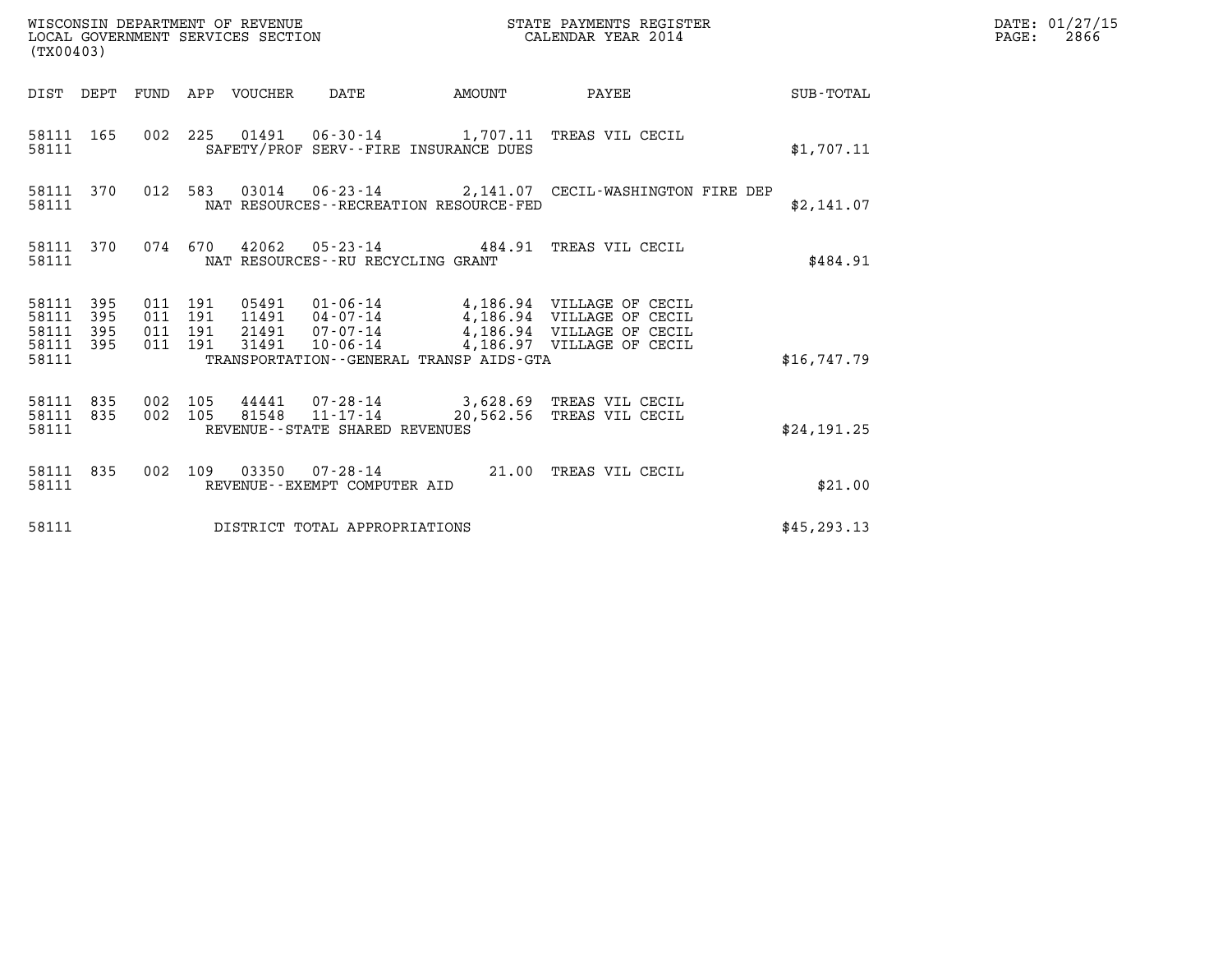| (TX00403)                                         |            |                                          |  |       |                                   |                                          |                                                                                                     |                                                    | DATE: 01/27/15<br>$\mathtt{PAGE:}$<br>2867 |
|---------------------------------------------------|------------|------------------------------------------|--|-------|-----------------------------------|------------------------------------------|-----------------------------------------------------------------------------------------------------|----------------------------------------------------|--------------------------------------------|
|                                                   |            |                                          |  |       |                                   |                                          |                                                                                                     | DIST DEPT FUND APP VOUCHER DATE AMOUNT PAYEE TOTAL |                                            |
| 58121 165<br>58121                                |            |                                          |  |       |                                   | SAFETY/PROF SERV--FIRE INSURANCE DUES    | 002 225 01492 06-30-14 305.48 TREAS VIL ELAND                                                       | \$305.48                                           |                                            |
| 58121                                             | 58121 370  |                                          |  |       |                                   | NAT RESOURCES--FOREST CROP/MFL/CO FOREST | 012 571 38229 06-16-14 6.73 TREAS VIL ELAND                                                         | \$6.73                                             |                                            |
| 58121                                             |            |                                          |  |       | NAT RESOURCES--RU RECYCLING GRANT |                                          | 58121 370 074 670 42063 05-23-14 259.09 TREAS VIL ELAND                                             | \$259.09                                           |                                            |
| 58121 395<br>58121<br>58121<br>58121 395<br>58121 | 395<br>395 | 011 191<br>011 191<br>011 191<br>011 191 |  | 31492 |                                   | TRANSPORTATION--GENERAL TRANSP AIDS-GTA  | 10-06-14 2,640.98 VILLAGE OF ELAND                                                                  | \$10,563.83                                        |                                            |
| 58121 835<br>58121                                | 58121 835  | 002 105                                  |  |       | REVENUE--STATE SHARED REVENUES    |                                          | 002 105 44442 07-28-14 6,530.21 TREAS VIL ELAND<br>002 105 81549 11-17-14 37,004.49 TREAS VIL ELAND | \$43,534.70                                        |                                            |
| 58121                                             | 58121 835  |                                          |  |       | REVENUE--EXEMPT COMPUTER AID      |                                          | 002 109 03351 07-28-14 1.00 TREAS VIL ELAND                                                         | \$1.00                                             |                                            |
| 58121                                             |            |                                          |  |       | DISTRICT TOTAL APPROPRIATIONS     |                                          |                                                                                                     | \$54,670.83                                        |                                            |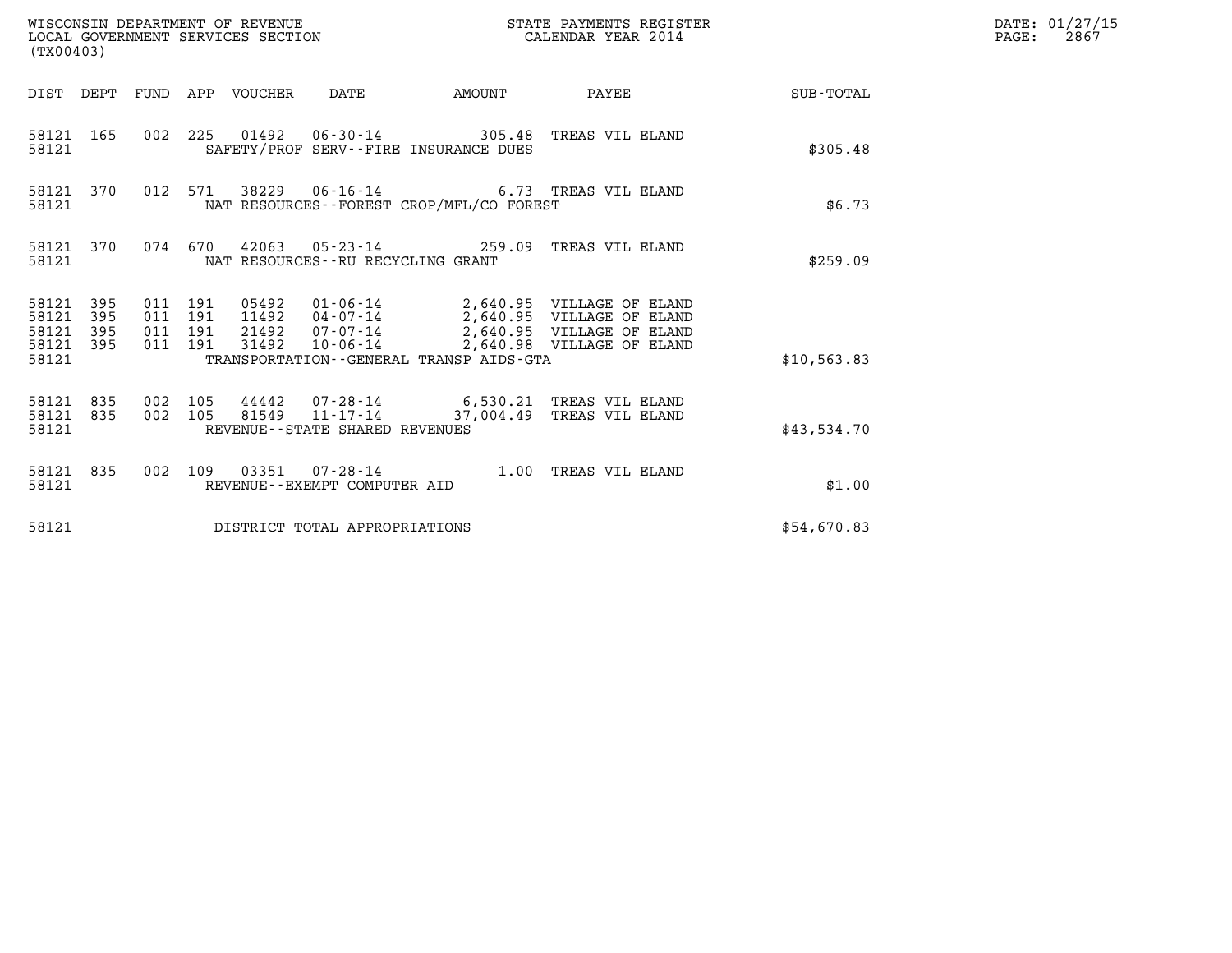| (TX00403)                                         |                               |                                          |         |                                  |                                                                                   |              |                                                                                                                                                                        |                  | DATE: 01/27/15<br>2868<br>$\mathtt{PAGE:}$ |
|---------------------------------------------------|-------------------------------|------------------------------------------|---------|----------------------------------|-----------------------------------------------------------------------------------|--------------|------------------------------------------------------------------------------------------------------------------------------------------------------------------------|------------------|--------------------------------------------|
|                                                   |                               |                                          |         | DIST DEPT FUND APP VOUCHER DATE  |                                                                                   | AMOUNT PAYEE |                                                                                                                                                                        | <b>SUB-TOTAL</b> |                                            |
| 58131 165<br>58131                                |                               |                                          |         |                                  | 002 225 01493 06-30-14 808.63<br>SAFETY/PROF SERV--FIRE INSURANCE DUES            |              | TREAS VIL GRESHAM                                                                                                                                                      | \$808.63         |                                            |
| 58131 370<br>58131                                |                               |                                          | 074 670 |                                  | NAT RESOURCES - - RU RECYCLING GRANT                                              |              | 42064  05-23-14  2,239.92  TREAS VIL GRESHAM                                                                                                                           | \$2,239.92       |                                            |
| 58131 395<br>58131<br>58131<br>58131 395<br>58131 | 395<br>395                    | 011 191<br>011 191<br>011 191<br>011 191 |         | 05493<br>11493<br>21493<br>31493 | TRANSPORTATION--GENERAL TRANSP AIDS-GTA                                           |              | 01-06-14 4,633.34 VILLAGE OF GRESHAM<br>04-07-14 4,633.34 VILLAGE OF GRESHAM<br>07-07-14      4,633.34 VILLAGE OF GRESHAM<br>10-06-14      4,633.37 VILLAGE OF GRESHAM | \$18,533.39      |                                            |
| 58131 465<br>58131                                |                               |                                          | 072 365 |                                  | MILITARY AFFAIRS - - EMERGENCY MANAGEMENT                                         |              | 00782  02-25-14    10,513.43    TREAS VIL GRESHAM                                                                                                                      | \$10,513.43      |                                            |
| 58131 835<br>58131 835<br>58131                   |                               | 002 105<br>002 105                       |         | 44443<br>81550                   | $11 - 17 - 14$<br>REVENUE - - STATE SHARED REVENUES                               |              | 07-28-14 21,290.77 TREAS VIL GRESHAM<br>120,647.67 TREAS VIL GRESHAM                                                                                                   | \$141,938.44     |                                            |
| 58131 835<br>58131 835<br>58131                   |                               | 002 109<br>002 109                       |         |                                  | 03352        07-28-14<br>05307        07-28-14<br>REVENUE - - EXEMPT COMPUTER AID |              | 139.00 TREAS VIL GRESHAM<br>109.00 TREAS VIL GRESHAM                                                                                                                   | \$248.00         |                                            |
| 58131 835<br>58131                                |                               |                                          |         |                                  | REVENUE--LOTTERY CREDIT -                                                         |              | 021 363 36347 03-24-14 646.30 TREAS VIL GRESHAM                                                                                                                        | \$646.30         |                                            |
| 58131                                             | DISTRICT TOTAL APPROPRIATIONS |                                          |         |                                  |                                                                                   |              |                                                                                                                                                                        |                  |                                            |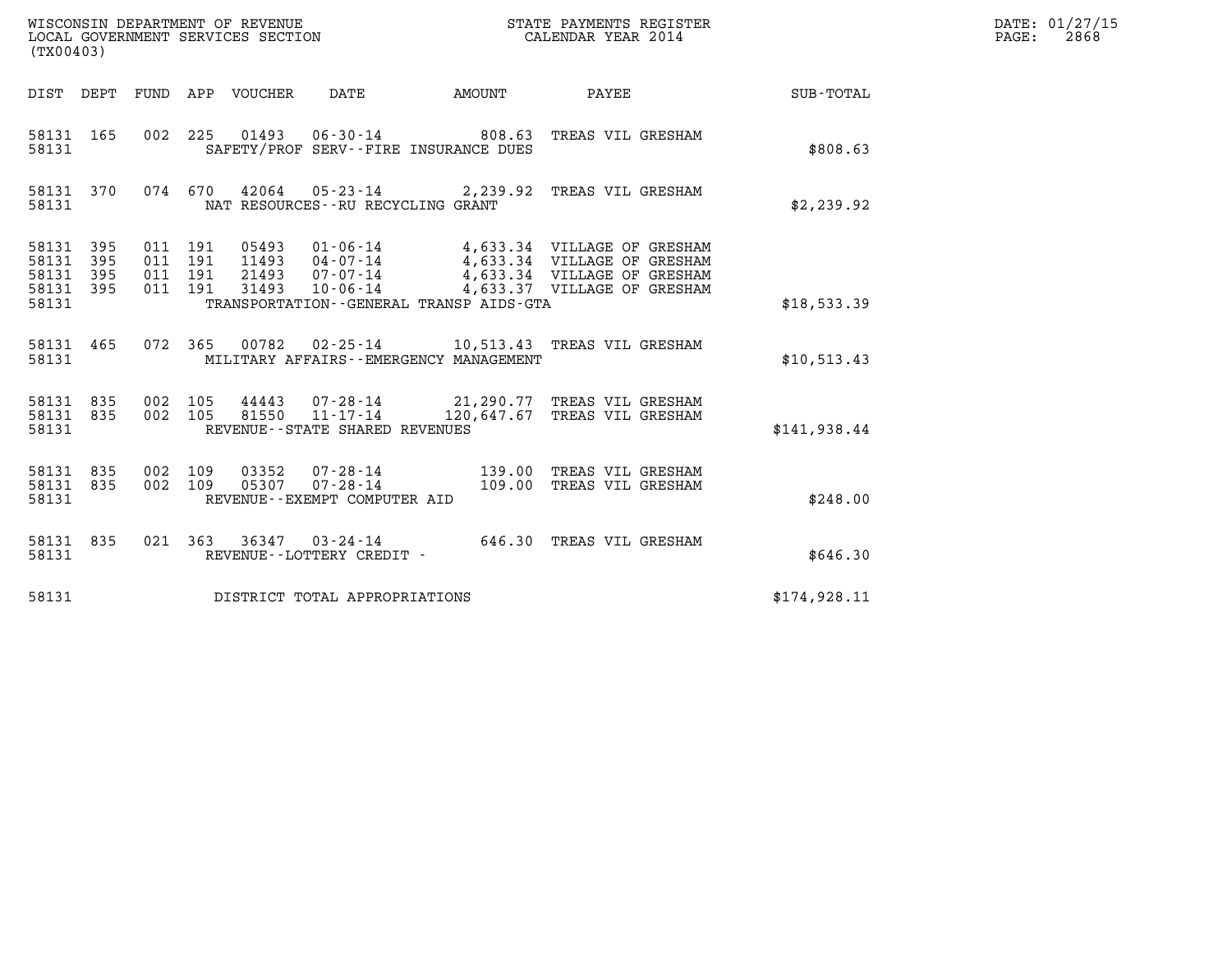| DATE:             | 01/27/15 |
|-------------------|----------|
| $\mathtt{PAGE}$ : | 2869     |

| WISCONSIN DEPARTMENT OF REVENUE<br>LOCAL GOVERNMENT SERVICES SECTION<br>(TX00403) |                |                          |                          |                          |                                  |                                                          |                                                                    | STATE PAYMENTS REGISTER<br>CALENDAR YEAR 2014                                                                            |              | DATE: 01/27/15<br>$\mathtt{PAGE}$ :<br>2869 |
|-----------------------------------------------------------------------------------|----------------|--------------------------|--------------------------|--------------------------|----------------------------------|----------------------------------------------------------|--------------------------------------------------------------------|--------------------------------------------------------------------------------------------------------------------------|--------------|---------------------------------------------|
| DIST                                                                              |                | DEPT                     | FUND                     |                          | APP VOUCHER                      | DATE                                                     | AMOUNT                                                             | PAYEE                                                                                                                    | SUB-TOTAL    |                                             |
| 58151                                                                             |                | 58151 165                | 002                      |                          |                                  |                                                          | 225 01494 06-30-14 467.21<br>SAFETY/PROF SERV--FIRE INSURANCE DUES | TREAS VIL MATTOON                                                                                                        | \$467.21     |                                             |
| 58151<br>58151<br>58151<br>58151<br>58151                                         |                | 395<br>395<br>395<br>395 | 011<br>011<br>011<br>011 | 191<br>191<br>191<br>191 | 05494<br>11494<br>21494<br>31494 | $01 - 06 - 14$<br>04-07-14<br>07-07-14<br>$10 - 06 - 14$ | TRANSPORTATION--GENERAL TRANSP AIDS-GTA                            | 3,022.01 VILLAGE OF MATTOON<br>3,022.01 VILLAGE OF MATTOON<br>3,022.01 VILLAGE OF MATTOON<br>3,022.04 VILLAGE OF MATTOON | \$12,088.07  |                                             |
| 58151                                                                             | 58151<br>58151 | 835<br>835               | 002<br>002               | 105<br>105               | 81551                            | 11-17-14<br>REVENUE--STATE SHARED REVENUES               | 156,552.98                                                         | 44444  07-28-14  27,536.69  TREAS VIL MATTOON<br>TREAS VIL MATTOON                                                       | \$184,089.67 |                                             |
| 58151                                                                             | 58151          | 835                      | 002                      | 109                      | 03353                            | 07-28-14<br>REVENUE--EXEMPT COMPUTER AID                 | 355.00                                                             | TREAS VIL MATTOON                                                                                                        | \$355.00     |                                             |
| 58151                                                                             |                |                          |                          |                          |                                  | DISTRICT TOTAL APPROPRIATIONS                            |                                                                    |                                                                                                                          | \$196,999.95 |                                             |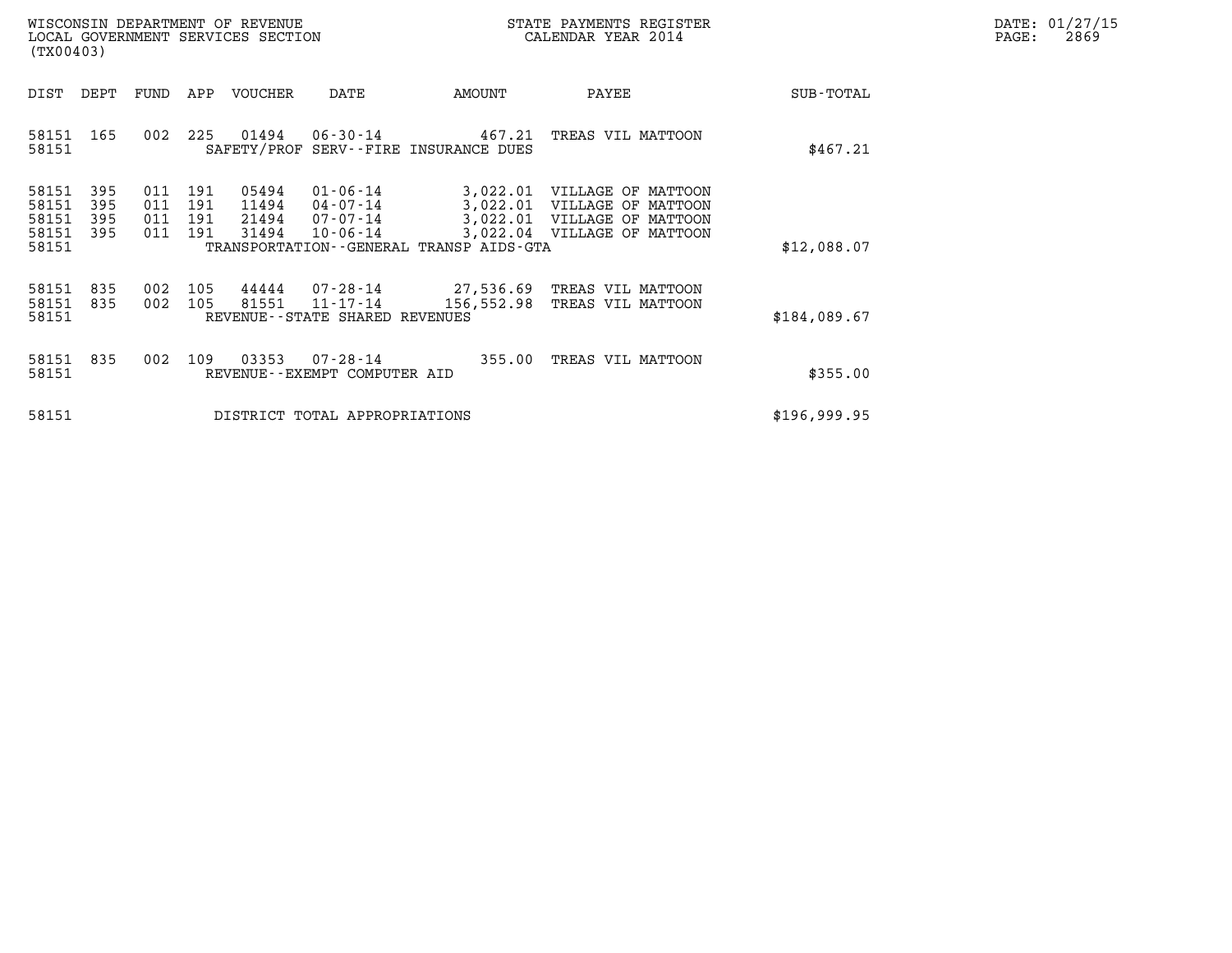| (TX00403)                                         |            |  |                                          |                |                                                              |                                                                                                                                                                                                                                                     |                                                               |              | DATE: 01/27/15<br>2870<br>$\mathtt{PAGE:}$ |
|---------------------------------------------------|------------|--|------------------------------------------|----------------|--------------------------------------------------------------|-----------------------------------------------------------------------------------------------------------------------------------------------------------------------------------------------------------------------------------------------------|---------------------------------------------------------------|--------------|--------------------------------------------|
|                                                   |            |  |                                          |                |                                                              |                                                                                                                                                                                                                                                     |                                                               |              |                                            |
| 58186                                             | 58186 165  |  |                                          |                |                                                              | 002 225 01495 06-30-14 1,007.47 TREAS VIL TIGERTON<br>SAFETY/PROF SERV--FIRE INSURANCE DUES                                                                                                                                                         |                                                               | \$1,007.47   |                                            |
|                                                   |            |  |                                          |                |                                                              | 58186 370 002 503 17129 02-14-14 154.38 TREAS VIL TIGERTON<br>TOWN SHARE 32.65                                                                                                                                                                      | TOWN SHARE 32.65                                              |              |                                            |
|                                                   |            |  |                                          |                |                                                              | 58186 MAT RESOURCES--AIDS IN LIEU OF TAXES                                                                                                                                                                                                          |                                                               | \$154.38     |                                            |
| 58186                                             |            |  |                                          |                |                                                              | 58186 370 012 576 01889 03-07-14 1,582.49 TREAS VIL TIGERTON<br>NAT RESOURCES--ALL-TERRAIN VEHICLE TRAIL                                                                                                                                            |                                                               | \$1,582.49   |                                            |
|                                                   |            |  |                                          |                | 58186 MAT RESOURCES--RU RECYCLING GRANT                      | 58186 370 074 670 42065 05-23-14 1,224.94 TREAS VIL TIGERTON                                                                                                                                                                                        |                                                               | \$1,224.94   |                                            |
| 58186<br>58186 395<br>58186<br>58186 395<br>58186 | 395<br>395 |  | 011 191<br>011 191<br>011 191<br>011 191 |                |                                                              | 05495  01-06-14  11,319.97  VILLAGE OF TIGERTON<br>11495  04-07-14  11,319.97  VILLAGE OF TIGERTON<br>21495  07-07-14  11,319.97  VILLAGE OF TIGERTON<br>31495  10-06-14  11,319.99  VILLAGE OF TIGERTON<br>TRANSPORTATION--GENERAL TRANSP AIDS-GTA |                                                               | \$45,279.90  |                                            |
| 58186 435<br>58186                                |            |  |                                          |                |                                                              | 005 162 01HSD 09-08-14 4,332.30 TREAS VILL TIGERTON<br>HS--AMBULANCE FUNDING ASSISTANCE GRANTS                                                                                                                                                      |                                                               | \$4,332.30   |                                            |
| 58186                                             | 58186 435  |  |                                          |                |                                                              | 005 163 01LGS 11-17-14 7,100.00 TIGERTON AREA AMBULANCE SERV<br>HS--PREPAID MEDICAL TRANSPORT REIMBURSE                                                                                                                                             |                                                               | \$7,100.00   |                                            |
| 58186                                             | 58186 455  |  |                                          |                | JUSTICE - - LAW ENFORCEMENT TRAINING                         | 002 231 01774 02-26-14 160.00 TREAS VIL TIGERTON                                                                                                                                                                                                    |                                                               | \$160.00     |                                            |
| 58186                                             | 58186 505  |  |                                          |                | DOA--HOUSING ASSISTANCE GRANTS                               | 002 743 03518 12-01-14 253,847.00 TREAS VIL TIGERTON                                                                                                                                                                                                |                                                               | \$253,847.00 |                                            |
| 58186 835<br>58186<br>58186                       | 835        |  | 002 105<br>002 105                       | 44445<br>81552 | 07-28-14<br>$11 - 17 - 14$<br>REVENUE--STATE SHARED REVENUES |                                                                                                                                                                                                                                                     | 55,698.38 TREAS VIL TIGERTON<br>308,720.16 TREAS VIL TIGERTON | \$364,418.54 |                                            |
| 58186 835<br>58186 835<br>58186                   |            |  | 002 109<br>002 109                       | 03354<br>05308 | 07-28-14<br>$07 - 28 - 14$<br>REVENUE--EXEMPT COMPUTER AID   |                                                                                                                                                                                                                                                     | 132.00 TREAS VIL TIGERTON<br>444.00 TREAS VIL TIGERTON        | \$576.00     |                                            |
| 58186 835<br>58186                                |            |  | 021 363                                  | 36348          | 03-24-14<br>REVENUE--LOTTERY CREDIT -                        |                                                                                                                                                                                                                                                     | 1,209.56 TREAS VIL TIGERTON                                   | \$1,209.56   |                                            |
| 58186                                             |            |  |                                          |                | DISTRICT TOTAL APPROPRIATIONS                                |                                                                                                                                                                                                                                                     |                                                               | \$680,892.58 |                                            |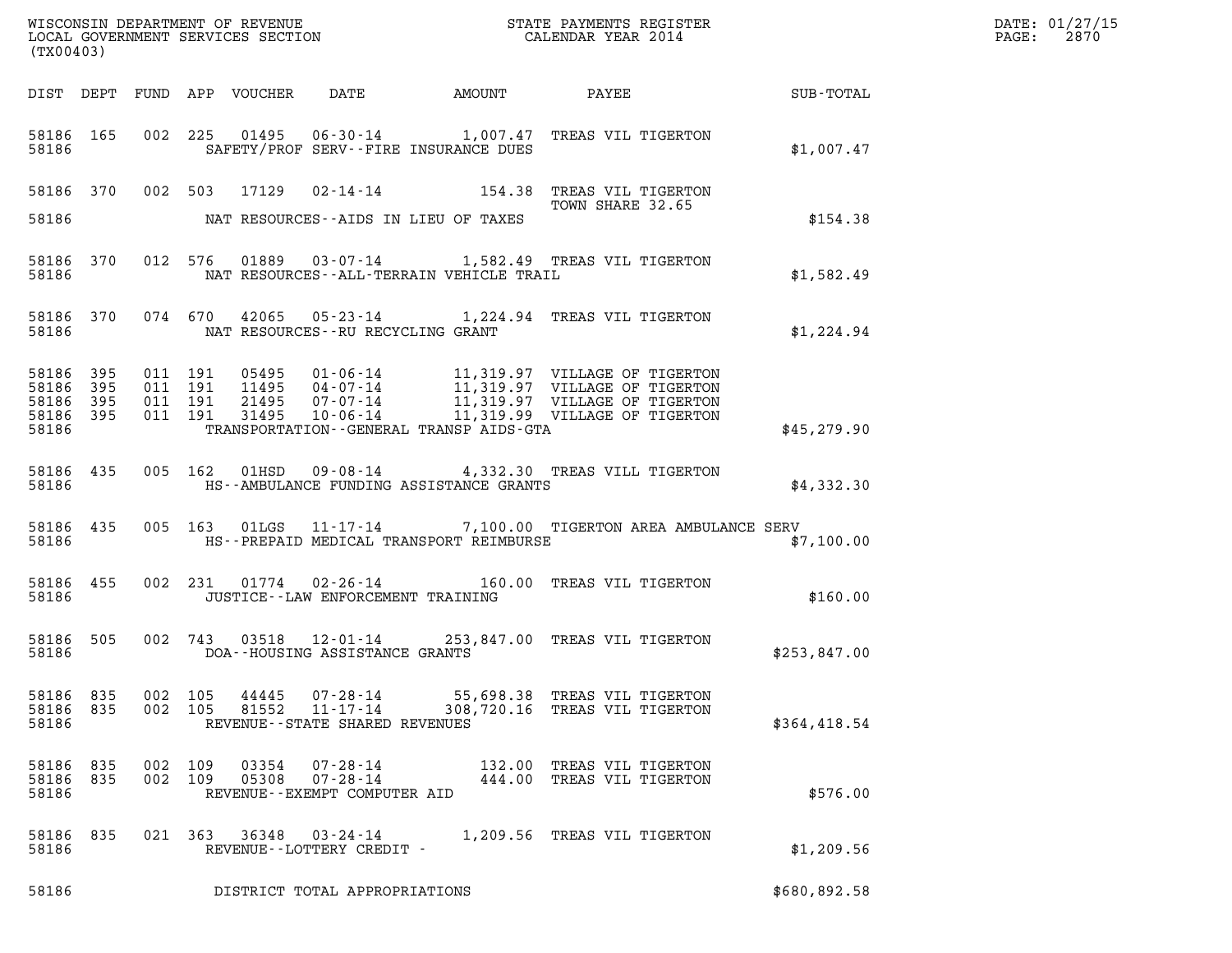| (TX00403)                                    |                        |                               |                    |                |                                   |                                              |                                                                                                                                                                                                                 |              | DATE: 01/27/15<br>$\mathtt{PAGE:}$<br>2871 |
|----------------------------------------------|------------------------|-------------------------------|--------------------|----------------|-----------------------------------|----------------------------------------------|-----------------------------------------------------------------------------------------------------------------------------------------------------------------------------------------------------------------|--------------|--------------------------------------------|
|                                              |                        |                               |                    |                |                                   |                                              |                                                                                                                                                                                                                 |              |                                            |
| 58191 165<br>58191                           |                        |                               |                    |                |                                   | SAFETY/PROF SERV--FIRE INSURANCE DUES        | 002 225 01496 06-30-14 2,120.41 TREAS VIL WITTENBERG                                                                                                                                                            | \$2,120.41   |                                            |
| 58191                                        | 58191 370              |                               |                    |                |                                   | NAT RESOURCES--AIDS IN LIEU OF TAXES         | 002 503 17130 02-14-14 160.62 TREAS VIL WITTENBERG<br>VILL SHARE 37.32                                                                                                                                          | \$160.62     |                                            |
| 58191                                        | 58191 370              |                               |                    |                | NAT RESOURCES--RU RECYCLING GRANT |                                              | 074 670 42066 05-23-14 706.76 TREAS VIL WITTENBERG                                                                                                                                                              | \$706.76     |                                            |
| 58191 395<br>58191 395<br>58191 395<br>58191 | 58191 395              | 011 191<br>011 191<br>011 191 | 011 191            |                |                                   | TRANSPORTATION - - GENERAL TRANSP AIDS - GTA | 05496  01-06-14  9,371.38  VILLAGE OF WITTENBERG<br>04-07-14<br>21496 07-07-14 9,371.38 VILLAGE OF WITTENBERG<br>21496 07-07-14 9,371.38 VILLAGE OF WITTENBERG<br>31496 10-06-14 9,371.41 VILLAGE OF WITTENBERG | \$37,485.55  |                                            |
| 58191                                        | 58191 505              |                               |                    |                | DOA--HOUSING ASSISTANCE GRANTS    |                                              | 002 743 06461 03-07-14 202,881.69 TREAS VIL WITTENBERG                                                                                                                                                          | \$202,881.69 |                                            |
| 58191                                        | 58191 835<br>58191 835 | 002 105                       | 002 105            |                | REVENUE--STATE SHARED REVENUES    |                                              | 44446  07-28-14  47,541.14 TREAS VIL WITTENBERG<br>81553  11-17-14  269,399.77 TREAS VIL WITTENBERG<br>269,399.77 TREAS VIL WITTENBERG                                                                          | \$316,940.91 |                                            |
| 58191 835<br>58191 835<br>58191              |                        |                               | 002 109<br>002 109 | 03355<br>05309 | REVENUE--EXEMPT COMPUTER AID      |                                              | 07-28-14 725.00 TREAS VIL WITTENBERG<br>07-28-14 970.00 TREAS VIL WITTENBERG                                                                                                                                    | \$1,695.00   |                                            |
| 58191                                        | 58191 835              |                               |                    |                |                                   |                                              |                                                                                                                                                                                                                 | \$1,190.28   |                                            |
| 58191                                        |                        |                               |                    |                | DISTRICT TOTAL APPROPRIATIONS     |                                              |                                                                                                                                                                                                                 | \$563,181.22 |                                            |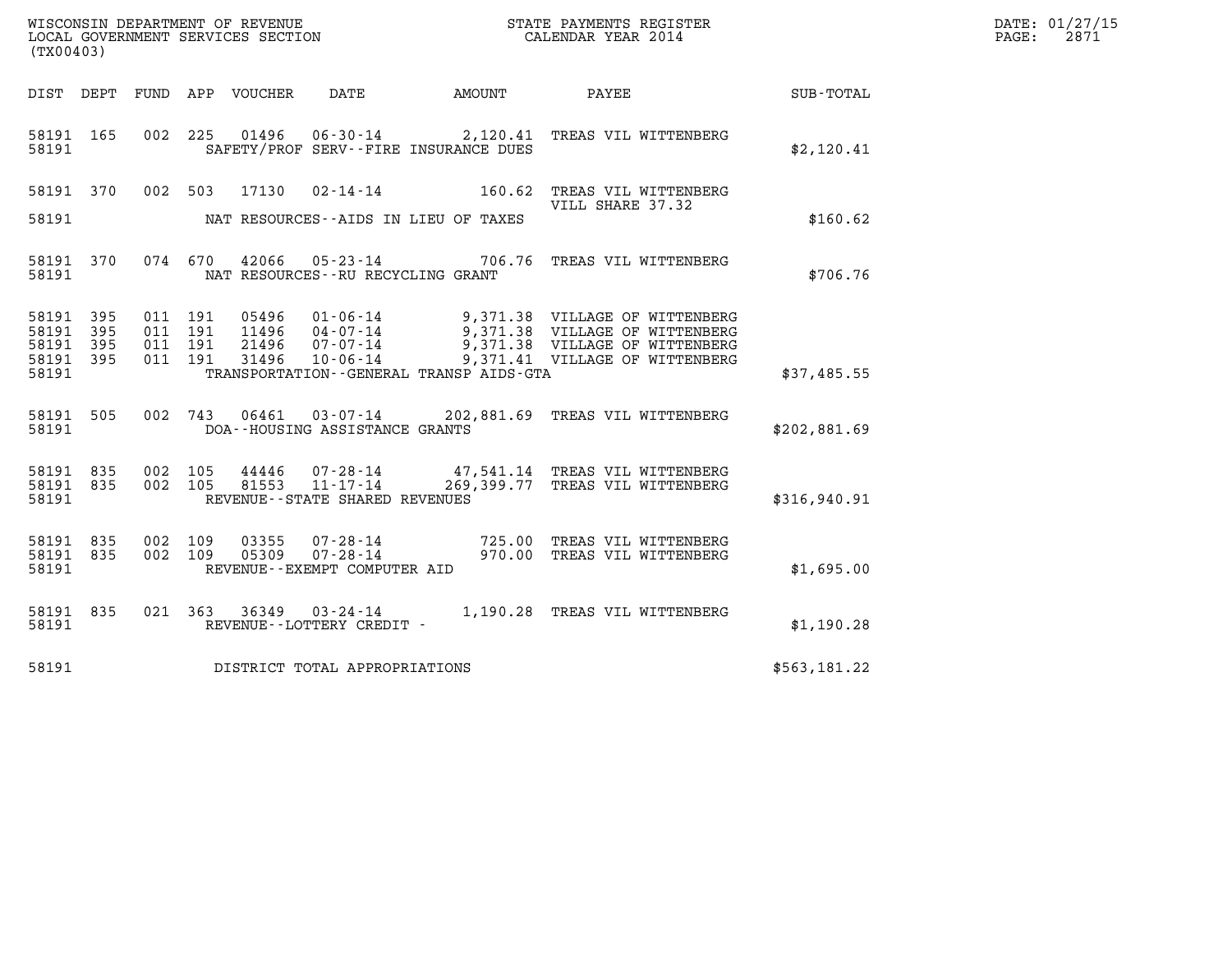| DATE: | 01/27/15 |
|-------|----------|
| PAGE: | 2872     |

| (TX00403)                                                                              |                                                                    |                                                                                            |                          |                                                                                        |                                                                                                                                                                                  |                                                                                                            |                                                                                                                                                                                                                          |               | DATE: 01/27/15<br>2872<br>$\mathtt{PAGE:}$ |
|----------------------------------------------------------------------------------------|--------------------------------------------------------------------|--------------------------------------------------------------------------------------------|--------------------------|----------------------------------------------------------------------------------------|----------------------------------------------------------------------------------------------------------------------------------------------------------------------------------|------------------------------------------------------------------------------------------------------------|--------------------------------------------------------------------------------------------------------------------------------------------------------------------------------------------------------------------------|---------------|--------------------------------------------|
|                                                                                        |                                                                    |                                                                                            |                          | DIST DEPT FUND APP VOUCHER                                                             | DATE                                                                                                                                                                             | AMOUNT                                                                                                     | PAYEE<br><b>SUB-TOTAL</b>                                                                                                                                                                                                |               |                                            |
| 58281 165<br>58281                                                                     |                                                                    |                                                                                            |                          |                                                                                        | SAFETY/PROF SERV--FIRE INSURANCE DUES                                                                                                                                            |                                                                                                            | 002 225 01497 06-30-14 22,893.22 TREAS CITY SHAWANO                                                                                                                                                                      | \$22,893.22   |                                            |
|                                                                                        | 58281 370                                                          | 002 503                                                                                    |                          | 16681                                                                                  |                                                                                                                                                                                  |                                                                                                            | 01-30-14 10,120.42 TREAS CITY SHAWANO<br>CITY SHARE 3398.17                                                                                                                                                              |               |                                            |
| 58281                                                                                  |                                                                    |                                                                                            |                          |                                                                                        | NAT RESOURCES--AIDS IN LIEU OF TAXES                                                                                                                                             |                                                                                                            |                                                                                                                                                                                                                          | \$10, 120.42  |                                            |
| 58281 370<br>58281                                                                     |                                                                    |                                                                                            | 002 941                  |                                                                                        | NAT RESOURCES-GENERAL OPERATIONS-FEDERAL                                                                                                                                         |                                                                                                            | 01937  03-18-14  25,000.00  TREAS CITY SHAWANO                                                                                                                                                                           | \$25,000.00   |                                            |
| 58281 370<br>58281                                                                     |                                                                    |                                                                                            |                          |                                                                                        | NAT RESOURCES--RECREATION RESOURCE-FED                                                                                                                                           |                                                                                                            | 012 583 03219 06-30-14 1,865.32 SHAWANO AREA FIRE DEPARTM                                                                                                                                                                | \$1,865.32    |                                            |
| 58281                                                                                  | 58281 370                                                          |                                                                                            |                          |                                                                                        | NAT RESOURCES--RU RECYCLING GRANT                                                                                                                                                |                                                                                                            | 074 670 42067 05-23-14 28,473.94 TREAS CITY SHAWANO                                                                                                                                                                      | \$28,473.94   |                                            |
| 58281 395<br>58281 395                                                                 |                                                                    | 011 162<br>011 162                                                                         |                          | 06096<br>12096                                                                         |                                                                                                                                                                                  |                                                                                                            | 01-06-14 23,616.11 CITY OF SHAWANO<br>04-07-14 23,616.11 CITY OF SHAWANO<br>07-07-14 23,616.11 CITY OF SHAWANO                                                                                                           |               |                                            |
| 58281<br>58281 395<br>58281                                                            | 395                                                                | 011 162                                                                                    | 011 162                  | 22096<br>32096                                                                         | 10-06-14<br>TRANSPORTATION--CONNECTING HIGHWAY AIDS                                                                                                                              |                                                                                                            | 23,616.13 CITY OF SHAWANO                                                                                                                                                                                                | \$94,464.46   |                                            |
|                                                                                        |                                                                    |                                                                                            |                          |                                                                                        |                                                                                                                                                                                  |                                                                                                            |                                                                                                                                                                                                                          |               |                                            |
| 58281 395<br>58281<br>58281 395                                                        | 395                                                                | 011 177<br>011 177<br>011 177                                                              |                          | 16059<br>24058<br>26058                                                                | $06 - 04 - 14$                                                                                                                                                                   |                                                                                                            | 18,132.00 CITY OF SHAWANO<br>07-07-14 18,131.00 CITY OF SHAWANO<br>09-30-14 18,131.00 CITY OF SHAWANO                                                                                                                    |               |                                            |
| 58281 395<br>58281                                                                     |                                                                    | 011 177                                                                                    |                          | 42058                                                                                  | $12 - 30 - 14$<br>TRANSPORTATION - - TRANSIT AID                                                                                                                                 |                                                                                                            | 10,879.00 CITY OF SHAWANO                                                                                                                                                                                                | \$65,273.00   |                                            |
| 58281 395<br>58281<br>58281<br>58281<br>58281                                          | 395<br>395<br>395<br>395                                           | 011 182<br>011 182<br>011 182<br>011 182<br>011 182                                        |                          | 02691<br>26823<br>26824<br>31130<br>35100                                              | $11 - 17 - 14$<br>12-29-14                                                                                                                                                       | 51,495.60                                                                                                  | 02-04-14 17,053.00 TREAS CITY SHAWANO<br>10-09-14 21,241.00 TREAS CITY SHAWANO<br>10-09-14 21,507.00 TREAS CITY SHAWANO<br>21,968.00 TREAS CITY SHAWANO<br>TREAS CITY SHAWANO                                            |               |                                            |
| 58281                                                                                  |                                                                    |                                                                                            |                          |                                                                                        | TRANSPORTATION - - TRANSIT AIDS - FEDERAL                                                                                                                                        |                                                                                                            |                                                                                                                                                                                                                          | \$133, 264.60 |                                            |
| 58281<br>58281<br>58281<br>58281<br>58281<br>58281<br>58281<br>58281<br>58281<br>58281 | 395<br>395<br>395<br>395<br>395<br>395<br>395<br>395<br>395<br>395 | 011 185<br>011 185<br>011 185<br>011 185<br>011<br>011<br>011<br>011<br>011 185<br>011 185 | 185<br>185<br>185<br>185 | 14218<br>16837<br>16837<br>16837<br>18841<br>18841<br>19656<br>22935<br>22935<br>22935 | $06 - 09 - 14$<br>$07 - 03 - 14$<br>$07 - 03 - 14$<br>$07 - 03 - 14$<br>$07 - 23 - 14$<br>$07 - 23 - 14$<br>$07 - 30 - 14$<br>$09 - 02 - 14$<br>$09 - 02 - 14$<br>$09 - 02 - 14$ | 885.36<br>520.80<br>182.28<br>1,328.04<br>1,770.72<br>1,874.88<br>390.60<br>572.88<br>1,197.84<br>3,411.24 | TREAS CITY SHAWANO<br>TREAS CITY SHAWANO<br>TREAS CITY SHAWANO<br>TREAS CITY SHAWANO<br>TREAS CITY SHAWANO<br>TREAS CITY SHAWANO<br>TREAS CITY SHAWANO<br>TREAS CITY SHAWANO<br>TREAS CITY SHAWANO<br>TREAS CITY SHAWANO |               |                                            |